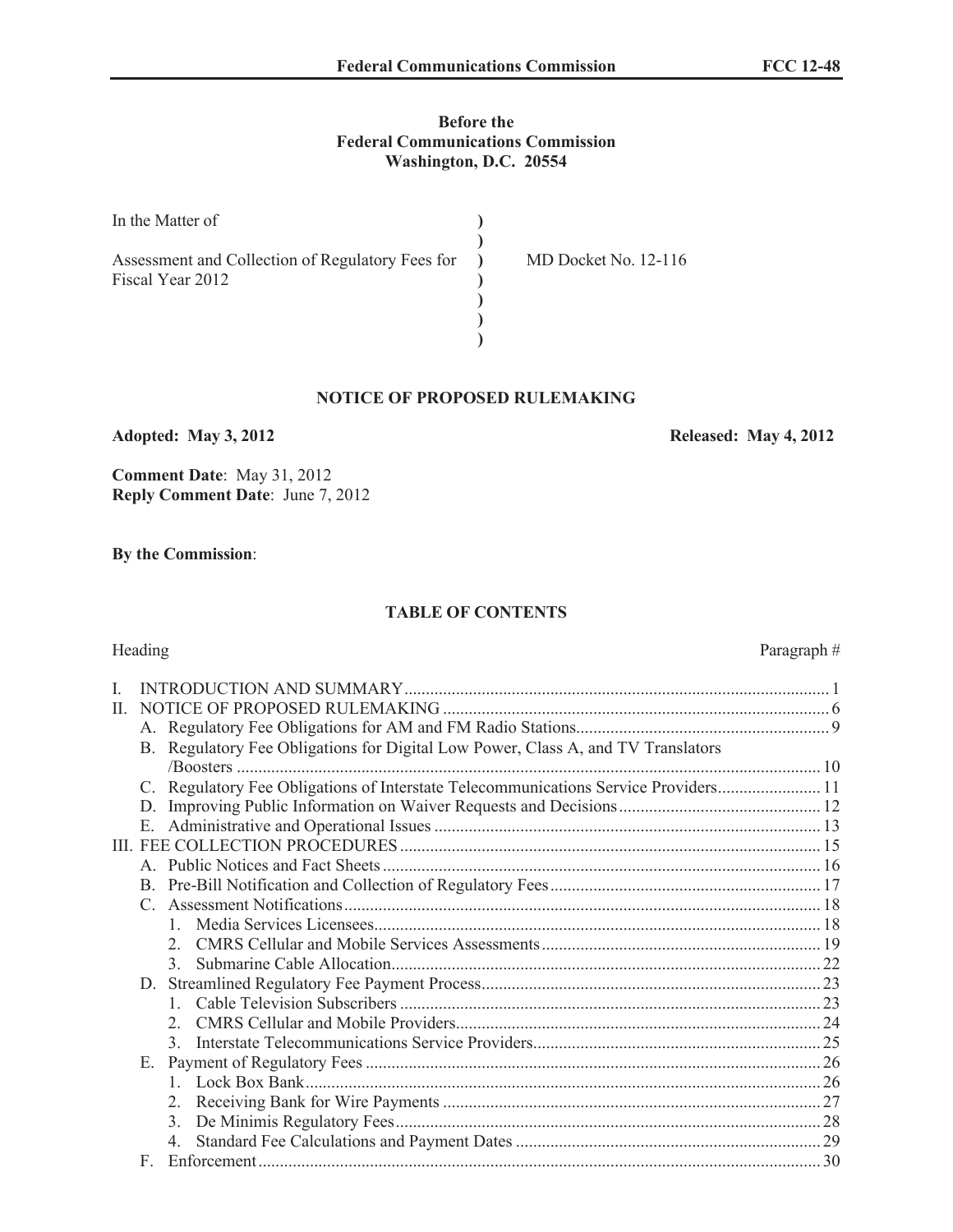|                     |                                                                       | . 32 |  |  |  |  |
|---------------------|-----------------------------------------------------------------------|------|--|--|--|--|
|                     |                                                                       |      |  |  |  |  |
|                     |                                                                       |      |  |  |  |  |
|                     |                                                                       |      |  |  |  |  |
|                     |                                                                       | . 34 |  |  |  |  |
|                     |                                                                       |      |  |  |  |  |
|                     |                                                                       |      |  |  |  |  |
| <b>ATTACHMENT A</b> | Calculation of FY 2012 Revenue Requirements and Pro-Rata Fees         |      |  |  |  |  |
| <b>ATTACHMENT B</b> | 2012 Schedule of Regulatory Fees                                      |      |  |  |  |  |
| ATTACHMENT C        | Sources of Payment Unit Estimates for FY 2012                         |      |  |  |  |  |
| <b>ATTACHMENT D</b> | Factors, Measurements, and Calculations That Determine Station Signal |      |  |  |  |  |
|                     | Contours and Associated Population Coverages                          |      |  |  |  |  |
| <b>ATTACHMENT E</b> | Initial Regulatory Flexibility Analysis                               |      |  |  |  |  |
| <b>ATTACHMENT F</b> | FY 2011 Schedule of Regulatory Fees                                   |      |  |  |  |  |

#### **I. INTRODUCTION AND SUMMARY**

1. In this *Notice of Proposed Rulemaking* ("*FY 2012 NPRM"*), we propose to collect \$339,844,000 in regulatory fees for Fiscal Year ("FY") 2012, pursuant to Section 9 of the Communications Act of 1934, as amended (the "Act"). Section 9 regulatory fees are mandated by Congress and are collected to recover the regulatory costs associated with the Commission's enforcement, policy and rulemaking, user information, and international activities.<sup>1</sup> The annual amount of regulatory fees to be collected is established each year in the Commission's Annual Appropriations Act, which funds the Commission.<sup>2</sup> In this annual regulatory fee proceeding, we retain many of the current methods, policies, and procedures for collecting Section 9 regulatory fees adopted by the Commission in prior years. Consistent with our established practice, we intend to collect these regulatory fees during a September 2012 filing window in order to collect the required amount by the end of our fiscal year.

2. This *FY 2012 NPRM* is one of three Notices of Proposed Rulemakings on regulatory fees that the Commission expects to release on or before FY 2013. Because of the complexity of the regulatory fee issues involved, the Commission will seek comment in phases.

3. Since 1994 when the first regulatory fees were collected, the communications industry has undergone a rapid transformation. At the same time, the current method for assessing regulatory fees has changed only slightly since its inception in 1994.<sup>3</sup> In FY 2008, the Commission released a *Further Notice of Proposed Rulemaking* which identified some of the issues raised by commenters with regard to the need for fundamental reform of our regulatory fee assessment methodology.<sup>4</sup> In our FY 2011 Regulatory Fees *Report & Order*, we stated that we would initiate a further rulemaking to update the record on regulatory fee rebalancing, as well as expand the inquiry to include new issues and services not covered by the FY 2008 *Further Notice of Proposed Rulemaking.<sup>5</sup>*

4. In re-examining the regulatory fee program, as enacted by Congress and codified in section 9 of the Communications Act, 47 U.S.C. § 159, the Commission will undertake two separate

 $1$  47 U.S.C. § 159(a).

<sup>2</sup> *See* the *Consolidated Appropriations Act of 2012*, Public Law 112-74 (December 23, 2011).

 $3$  47 U.S.C. § 159(a) and § 159(b).

<sup>4</sup> *Assessment and Collection of Regulatory Fees for Fiscal Year 2008*, MD Docket No. 08-65, RM-11312, Report and Order and Further Notice of Proposed Rulemaking, 73 FR 50201 (August 26, 2008) at paras. 38-41.

<sup>5</sup> *See Assessment and Collection of Regulatory Fees for Fiscal Year 2011*, Report and Order, 26 FCC Rcd 10812 (2011) at para. 28 ("*FY 2011 Report and Order*").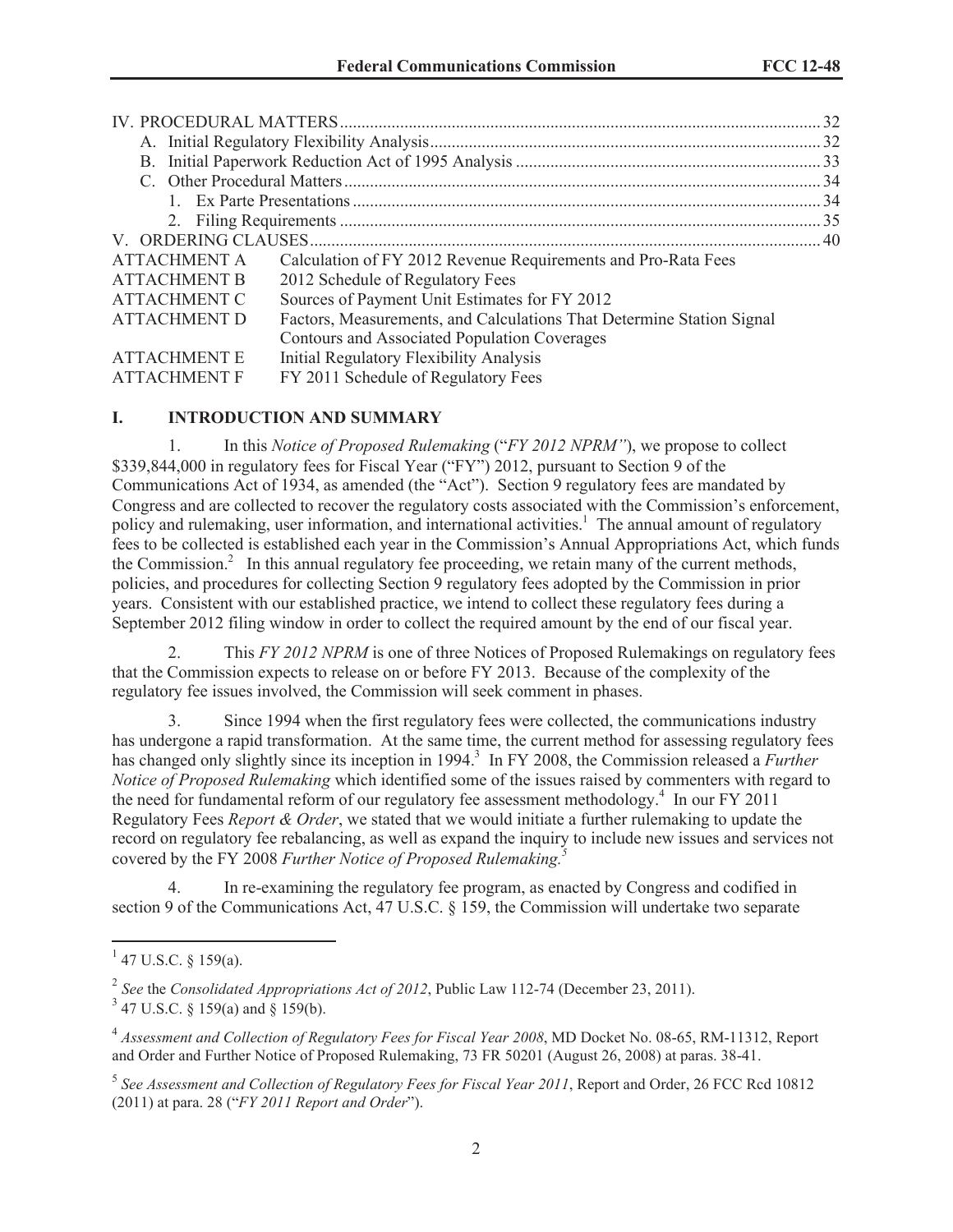Notices of Proposed Rulemakings ("Reform Proceedings") which will address the issues in two phases. In Phase I, we will primarily consider the allocation percentages of core bureaus involved in regulatory fee activity and how we calculate these percentages, and in Phase II, we will address other outstanding substantive and procedural issues. Given the breadth and complexity of the issues involved, the issuance of two separate Notices of Proposed Rulemakings will permit more orderly and consistent analysis of the issues and facilitate their timely resolution. We will issue a Report and Order finalizing our decision on all the issues raised in the Reform Proceedings, including new cost allocations and revised regulatory fees in sufficient time to allow for their implementation in FY 2013.

5. Although the Commission will reexamine its regulatory fee program in two separate Notices of Proposed Rulemakings, the regular collections FY 2012 NPRM and the subsequent FY 2012 Report & Order will be adopted in sufficient time to collect regulatory fees in FY 2012. The proposed FY 2012 regulatory fee rates are listed in Attachment B. In calculating these FY 2012 fee rates, the Commission proposes to: 1) incorporate the results of the 2010 Census data into our broadcast population data, 2) assess a regulatory fee for each facility operating either in an analog or digital mode (but not both) for Low Power, Class A, and TV Translators/Boosters, 3) maintain the FY 2012 Interstate Telecommunications Service Provider (ITSP) fee rate at the same level as in FY 2011, 4) require regulatees filing a request for a refund, waiver, fee reduction, or deferment of payment of an application or regulatory fee to use an online filing system rather than submitting their requests in hardcopy format, and 5) seek general comment on improving our collection procedures and processes.

### **II. NOTICE OF PROPOSED RULEMAKING**

6. The section 9 regulatory fee proceeding is an annual rulemaking process for the Commission to collect the required fee amount each year. In this *FY 2012 NPRM*, we propose to retain the section 9 regulatory fee methodology used in FY 2011 and in prior fiscal years, with some adjustments to maintain the FY 2012 ITSP fee rate at the same level as in FY 2011. These adjustments are reflected in the ITSP fee rate, and in the fee rates of all remaining fee categories listed in Attachment B.

7. In each fiscal year since FY 1999, the Commission allocated the amount appropriated by Congress (e.g. \$339,844,000 in FY 2012) across the various fee categories, and then divided these allocated amounts by the number of estimated payment units in each fee category to determine the unit fee.<sup>6</sup> As in prior years, for cases involving small multiyear fees (*e.g.*, licenses that are renewed over a multiyear term), we divided the allocated amounts by their respective estimated payment units, as well as by the term of the license (5-year or 10-year) to determine the unit fee, which was then rounded to be consistent with the requirements of Section 9(b)(2) of the Act. This process is illustrated in Attachment A and yields the proposed FY 2012 regulatory fees shown in Attachment B.

8. The list of sources for the estimated FY 2012 payment units appears in Attachment C. We estimated the number of payment units using licensee databases, industry and trade group projections, as well as prior year payment information. In some instances, Commission licensee databases are used; in other instances, actual prior year payment records and/or industry and trade association projections are used in determining the payment units.<sup>7</sup> Where appropriate, we adjusted and rounded our final estimates to take

 $6$  In many instances, the regulatory fee amount is a flat fee per licensee or regulatee. In some instances, the fee amount represents a per-unit fee (such as for International Bearer Circuits), a per-unit subscriber fee (such as for Cable, Commercial Mobile Radio Service ("CMRS") Cellular/Mobile and CMRS Messaging), or a fee factor per revenue dollar (Interstate Telecommunications Service Provider ("ITSP") fee). The payment unit is the measure upon which the fee is based, such as a licensee, regulatee, or subscriber fee.

<sup>&</sup>lt;sup>7</sup> The databases we consulted are the following: the Commission's Universal Licensing System ("ULS"), International Bureau Filing System ("IBFS"), Consolidated Database System ("CDBS") and Cable Operations and Licensing System ("COALS"). We also consulted reports generated within the Commission such as the Wireline Competition Bureau's *Trends in Telephone Service* and the Wireless Telecommunications Bureau's *Numbering*  (continued….)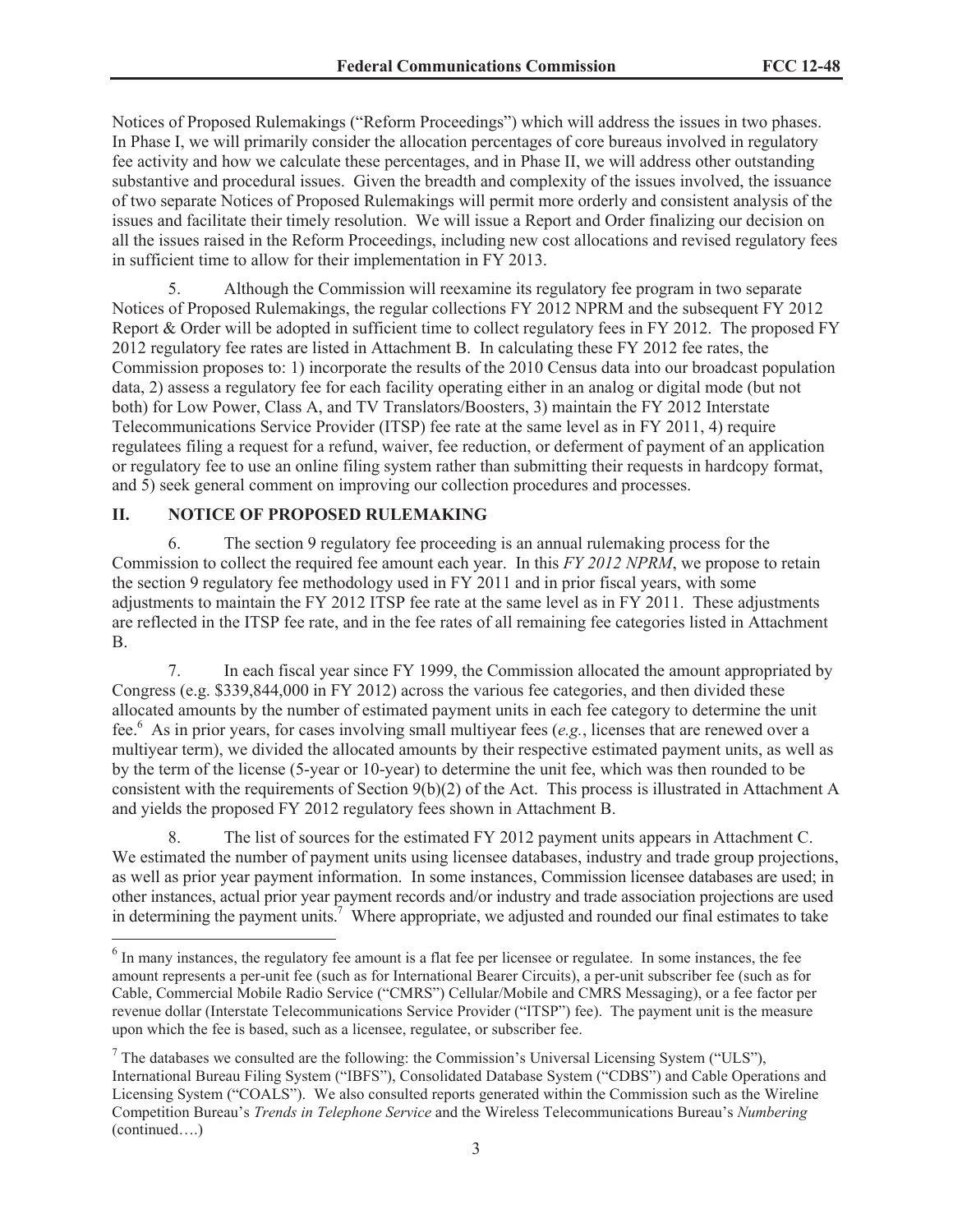into account factors that could affect the number of units for which regulatees submit payment. Such factors include waivers and exemptions filed in FYs 2011 and 2012, and fluctuations in the number of licenses or station operators due to economic, technical, or other reasons. Our estimated FY 2012 payment units, therefore, are based on the variable factors that are relevant to each fee category. The fee rate may also be rounded or adjusted slightly to account for these variables.

#### **A. Regulatory Fee Obligations for AM and FM Radio Stations**

9. The fee methodology for AM and FM radio stations is based on a number of factors, including facility attributes and the population served by each station. The calculation of the population served is determined by coupling current United States Census Bureau data with technical and engineering data, as detailed in Attachment D. In FY 2012, the Commission will be incorporating the results of the 2010 Census data into our broadcast population data. These population counts, along with the station's class and type of service, are the basis for determining regulatory fees. We invite interested parties to comment on incorporating the 2010 Census data into our broadcast population data.

### **B. Regulatory Fee Obligations for Digital Low Power, Class A, and TV Translators /Boosters**

10. The digital transition to full-service television stations was completed on June 12, 2009, but the digital transition for Low Power, Class A, and TV Translators/Boosters still remains voluntary, even though a transition date of September 1, 2015 has been set for the completion of this transition. Historically, we have only considered the digital transition in the context of regulatory fees applicable to full-service television stations, and not to Low Power, Class A, and TV Translators/Boosters. Consequently, the "digital only" exemption that previously prevailed does not apply to Low Power, Class A, and TV Translator/Booster facilities. Because the digital transition in the Low Power, Class A, and TV Translator/Booster facilities is still voluntary, some of these facilities may transition from analog to digital service more rapidly than others. During this period of transition, licensees of Low Power, Class A, and TV Translator/Booster facilities may be operating in analog mode, in digital mode, or in an analog and digital simulcast mode. Therefore, for regulatory fee purposes, we conclude that a fee will be assessed for each facility operating either in an analog or digital mode. In instances in which a licensee is simulcasting in both analog and digital modes, a single regulatory fee will be assessed for the analog facility and its corresponding digital component. We request comment on this proposal. As greater numbers of facilities convert to digital mode, the Commission will provide revised instructions on how regulatory fees will be assessed.

#### **C. Regulatory Fee Obligations of Interstate Telecommunications Service Providers**

11. In our FY 2011 Regulatory Fee *Report and Order*, we assessed the Interstate Telecommunications Service Provider ("ITSP") industry a regulatory fee of \$.00375 per revenue dollar. This fee reflects the Commission's decision to limit the increase in ITSP regulatory fees given the continuing decrease in the revenue base upon which ITSP regulatory fees are calculated. In FY2011, we stated that we would rebalance ITSP regulatory fees in the context of more fundamental regulatory fee reform, which we will address in the forthcoming Reform Proceedings. Because we limited the increase in ITSP regulatory fees in FY 2011, and we expect that rebalancing ITSP fees will reduce the regulatory fee allocation for the ITSP industry, we propose, as an interim measure, to assess FY 2012 ITSP regulatory fees at the same fee rate as in FY 2011 (.00375). In addition, consistent with our approach in FY2011, we propose to allocate the remaining revenue requirement across all other fee categories. We seek comment on these proposals.

<sup>(</sup>Continued from previous page)

*Resource Utilization Forecast* and *Annual CMRS Competition Report,* as well as industry sources including, but not limited to, *Television & Cable Factbook* by Warren Publishing, Inc. and the *Broadcasting and Cable Yearbook* by Reed Elsevier, Inc.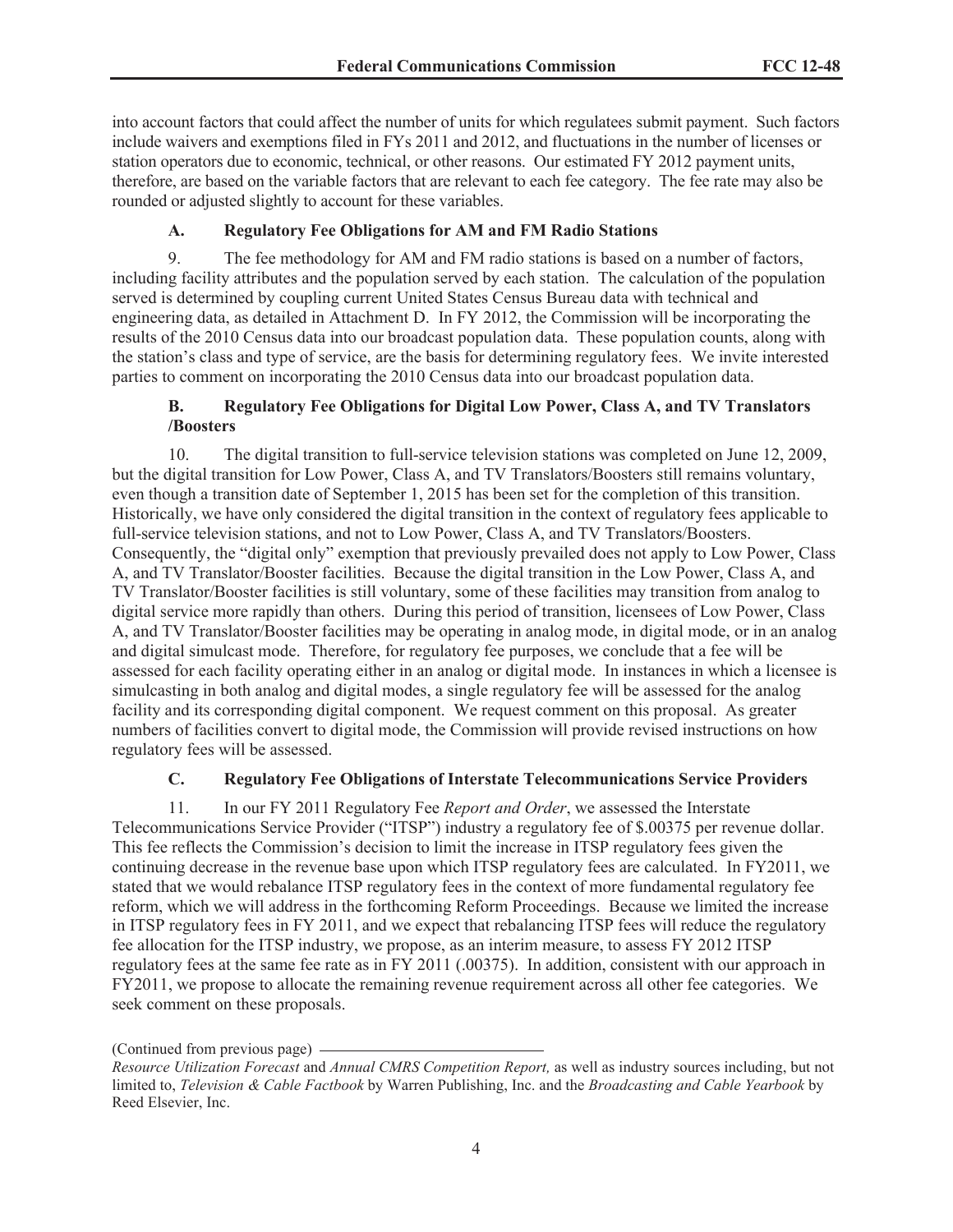#### **D. Improving Public Information on Waiver Requests and Decisions**

12. To improve the openness and transparency of our fee waiver decisions, we will shortly announce improvements in the way that we provide public information about the waiver requests that are filed and the decisions resolving them. To assist in the implementation of these changes, we propose to require regulatees filing a request for a refund, waiver, fee reduction, or deferment of payment of an application or regulatory fee to use an online filing system rather than submitting their requests in hardcopy format. We believe that an online filing system will complement other existing online Commission systems already in place, such as the Broadcast Radio and Television Electronic Filing System (more commonly referred to as CDBS), the Cable Operations and Licensing System (COALS), and Consumer Complaint Forms. The resulting fee waiver filing system will include such documents as the filed request, any relevant supporting documentation, and the resulting decision. We propose to apply the provisions of section 0.459 to requests that electronically-filed material be withheld from public inspection.<sup>8</sup> We invite comment from regulatees regarding the electronic filing of refund, waiver, fee reduction, and deferment requests.

### **E. Administrative and Operational Issues**

13. In FY 2009, the Commission implemented several changes in procedures that simplified the payment and reconciliation processes of FY 2009 regulatory fees. In FY 2012, the Commission will continue to promote greater use of technology (and less use of paper) in improving our regulatory fee notification and collection process. We seek general comment on improving our fee collection process.

14. In FY 2009, we instituted a mandatory filing requirement using the Commission's electronic filing and payment system (also known as "Fee Filer").<sup>9</sup> Licensees filing their annual regulatory fee payments were required to begin the process by entering the Commission's Fee Filer system with a valid FCC Registration Number ("FRN") and password.<sup>10</sup> This change was beneficial to both licensees and to the Commission. For licensees, the mandatory use of Fee Filer eliminates the need to manually complete and submit a hardcopy Form 159, and for the Commission, the data in electronic format makes it much easier to process payments efficiently and effectively. We seek general comment on how to improve the use of Fee Filer in filing annual regulatory fees. Because licensees have different options when making their regulatory fee payment (by credit card, check, wire transfer, etc.), the mandatory requirement to use Fee Filer is for the filing of annual regulatory fees using Fee Filer, not the payment of regulatory fees through Fee Filer. In the upcoming Reform Proceeding, we will examine whether to expand the use of Fee Filer for the filing of regulatory fees.

### **III. FEE COLLECTION PROCEDURES**

15. Included below are procedural items as well as our current payment and collection methods which we have revised over the past several years to expedite the processing of regulatory fee payments. We do not propose changes to these procedures. Rather, we include them here as a useful way of reminding regulatory fee payers and the public about these aspects of the annual regulatory fee collection process.

<sup>&</sup>lt;sup>8</sup> Specifically, Section 0.457(a) (2) through (g) describe, *inter alia*, how confidential material should be submitted electronically, what showings must be made to justify withholding electronically-submitted information from public inspection, and how the Commission will resolve confidentiality requests.

<sup>9</sup> *FY 2009 Report and Order* at ¶¶ 20 and 21.

<sup>&</sup>lt;sup>10</sup> Therefore, it is important for licensees to have a current and valid FRN address on file in the Commission's Registration System (CORES).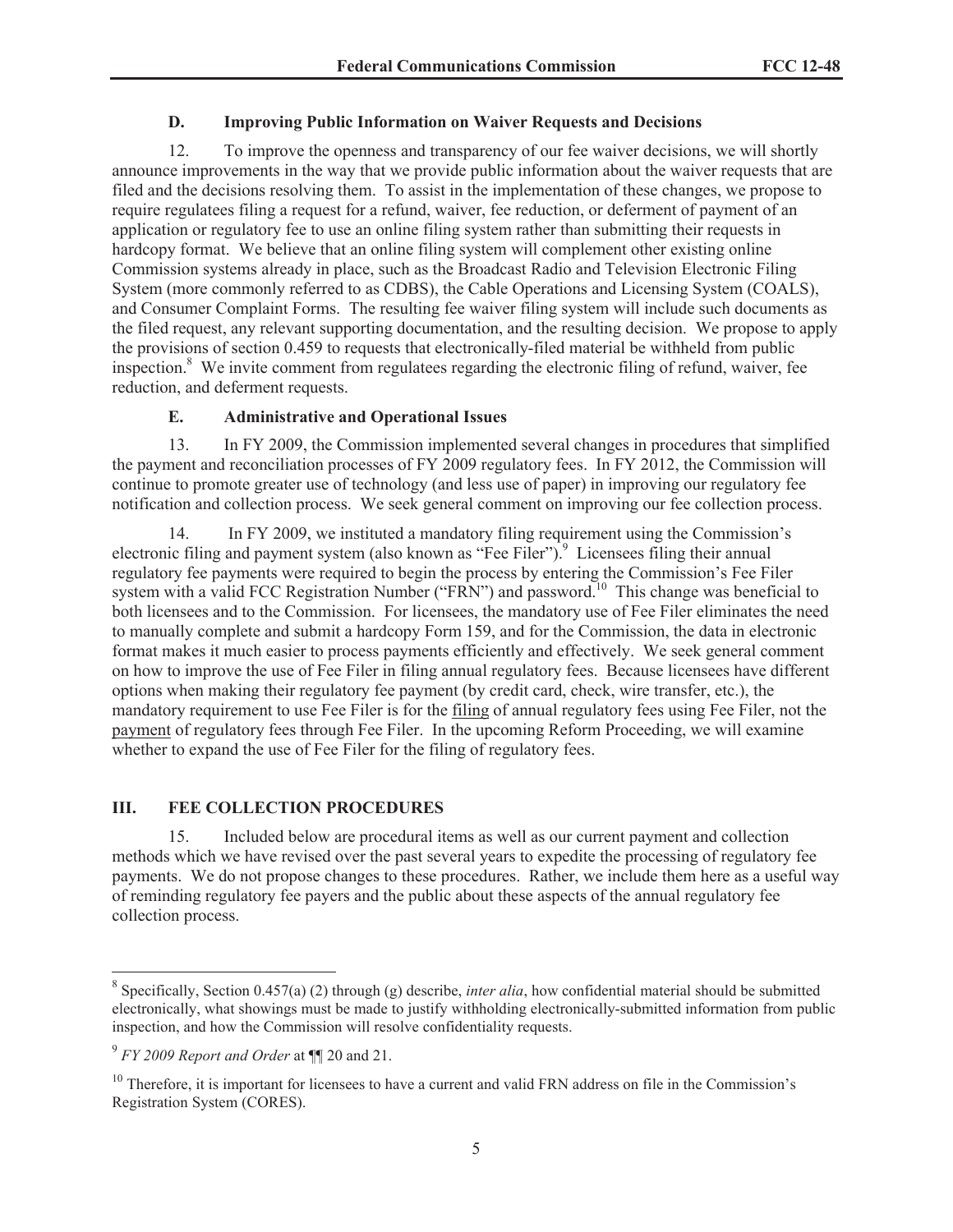### **A. Public Notices and Fact Sheets**

16. Each year we post public notices and fact sheets pertaining to regulatory fees on our website. These documents contain information about the payment due date and relevant regulatory fee payment procedures. We will continue to post this information on http://transition.fcc.gov/fees/regfees.html, rather than mailing it to regulatees.

# **B. Pre-Bill Notification and Collection of Regulatory Fees**

17. In prior years, the Commission mailed pre-bills via surface mail to licensees in select regulatory fee categories: ITSPs, Geostationary ("GSO") and Non-Geostationary ("NGSO") satellite space station licensees,<sup>11</sup> holders of Cable Television Relay Service ("CARS") licenses, and Earth Station licensees.<sup>12</sup> The remaining regulatees did not receive pre-bills. In our FY 2009 Report and Order, the Commission decided to make the information contained in these pre-bills viewable in Fee Filer, rather than mailing pre-bills to licensees via surface mail.<sup>13</sup> We continued this practice in FY 2010 and FY 2011 by placing the pre-bill information on Fee Filer, where it could be accessed by licensees through the Commission's website. Regulatees can also look to the Commission's website for information on upcoming events and deadlines relating to regulatory fees.

### **C. Assessment Notifications**

### **1. Media Services Licensees**

18. Beginning in FY 2003, we sent fee assessment notifications via surface mail to media services entities on a per-facility basis.<sup>14</sup> These notifications provided the assessed fee amount for the facility in question, as well as the data attributes that determined the fee amount. We have since refined this initiative to be more electronic and paperless.<sup>15</sup> In our FY 2010 *Notice of Proposed Rulemaking*, we proposed to discontinue mailing the media notifications beginning in FY 2011, relying instead on information on the Commission's website and the use of the Commission-authorized website at www.fccfees.com.<sup>16</sup> In FY 2012, we will continue the practice of not mailing hardcopy notification assessment letters to media licensees.

 $11$  Geostationary orbit space station ("GSO") licensees received regulatory fee pre-bills for satellites that (1) were licensed by the Commission and operational on or before October 1 of the respective fiscal year; and (2) were not co-located with and technically identical to another operational satellite on that date (*i.e.*, were not functioning as a spare satellite). Non-geostationary orbit space station ("NGSO") licensees received regulatory fee pre-bills for systems that were licensed by the Commission and operational on or before October 1 of the respective fiscal year.

 $12$  A pre-bill is considered an account receivable in the Commission's accounting system. Pre-bills reflect the amount owed and have a payment due date of the last day of the regulatory fee payment window. Consequently, if a pre-bill is not paid by the due date, it becomes delinquent and is subject to our debt collection procedures. *See also* 47 C.F.R. §§ 1.1161(c), 1.1164(f)(5), and 1.1910.

<sup>13</sup> *See FY 2009 Report and Order* at ¶¶ 24, 26.

<sup>&</sup>lt;sup>14</sup>An assessment is a proposed statement of the amount of regulatory fees owed by an entity to the Commission (or proposed subscriber count to be ascribed for purposes of setting the entity's regulatory fee), but it is not entered into the Commission's accounting system as a current debt.

<sup>&</sup>lt;sup>15</sup> Those refinements include providing licensees with a Commission-authorized website where they can update or correct any information concerning their facilities, and amend their fee-exempt status, if need be. The notifications also provide licensees with a telephone number to call in the event that they need customer assistance.

<sup>16</sup> *See Assessment and Collection of Regulatory Fees for Fiscal Year 2010*, Report and Order, 25 FCC Rcd 9278 at para. 42 (2010) ("*FY 2010 Report and Order*")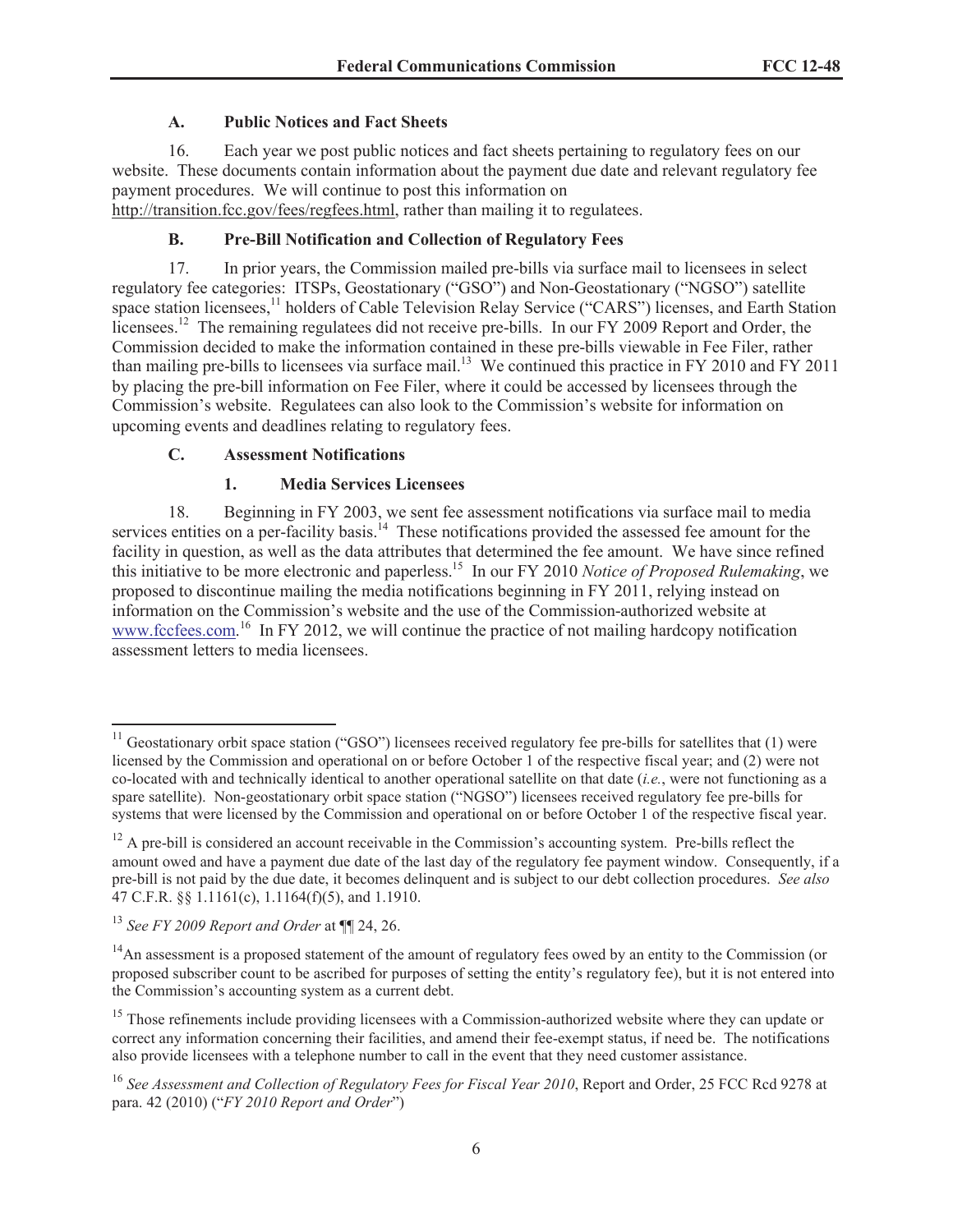### **2. CMRS Cellular and Mobile Services Assessments**

19. We will continue to follow our current procedures for conveying CMRS subscriber counts to providers. We will mail an initial assessment letter to Commercial Mobile Radio Service (CMRS) providers using data from the Numbering Resource Utilization Forecast ("NRUF") report that is based on "assigned" number counts that have been adjusted for porting to net Type 0 ports ("in" and "out").<sup>17</sup> The letter will include a listing of the carrier's Operating Company Numbers ("OCNs") upon which the assessment is based.<sup>18</sup> The letters will not include OCNs with their respective assigned number counts, but rather, an aggregate total of assigned numbers for each carrier.

20. A carrier wishing to revise its subscriber count can do so by accessing Fee Filer after receiving its initial CMRS assessment letter. Providers should follow the prompts in Fee Filer to record their subscriber revisions, along with any supporting documentation.<sup>19</sup> The Commission will then review the revised count and supporting documentation and either approve or disapprove the submission in Fee Filer. If the submission is disapproved, the Commission will attempt to contact the provider to afford the provider an opportunity to discuss its revised subscriber count and/or provide additional supporting documentation. If we receive no response or correction to the initial assessment letter, or we do not reverse our initial disapproval of the provider's revised count submission, we expect the fee payment to be based on the number of subscribers listed on the initial assessment letter. Once the timeframe for revision has passed, the subscriber counts are final and are the basis upon which CMRS regulatory fees are expected to be paid. Providers can also view their final subscriber counts online in Fee Filer. A final CMRS assessment letter will not be mailed out.

21. Because some carriers do not file the NRUF report, they may not receive an initial assessment letter. In these instances, the carriers should compute their fee payment using the standard methodology<sup>20</sup> that is currently in place for CMRS Wireless services (*e.g*., compute their subscriber counts as of December 31, 2011), and submit their fee payment accordingly. Whether a carrier receives an assessment letter or not, the Commission reserves the right to audit the number of subscribers for which regulatory fees are paid. In the event that the Commission determines that the number of subscribers paid is inaccurate, the Commission will bill the carrier for the difference between what was paid and what should have been paid.

### **3. Submarine Cable Allocation**

22. Because the dollar amount that the Commission is required to collect could differ from year to year, the revenue apportionment between submarine cable providers and terrestrial/satellite facilities needs to be re-calculated each year based on an  $87.4/12.6$  percent allocation, respectively.<sup>21</sup> Since FY 2009, the Commission has used the 87.4/12.6 percent allocation proposed in the Consensus Proposal as the percentage upon which to determine the regulatory fee revenue amounts for submarine

<sup>17</sup> *See Assessment and Collection of Regulatory Fees for Fiscal Year 2005 and Assessment and Collection of Regulatory Fees for Fiscal Year 2004,* MD Docket Nos. 05-59 and 04-73, Report and Order and Order on Reconsideration, 20 FCC Rcd 12259, 12264, ¶¶ 38-44 (2005).

<sup>18</sup> *Id.* 

 $19$  In the supporting documentation, the provider will need to state a reason for the change, such as a purchase or sale of a subsidiary, the date of the transaction, and any other pertinent information that will help to justify a reason for the change.

<sup>20</sup> *See, e.g.,* Federal Communications Commission, *Regulatory Fees Fact Sheet: What You Owe - Commercial Wireless Services for FY 2011* at 1 (rel. September 2011).

<sup>21</sup> *See Assessment and Collection of Regulatory Fees for Fiscal Year 2008*, Second Report and Order, 24 FCC Rcd 4208 at n. 35 (2009) ("*Submarine Cable Order*").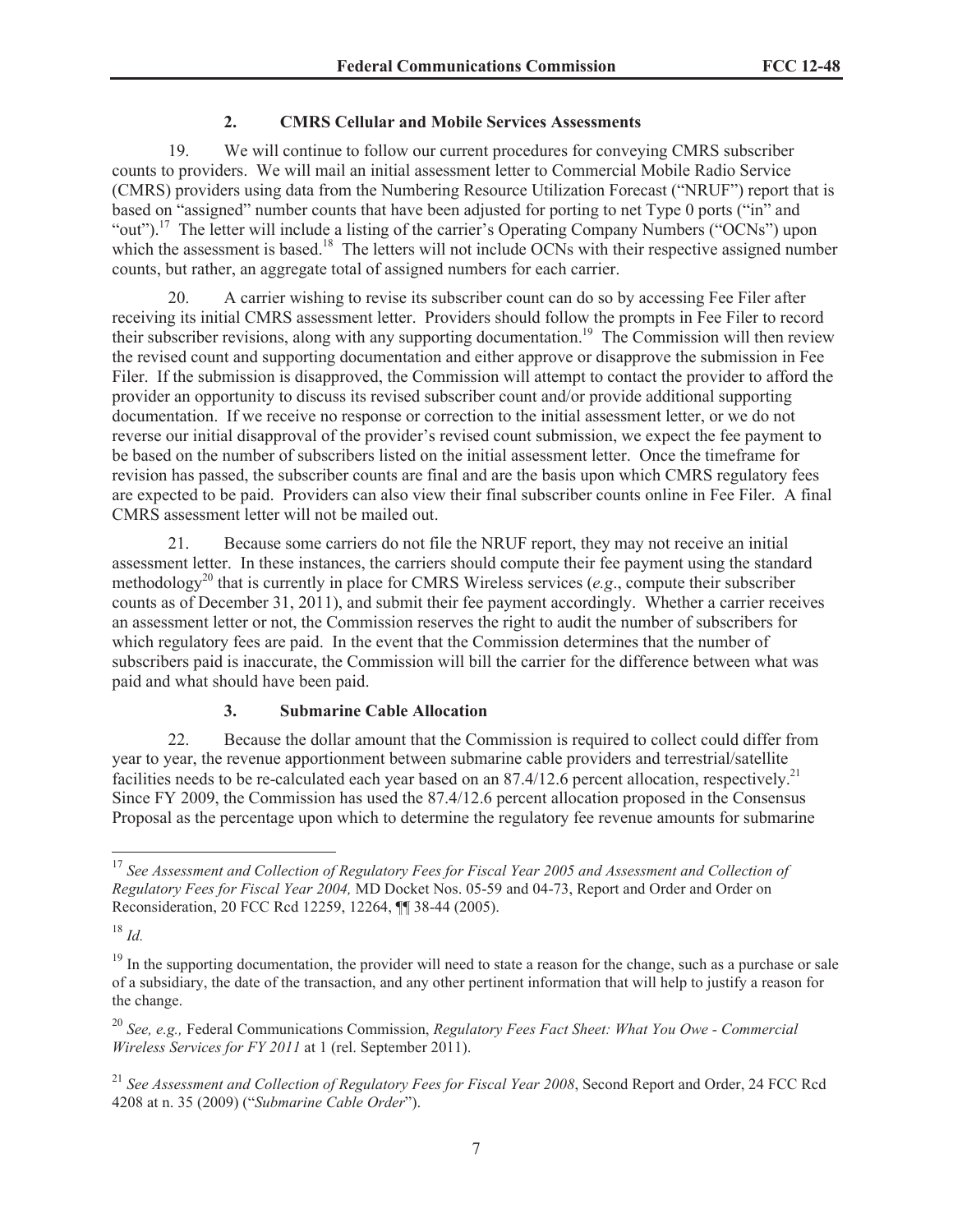cable providers and terrestrial/satellite facilities, respectively.<sup>22</sup> Each year, the Commission reserves the right to revise this 87.4/12.6 allocation. For FY 2012, we do not find any basis to alter this 87.4/12.6 percent revenue allocation.

# **D. Streamlined Regulatory Fee Payment Process**

# **1. Cable Television Subscribers**

23. The Commission will continue to permit cable television operators to base their regulatory fee payment on their company's aggregate year-end subscriber count, rather than requiring them to report cable subscriber counts on a per community unit identifier ("CUID") basis.

# **2. CMRS Cellular and Mobile Providers**

24. In FY 2006, we streamlined the CMRS payment process by eliminating the requirement for CMRS providers to identify their individual call signs when making their regulatory fee payment, instead allowing CMRS providers to pay their regulatory fees only at the aggregate subscriber level without having to identify their various call signs.<sup>23</sup> We will continue this practice in FY 2012. In FY 2007, we consolidated the CMRS cellular and CMRS mobile fee categories into one fee category with a single fee code, thereby eliminating the requirement for CMRS providers to separate their subscriber counts into CMRS cellular and CMRS mobile fee categories during the regulatory fee payment process. This consolidation of fee categories enabled the Commission to process payments more quickly and accurately. For FY 2012, we will continue this practice of combining the CMRS cellular and CMRS mobile fee categories into one regulatory fee category.

# **3. Interstate Telecommunications Service Providers**

25. In FY 2007*,* we adopted a proposal to round lines 14 (total subject revenues) and 16 (total regulatory fee owed) on FCC Form 159-W worksheet to the nearest dollar. This revision enabled the Commission to process the ITSP regulatory fee payments more quickly because rounding was performed in a consistent manner, thereby eliminating processing issues. For FY 2012, we will continue to round lines 14 and 16 when calculating the FY 2012 ITSP fee obligation. In addition, we will continue the practice of not mailing out Form 159-W via surface mail.

### **E. Payment of Regulatory Fees**

# **1. Lock Box Bank**

26. All lock box payments to the Commission for FY 2012 will be processed by U.S. Bank, St. Louis, Missouri, and payable to the FCC. During the regulatory fee season, for those licensees paying by check, money order, or by credit card using Form 159-E remittance advice, the fee payment and Form 159-E remittance advice should be mailed to the following address: Federal Communications Commission, Regulatory Fees, P.O. Box 979084, St. Louis, MO 63197-9000. Additional payment options and instructions are posted at http://transition.fcc.gov/fees/regfees.html.

### **2. Receiving Bank for Wire Payments**

27. The receiving bank for all wire payments is the Federal Reserve Bank, New York, New York (TREAS NYC). When making a wire transfer, regulatees must fax a copy of their Fee Filer generated Form 159-E to U.S. Bank, St. Louis, Missouri at (314) 418-4232 at least one hour before initiating the wire transfer (but on the same business day), so as not to delay crediting their account.

<sup>22</sup> *See Assessment and Collection of Regulatory Fees for Fiscal Year 2009*, Report and Order, 24 FCC Rcd 10301 at para. 8 (2009) ("*FY 2009 Report and Order*").

<sup>&</sup>lt;sup>23</sup> See Assessment and Collection of Regulatory Fees for Fiscal Year 2006, MD Docket No. 06-68, Report and Order, 21 FCC Rcd 8092, 8105, ¶ 48 (2006).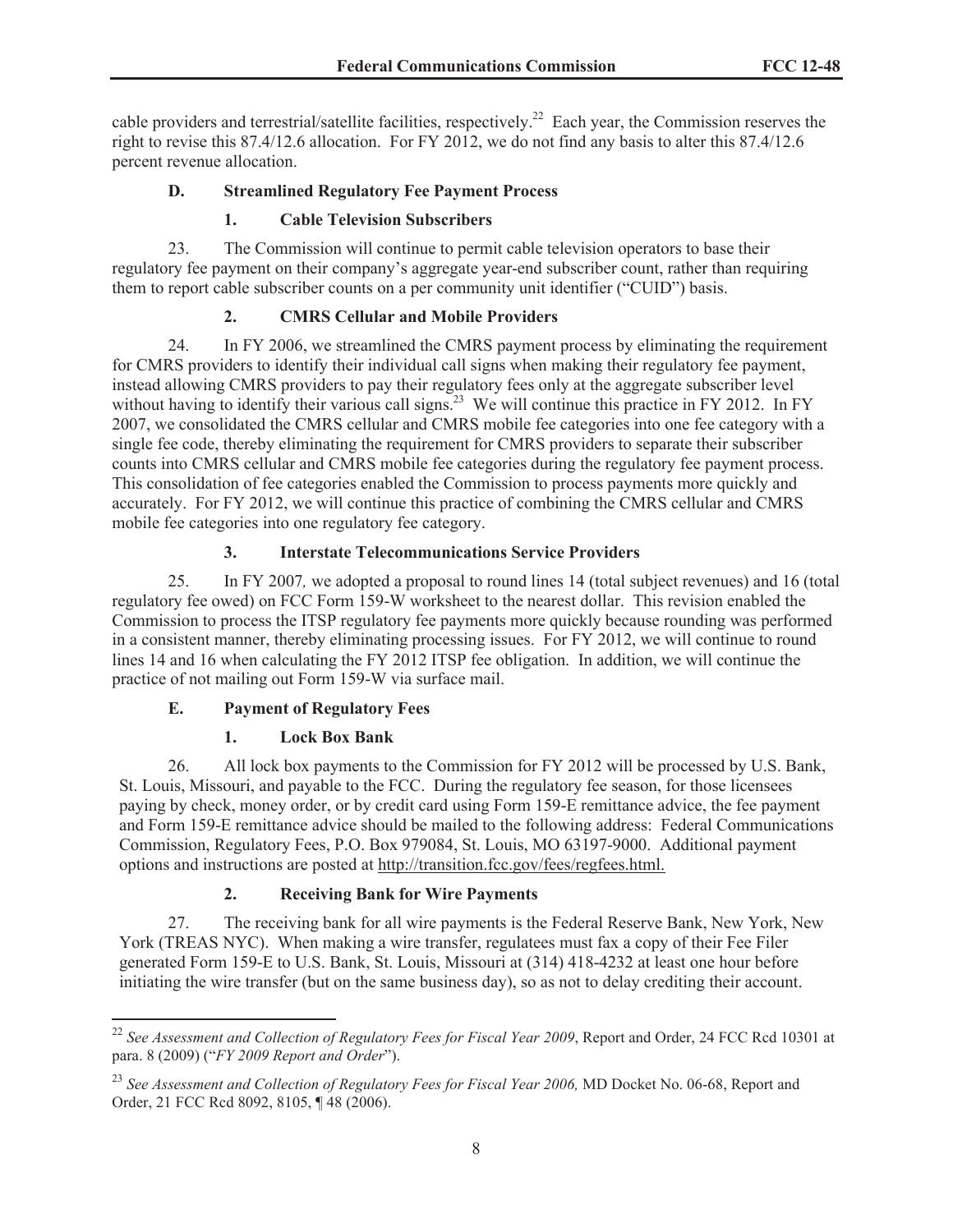Regulatees should discuss arrangements (including bank closing schedules) with their bankers several days before they plan to make the wire transfer to allow sufficient time for the transfer to be initiated and completed before the deadline. Complete instructions for making wire payments are posted at http://transition.fcc.gov/fees/wiretran.html.

### **3. De Minimis Regulatory Fees**

28. Regulatees whose total FY 2012 regulatory fee liability, including all categories of fees for which payment is due, is less than \$10 are exempted from payment of FY 2012 regulatory fees.

#### **4. Standard Fee Calculations and Payment Dates**

29. The Commission will accept fee payments made in advance of the window for the payment of regulatory fees. The responsibility for payment of fees by service category is as follows:

- · *Media Services*: Regulatory fees must be paid for initial construction permits that were granted on or before October 1, 2011 for AM/FM radio stations, VHF/UHF full service television stations, and satellite television stations. Regulatory fees must be paid for all broadcast facility licenses granted on or before October 1, 2011. In instances where a permit or license is transferred or assigned after October 1, 2011, responsibility for payment rests with the holder of the permit or license as of the fee due date.
- · *Wireline (Common Carrier) Services*: Regulatory fees must be paid for authorizations that were granted on or before October 1, 2011. In instances where a permit or license is transferred or assigned after October 1, 2011, responsibility for payment rests with the holder of the permit or license as of the fee due date. We note that audio bridging service providers are included in this category. 24
- · *Wireless Services*: CMRS cellular, mobile, and messaging services (fees based on number of subscribers or telephone number count): Regulatory fees must be paid for authorizations that were granted on or before October 1, 2011. The number of subscribers, units, or telephone numbers on December 31, 2011 will be used as the basis from which to calculate the fee payment. In instances where a permit or license is transferred or assigned after October 1, 2011, responsibility for payment rests with the holder of the permit or license as of the fee due date.
- · The first eleven regulatory fee categories in our Schedule of Regulatory Fees (*see* Attachment B) pay "small multi-year wireless regulatory fees." Entities pay these regulatory fees in advance for the entire amount of their five-year or ten-year term of initial license, and only pay regulatory fees again when the license is renewed or a new license is obtained. We include these fee categories in our Schedule of Regulatory Fees to publicize our estimates of the number of "small multi-year wireless" licenses that will be renewed or newly obtained in FY 2012.
- · *Multichannel Video Programming Distributor Services (cable television operators and CARS licensees)*: Regulatory fees must be paid for the number of basic cable television subscribers as

<sup>&</sup>lt;sup>24</sup> Audio bridging services are toll teleconferencing services, and audio bridging service providers are required to contribute directly to the universal service fund based on revenues from these services. On June 30, 2008, the Commission released the *InterCall Order*, in which the Commission stated that InterCall, Inc. and all similarly situated audio bridging service providers are required to contribute directly to the universal service fund. *See Request for Review by InterCall, Inc. of Decision of Universal Service Administrator*, CC Docket No. 96-45, Order, 23 FCC Rcd 10731 (2008) ("*InterCall Order*").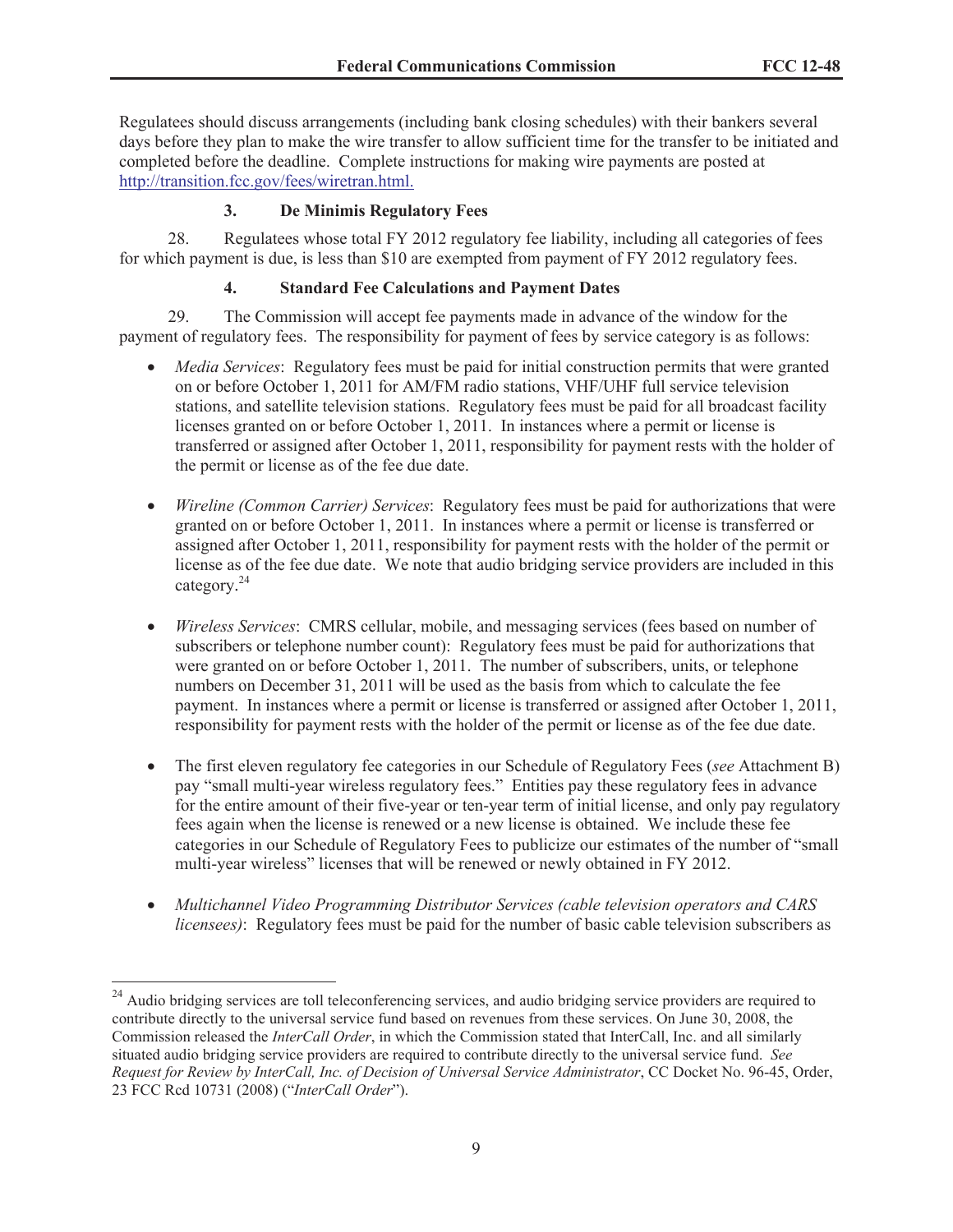of December 31, 2011.<sup>25</sup> Regulatory fees also must be paid for CARS licenses that were granted on or before October 1, 2011. In instances where a permit or license is transferred or assigned after October 1, 2011, responsibility for payment rests with the holder of the permit or license as of the fee due date.

- · *International Services:* Regulatory fees must be paid for earth stations, geostationary orbit space stations and non-geostationary orbit satellite systems that were licensed and operational on or before October 1, 2011. In instances where a permit or license is transferred or assigned after October 1, 2011, responsibility for payment rests with the holder of the permit or license as of the fee due date.
- · *International Services: Submarine Cable Systems:* Regulatory fees for submarine cable systems are to be paid on a per cable landing license basis based on circuit capacity as of December 31, 2011. In instances where a license is transferred or assigned after October 1, 2011, responsibility for payment rests with the holder of the license as of the fee due date. For regulatory fee purposes, the allocation in FY 2012 will remain at 87.6 percent for submarine cable and 12.4 percent for satellite/terrestrial facilities.
- · *International Services: Terrestrial and Satellite Services*: Finally, regulatory fees for International Bearer Circuits are to be paid by facilities-based common carriers that have active (used or leased) international bearer circuits as of December 31, 2011 in any terrestrial or satellite transmission facility for the provision of service to an end user or resale carrier, which includes active circuits to themselves or to their affiliates. In addition, non-common carrier satellite operators must pay a fee for each circuit sold or leased to any customer, including themselves or their affiliates, other than an international common carrier authorized by the Commission to provide U.S. international common carrier services. "Active circuits" for these purposes include backup and redundant circuits as of December 31, 2011. Whether circuits are used specifically for voice or data is not relevant for purposes of determining that they are active circuits. In instances where a permit or license is transferred or assigned after October 1, 2011, responsibility for payment rests with the holder of the permit or license as of the fee due date. For regulatory fee purposes, the allocation in FY 2012 will remain at 87.6 percent for submarine cable and 12.4 percent for satellite/terrestrial facilities.

#### **F. Enforcement**

30. To be considered timely, regulatory fee payments must be received and stamped at the lockbox bank by the due date of regulatory fees. Section  $9(c)$  of the Act requires us to impose a late payment penalty of 25 percent of the unpaid amount to be assessed on the first day following the deadline date for filing of these fees.<sup>26</sup> Failure to pay regulatory fees and/or any late penalty will subject regulatees to sanctions, including those set forth in section 1.1910 of the Commission's Rules<sup>27</sup> and in the Debt Collection Improvement Act of 1996 ("DCIA").<sup>28</sup> We also assess administrative processing

<sup>26</sup> 47 U.S.C. § 159(c).

<sup>&</sup>lt;sup>25</sup> Cable television system operators should compute their number of basic subscribers as follows: Number of single family dwellings + number of individual households in multiple dwelling unit (apartments, condominiums, mobile home parks, *etc*.) paying at the basic subscriber rate + bulk rate customers + courtesy and free service. Note: Bulk-Rate Customers = Total annual bulk-rate charge divided by basic annual subscription rate for individual households. Operators may base their count on "a typical day in the last full week" of December 2011, rather than on a count as of December 31, 2011.

<sup>27</sup> *See* 47 C.F.R. § 1.1910.

<sup>&</sup>lt;sup>28</sup> Delinquent debt owed to the Commission triggers application of the "red light rule" which requires offsets or holds on pending disbursements. 47 C.F.R. § 1.1910. In 2004, the Commission adopted rules implementing the (continued….)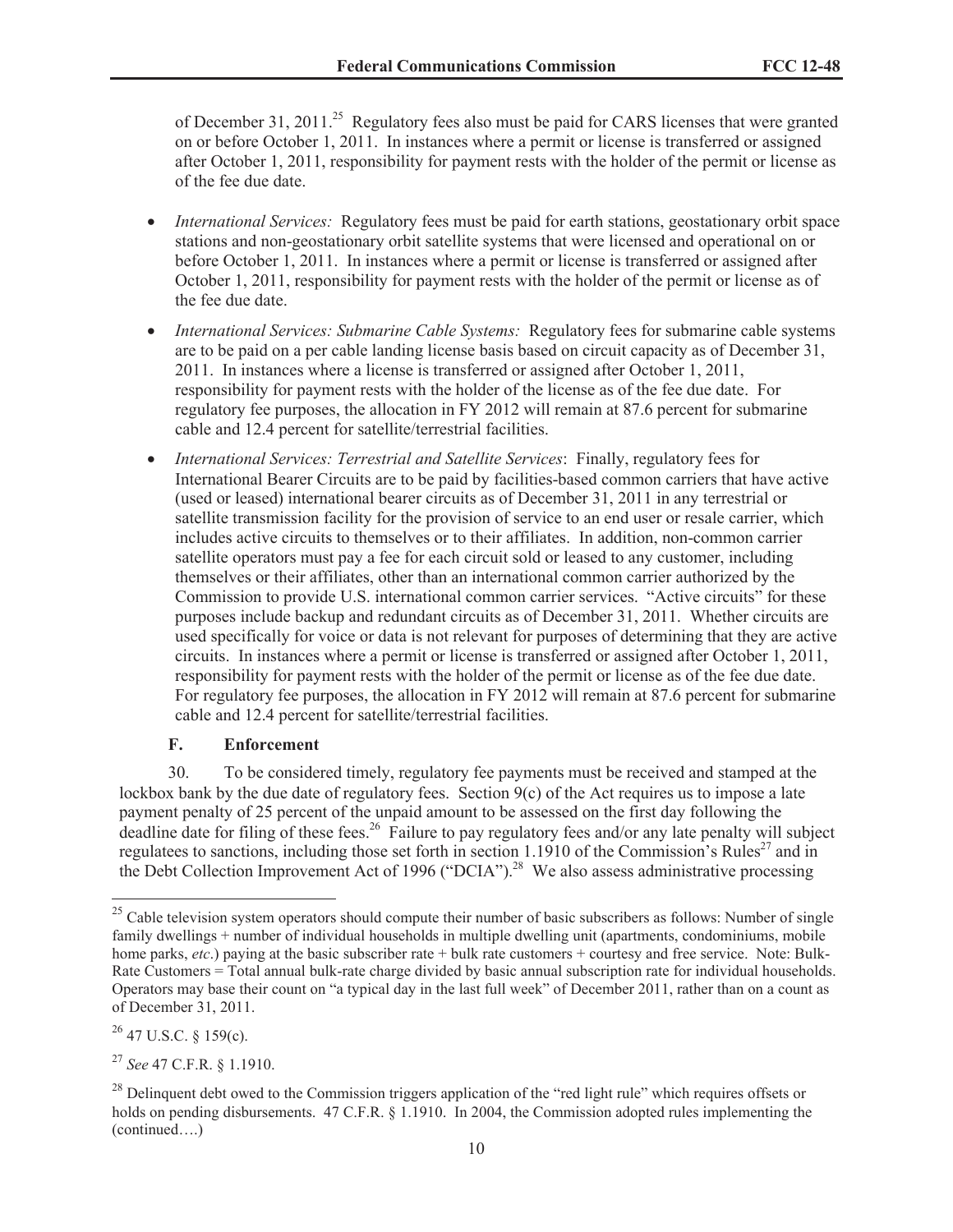charges on delinquent debts to recover additional costs incurred in processing and handling the related debt pursuant to the DCIA and section 1.1940(d) of the Commission's Rules.<sup>29</sup> These administrative processing charges will be assessed on any delinquent regulatory fee, in addition to the 25 percent late charge penalty. In case of partial payments (underpayments) of regulatory fees, the licensee will be given credit for the amount paid, but if it is later determined that the fee paid is incorrect or not timely paid, then the 25 percent late charge penalty (and other charges and/or sanctions, as appropriate) will be assessed on the portion that is not paid in a timely manner.

31. We will withhold action on any applications or other requests for benefits filed by anyone who is delinquent in any non-tax debts owed to the Commission (including regulatory fees) and will ultimately dismiss those applications or other requests if payment of the delinquent debt or other satisfactory arrangement for payment is not made.<sup>30</sup> Failure to pay regulatory fees can also result in the initiation of a proceeding to revoke any and all authorizations held by the entity responsible for paying the delinquent fee(s).

### **IV. PROCEDURAL MATTERS**

#### **A. Initial Regulatory Flexibility Analysis**

32. An initial regulatory flexibility analysis ("IRFA") is contained in Attachment E**.** Comments to the IRFA must be identified as responses to the IRFA and filed by the deadlines for comments on the Notice. The Commission will send a copy of the Notice, including the IRFA, to the Chief Counsel for Advocacy of the Small Business Administration.

#### **B. Initial Paperwork Reduction Act of 1995 Analysis**

33. This *Notice of Proposed Rulemaking* does not contain any new or modified information collection burden for small business concerns with fewer than 25 employees, pursuant to the Small Business Paperwork Relief Act of 2002, Public Law 107-198, *see* 44 U.S.C. 3506 (c) (4).

### **C. Other Procedural Matters**

### **1. Ex Parte Presentations**

34. This is a "permit-but-disclose" proceeding subject to the requirements of the Commission's *ex parte* rules.<sup>31</sup> *Ex parte* presentations are permissible if disclosed in accordance with Commission Rules, except during the Sunshine Agenda period when presentations, *ex parte* or otherwise, are generally prohibited. Persons making oral *ex parte* presentations are reminded that a memorandum summarizing a presentation must contain a summary of the substance of the presentation and not merely a listing of the subjects discussed. More than a one- or two-sentence description of the views and arguments presented is generally required.<sup>32</sup> Additional rules pertaining to oral and written presentations are set forth in Section 1.1206(b) of the Commission's rules.

### **2. Filing Requirements**

35. *Comments and Replies*. Pursuant to Sections 1.415 and 1.419 of the Commission's Rules, 47 CFR §§ 1.415, 1.419, interested parties may file comments and reply comments on or before (Continued from previous page)

requirements of the DCIA. *See Amendment of Parts 0 and 1 of the Commission's Rules*, MD Docket No. 02-339, Report and Order, 19 FCC Rcd 6540 (2004); 47 C.F.R. Part 1, Subpart O, Collection of Claims Owed the United States.

 $^{29}$  47 C.F.R. § 1.1940(d).

<sup>30</sup> *See* 47 C.F.R. §§ 1.1161(c), 1.1164(f)(5), and 1.1910.

<sup>31</sup> *See* 47 C.F.R. §§ 1.200 *et seq.*

<sup>32</sup> *See* 47 C.F.R. § 1.1206(b)(2).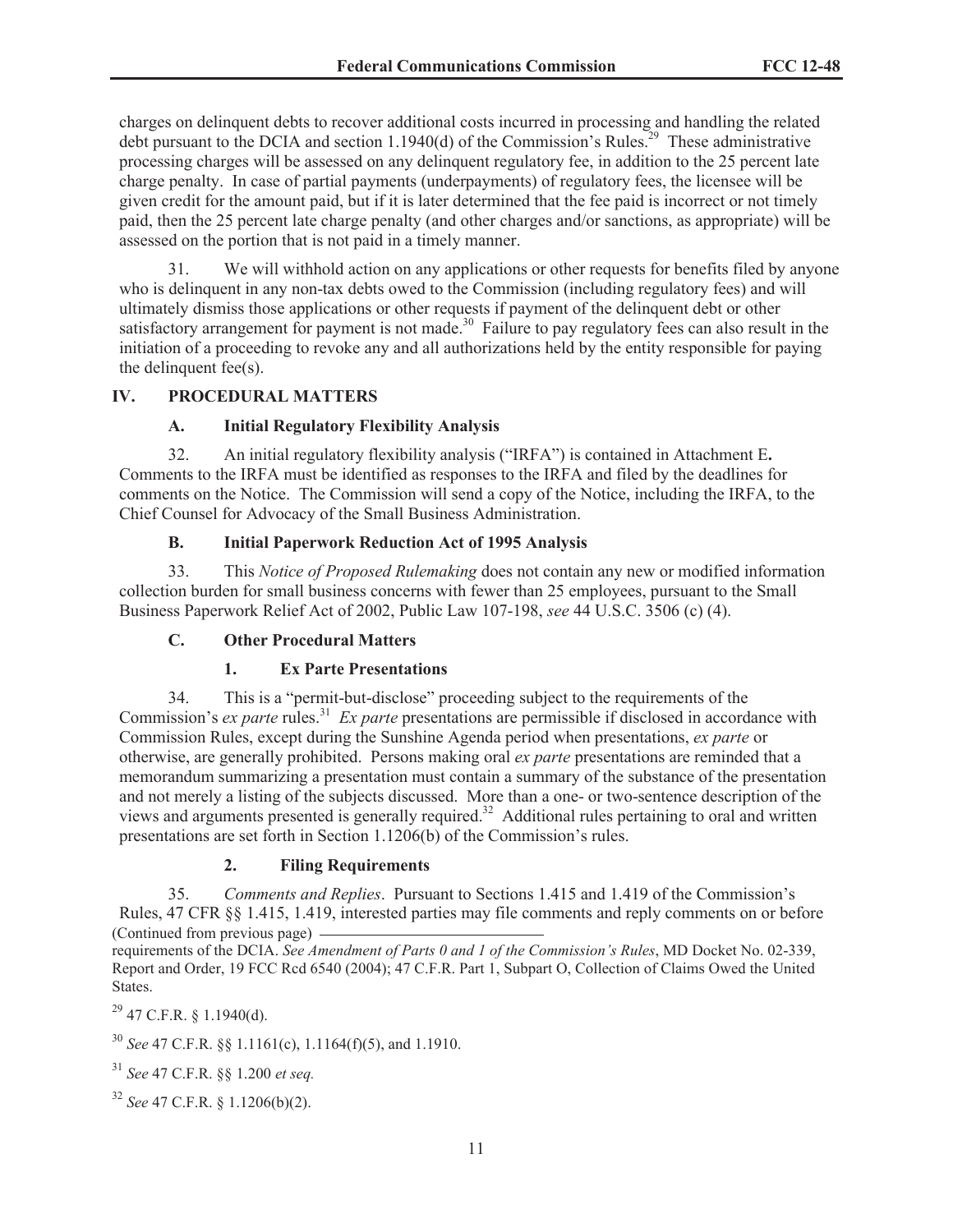the dates indicated on the first page of this document. Comments may be filed using: (1) the Commission's Electronic Comment Filing System (ECFS), (2) the Federal Government's eRulemaking Portal, or (3) by filing paper copies. *See Electronic Filing of Documents in Rulemaking Proceedings*, 63 FR 24121 (1998).

36. *Electronic Filers:* Comments may be filed electronically using the Internet by accessing the ECFS: http://fjallfoss.fcc.gov/ecfs2/ or the Federal eRulemaking Portal: http://www.regulations.gov.

37. *Paper Filers:* Parties who choose to file by paper must file an original and four copies of each filing. If more than one docket or rulemaking number appears in the caption of this proceeding, filers must submit two additional copies for each additional docket or rulemaking number.

- § All hand-delivered or messenger-delivered paper filings for the Commission's Secretary must be delivered to FCC Headquarters at  $\frac{445}{12}$ th St., SW, Room TW-A325, Washington, DC 20554. The filing hours are 8:00 a.m. to 7:00 p.m. All hand deliveries must be held together with rubber bands or fasteners. Any envelopes must be disposed of before entering the building.
- Commercial overnight mail (other than U.S. Postal Service Express Mail and Priority Mail) must be sent to 9300 East Hampton Drive, Capitol Heights, MD 20743.
- **•** U.S. Postal Service first-class, Express, and Priority mail must be addressed to  $445 \times 12^{th}$ Street, SW, Washington DC 20554.

People with Disabilities: To request materials in accessible formats for people with disabilities (braille, large print, electronic files, audio format), send an e-mail to fcc504@fcc.gov or call the Consumer & Governmental Affairs Bureau at 202-418-0530 (voice), 202-418-0432 (tty).

38. *Availability of Documents*. Comments, reply comments, and *ex parte* submissions will be available for public inspection during regular business hours in the FCC Reference Center, Federal Communications Commission,  $445 \times 12^{th}$  Street, SW, CY-A257, Washington, DC 20554. These documents will also be available free online, via ECFS. Documents will be available electronically in ASCII, Word, and/or Adobe Acrobat.

39. *Accessibility Information.* To request information in accessible formats (computer diskettes, large print, audio recording, and Braille), send an e-mail to fcc504@fcc.gov or call the Commission's Consumer and Governmental Affairs Bureau at (202) 418-0530 (voice), (202) 418-0432 (TTY). This document can also be downloaded in Word and Portable Document Format ("PDF") at: http://www.fcc.gov.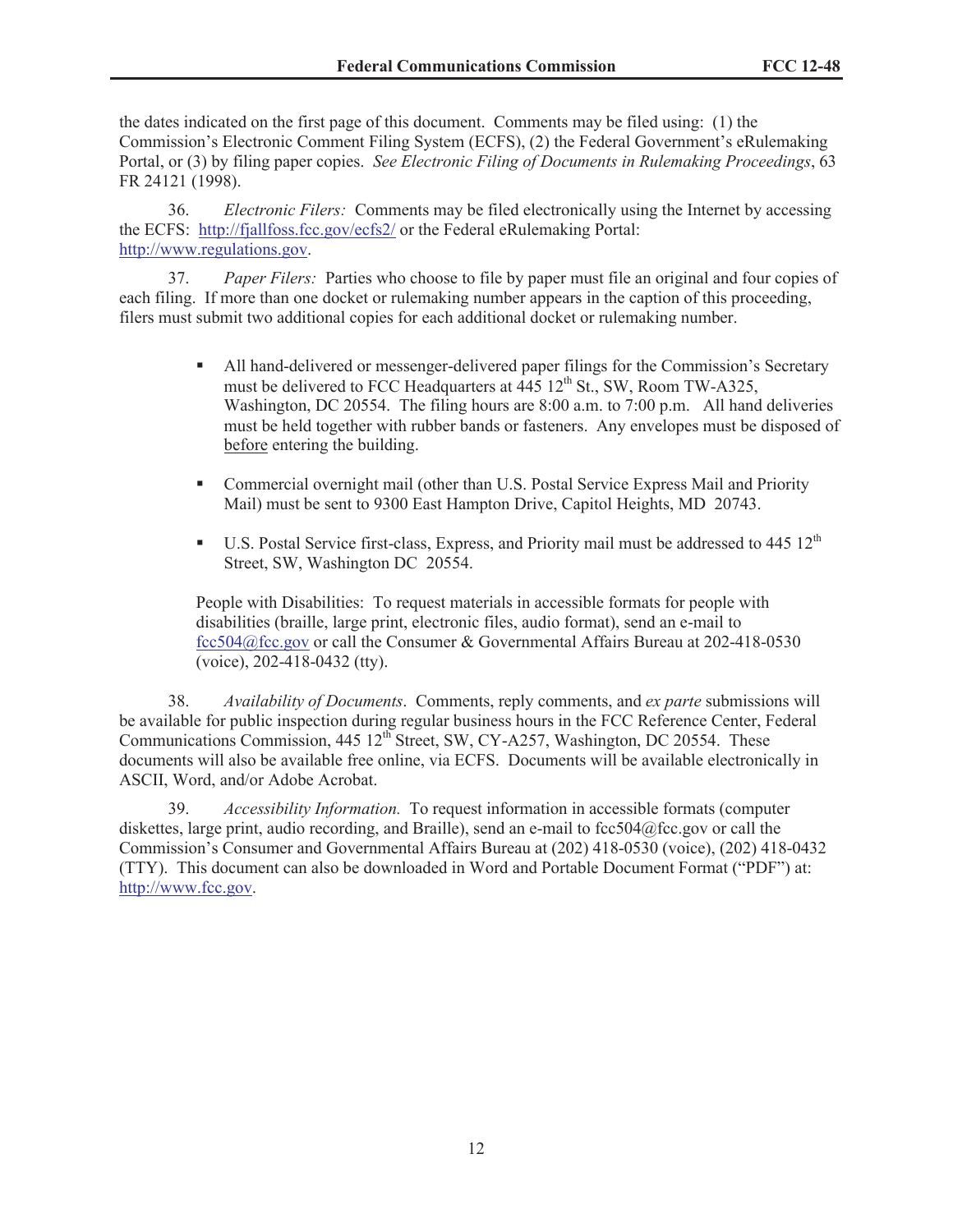#### **V. ORDERING CLAUSES**

40. Accordingly, IT IS ORDERED that, pursuant to Sections 4(i) and (j), 9, and 303(r) of the Communications Act of 1934, as amended, 47 U.S.C. §§ 154(i), 154(j), 159, and 303(r), this Notice of Proposed Rulemaking IS HEREBY ADOPTED.

41. IT IS FURTHER ORDERED that the Commission's Consumer and Governmental Affairs Bureau, Reference Information Center, SHALL SEND a copy of this Notice of Proposed Rulemaking, including the Initial Regulatory Flexibility Analysis in Attachment E, to the Chief Counsel for Advocacy of the U.S. Small Business Administration.

#### FEDERAL COMMUNICATIONS COMMISSION

Marlene H. Dortch Secretary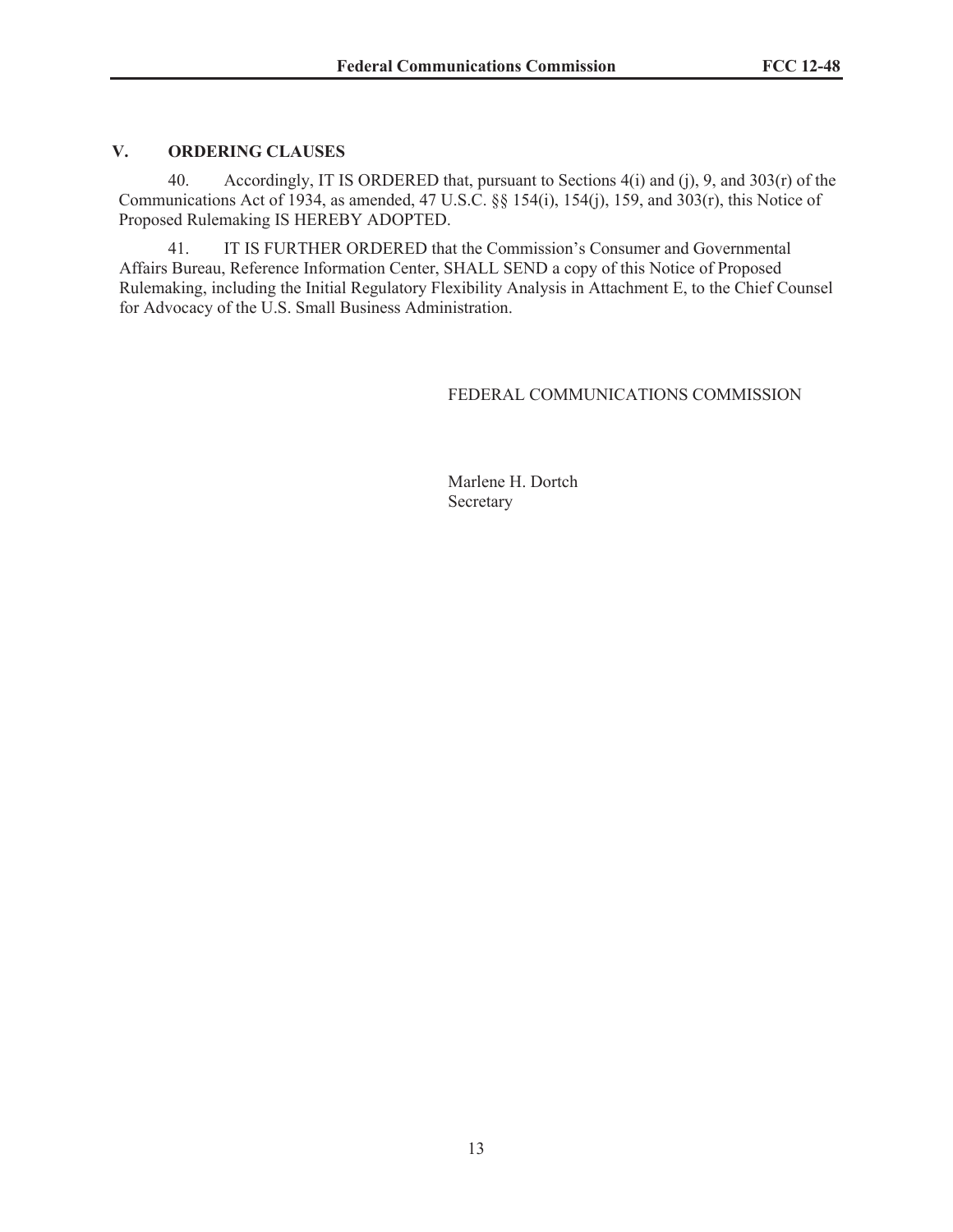# **ATTACHMENT A**

#### **Calculation of FY 2012 Revenue Requirements and Pro-Rata Fees**

Regulatory fees for the categories shaded in gray are collected by the Commission in advance to cover the term of the license and are submitted at the time the application is filed.

| <b>Fee Category</b>                                                                | FY 2012<br><b>Payment Units Years</b> |                 | FY 2011<br>Revenue<br><b>Estimate</b> | <b>Pro-Rated</b><br>FY 2012<br>Revenue<br>Require-<br>ment | Computed<br>New FY<br>2012<br><b>Regulatory</b><br>Fee | <b>Rounded</b><br><b>New</b><br>FY 2012<br>Regula-<br>tory Fee | <b>Expected</b><br><b>FY 2012</b><br>Revenue |
|------------------------------------------------------------------------------------|---------------------------------------|-----------------|---------------------------------------|------------------------------------------------------------|--------------------------------------------------------|----------------------------------------------------------------|----------------------------------------------|
| <b>PLMRS</b> (Exclusive                                                            | 1,400                                 | 10              | 480,000                               | 499,057                                                    | 36                                                     | 35                                                             | 490,000                                      |
| Use)                                                                               |                                       |                 |                                       |                                                            |                                                        |                                                                |                                              |
| <b>PLMRS</b> (Shared<br>use)                                                       | 15,000                                | 10              | 2,300,000                             | 2,388,342                                                  | 16                                                     | $\overline{15}$                                                | 2,250,000                                    |
| Microwave                                                                          | 13,200                                | 10              | 2,550,000                             | 2,352,695                                                  | 18                                                     | 20                                                             | 2,640,000                                    |
| 218-219 MHz<br>(Formerly IVDS)                                                     | 5                                     | $\overline{10}$ | 1,950                                 | 3,565                                                      | 71                                                     | 70                                                             | 3,500                                        |
| Marine (Ship)                                                                      | 6,550                                 | 10              | 670,000                               | 784,232                                                    | 12                                                     | 10                                                             | 655,000                                      |
| <b>GMRS</b>                                                                        | 7,700                                 | $\overline{5}$  | 232,500                               | 285,175                                                    | $\overline{7}$                                         | $\overline{5}$                                                 | 192,500                                      |
| <b>Aviation</b> (Aircraft)                                                         | 2,900                                 | 10              | 460,000                               | 356,469                                                    | $\overline{12}$                                        | 10                                                             | 290,000                                      |
| Marine (Coast)                                                                     | 285                                   | 10              | 132,500                               | 142,588                                                    | 50                                                     | 50                                                             | 142,500                                      |
| <b>Aviation</b> (Ground)                                                           | 900                                   | 10              | 165,000                               | 142,588                                                    | 16                                                     | 15                                                             | 135,000                                      |
| <b>Amateur Vanity</b><br>Call Signs                                                | 14,300                                | 10              | 207,320                               | 213,881                                                    | 1.50                                                   | 1.50                                                           | 214,500                                      |
| $AM Class A^{4a}$                                                                  | 63                                    | $\mathbf{1}$    | 257,400                               | 249,528                                                    | 3,961                                                  | 3,950                                                          | 248,850                                      |
| AM Class $B^{4b}$                                                                  | 1,472                                 | $\mathbf{1}$    | 3,057,875                             | 3,101,280                                                  | 2,107                                                  | 2,100                                                          | 3,091,200                                    |
| AM Class $C^{4c}$                                                                  | 879                                   | $\mathbf{1}$    | 1,078,650                             | 1,105,054                                                  | 1,257                                                  | 1,250                                                          | 1,098,750                                    |
| AM Class $D^{4d}$                                                                  | 1,546                                 | $\mathbf{1}$    | 3,642,325                             | 3,671,631                                                  | 2,375                                                  | 2,375                                                          | 3,671,750                                    |
| FM Classes A, B1<br>$&C3^{4e}$                                                     | 3,055                                 | $\mathbf{1}$    | 7,629,300                             | 7,729,024                                                  | 2,530                                                  | 2,525                                                          | 7,713,875                                    |
| FM Classes B, C,<br>C <sub>0</sub> , C <sub>1</sub> & C <sub>2</sub> <sup>4f</sup> | 3,043                                 | $\mathbf{1}$    | 9,410,775                             | 9,475,723                                                  | 3,114                                                  | 3,125                                                          | 9,509,375                                    |
| <b>AM</b> Construction<br>Permits                                                  | 65                                    | $\mathbf{1}$    | 44,100                                | 35,647                                                     | 548                                                    | 550                                                            | 35,750                                       |
| <b>FM</b> Construction<br>Permits <sup>1</sup>                                     | $\overline{120}$                      | $\mathbf{1}$    | 101,925                               | 84,000                                                     | 700                                                    | 700                                                            | 84,000                                       |
| Satellite TV                                                                       | 132                                   | $\,1$           | 166,250                               | 178,234                                                    | 1,350                                                  | 1,350                                                          | 178,200                                      |
| Satellite TV<br><b>Construction Permit</b>                                         | $\overline{4}$                        | $\,1$           | 2,010                                 | 3,565                                                      | 891                                                    | 890                                                            | 3,560                                        |
| VHF Markets 1-10                                                                   | 20                                    | $\mathbf{1}$    | 1,692,500                             | 1,748,391                                                  | 87,420                                                 | 87,425                                                         | 1,748,500                                    |
| VHF Markets 11-25                                                                  | 25                                    | $\mathbf{1}$    | 1,772,550                             | 1,823,318                                                  | 72,933                                                 | 72,925                                                         | 1,823,125                                    |
| VHF Markets 26-50                                                                  | 36                                    | $\mathbf{1}$    | 1,457,100                             | 1,500,603                                                  | 41,683                                                 | 41,675                                                         | 1,500,300                                    |
| VHF Markets 51-<br>100                                                             | 60                                    | 1               | 1,183,000                             | 1,244,069                                                  | 20,734                                                 | 20,725                                                         | 1,243,500                                    |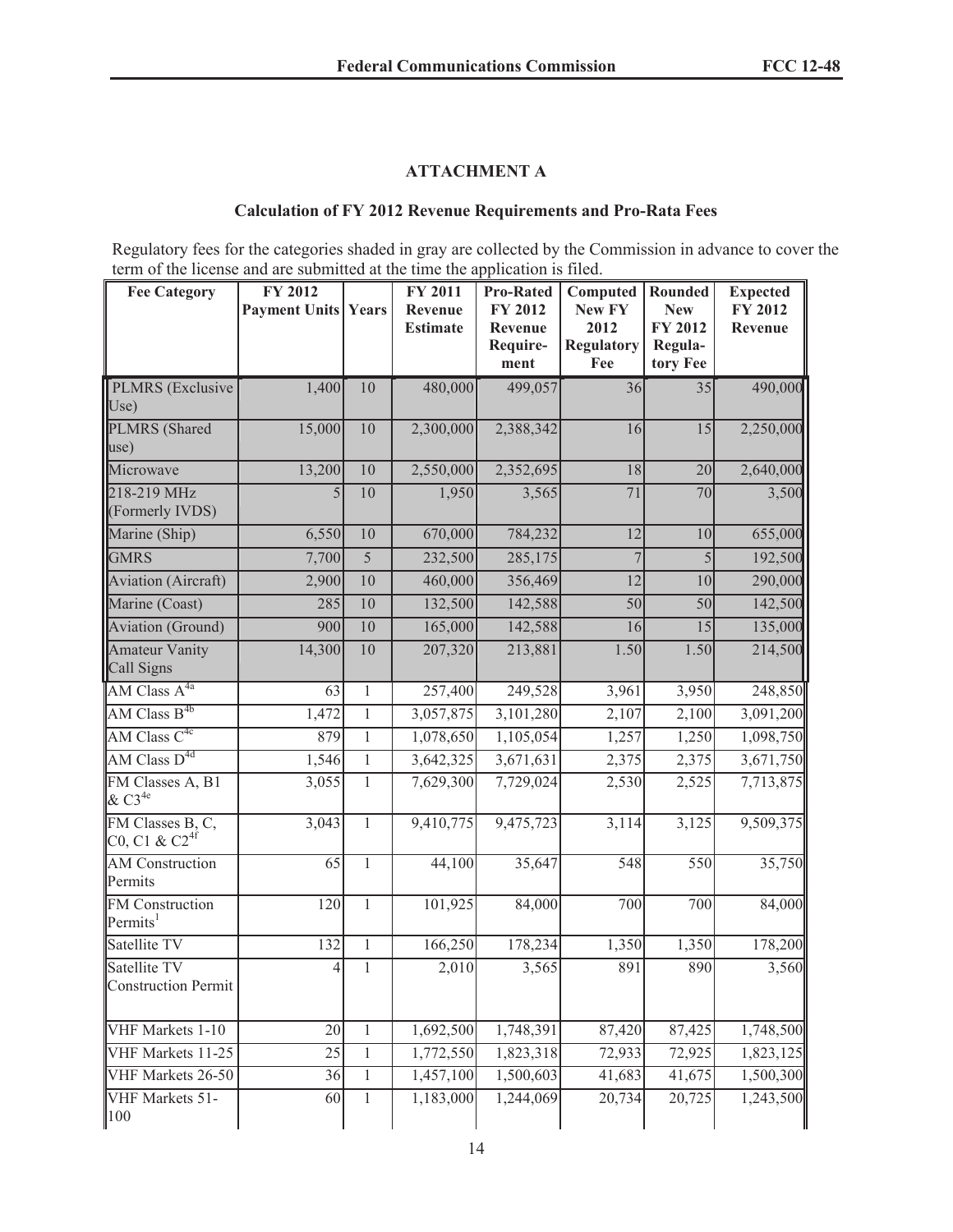| <b>Fee Category</b>                                                                                         | FY 2012<br><b>Payment Units Years</b> |              | FY 2011<br>Revenue<br><b>Estimate</b> | <b>Pro-Rated</b><br><b>FY 2012</b><br>Revenue<br>Require-<br>ment | Computed<br><b>New FY</b><br>2012<br><b>Regulatory</b><br>Fee | Rounded<br><b>New</b><br>FY 2012<br>Regula-<br>tory Fee | <b>Expected</b><br><b>FY 2012</b><br>Revenue |
|-------------------------------------------------------------------------------------------------------------|---------------------------------------|--------------|---------------------------------------|-------------------------------------------------------------------|---------------------------------------------------------------|---------------------------------------------------------|----------------------------------------------|
| <b>VHF</b> Remaining<br>Markets                                                                             | 137                                   | 1            | 774,700                               | 793,995                                                           | 5,796                                                         | 5,800                                                   | 794,600                                      |
| <b>VHF</b> Construction<br>Permits <sup>1</sup>                                                             | $\overline{2}$                        | $\mathbf{1}$ | 12,200                                | 11,600                                                            | 5,800                                                         | 5,800                                                   | 11,600                                       |
| <b>UHF Markets 1-10</b>                                                                                     | 111                                   | $\mathbf{1}$ | 3,915,450                             | 3,845,518                                                         | 34,644                                                        | 34,650                                                  | 3,846,150                                    |
| <b>UHF Markets 11-25</b>                                                                                    | 108                                   | $\mathbf{1}$ | 3,525,650                             | 3,449,769                                                         | 31,942                                                        | 31,950                                                  | 3,450,600                                    |
| <b>UHF Markets 26-50</b>                                                                                    | 135                                   | $\mathbf{1}$ | 3,016,800                             | 2,952,606                                                         | 21,871                                                        | 21,875                                                  | 2,953,125                                    |
| <b>UHF</b> Markets 51-<br>100                                                                               | 227                                   | $\mathbf{1}$ | 2,933,350                             | 2,863,357                                                         | 12,614                                                        | 12,625                                                  | 2,865,875                                    |
| <b>UHF</b> Remaining<br>Markets                                                                             | 247                                   | $\mathbf{1}$ | 864,600                               | 845,762                                                           | 3,424                                                         | 3,425                                                   | 845,975                                      |
| <b>UHF</b> Construction<br>Permits <sup>1</sup>                                                             | 7                                     | $\mathbf{1}$ | 32,750                                | 23,975                                                            | 3,425                                                         | 3,425                                                   | 23,975                                       |
| <b>Broadcast</b><br><b>Auxiliaries</b>                                                                      | 24,800                                | $\mathbf{1}$ | 268,500                               | 285,175                                                           | 11                                                            | 10                                                      | 248,000                                      |
| LPTV/Translators/<br>Boosters/Class A<br>TV                                                                 | 3,712                                 | $\mathbf{1}$ | 1,424,765                             | 1,425,876                                                         | 384                                                           | 385                                                     | 1,429,120                                    |
| <b>CARS</b> Stations                                                                                        | 375                                   | $\mathbf{1}$ | 173,900                               | 178,234                                                           | $\overline{475}$                                              | 475                                                     | 178,125                                      |
| Cable TV Systems                                                                                            | 62,200,000                            | $\mathbf{1}$ | 58,962,000                            | 58,995,618                                                        | 0.9485                                                        | 0.95                                                    | 59,090,000                                   |
| Interstate<br>Telecommunication<br><b>Service Providers</b>                                                 | \$39,900,000,000                      | $\mathbf{1}$ | 148, 125, 000                         | 149,625,000                                                       | 0.003750                                                      | 0.00375                                                 | 149,625,000                                  |
| <b>CMRS</b> Mobile<br>Services<br>(Cellular/Public<br>Mobile)                                               | 310,000,000                           | $\mathbf{1}$ | 50,660,000                            | 51,950,707                                                        | 0.1676                                                        | 0.17                                                    | 52,700,000                                   |
| CMRS Messag.<br>Services                                                                                    | 3,400,000                             | $\mathbf{1}$ | 336,000                               | 272,000                                                           | 0.0800                                                        | 0.080                                                   | 272,000                                      |
| $BRS^2$                                                                                                     | 950                                   | 1            | 523,900                               | 451,250                                                           | 475                                                           | 475                                                     | 451,250                                      |
| <b>LMDS</b>                                                                                                 | 475                                   | $\mathbf{1}$ | 161,200                               | 225,625                                                           | 475                                                           | 475                                                     | 225,625                                      |
| Per 64 kbps Int'l<br><b>Bearer Circuits</b><br>Terrestrial (Common)<br>& Satellite (Common<br>& Non-Common) | 3,250,853                             | 1            | 1,136,518                             | 1,149,256                                                         | .354                                                          | .35                                                     | 1,137,799                                    |
| Submarine Cable<br>Providers (see chart<br>in Appendix $C$ <sup>3</sup>                                     | 38.313                                | 1            | 8,080,734                             | 8,118,938                                                         | 211,914                                                       | 211,925                                                 | 8,119,377                                    |
| <b>Earth Stations</b>                                                                                       | 3,250                                 | $\mathbf{1}$ | 875,875                               | 891,172                                                           | 274                                                           | 275                                                     | 893,750                                      |
| <b>Space Stations</b><br>(Geostationary)                                                                    | 87                                    | 1            | 11,429,625                            | 11,513,948                                                        | 132,344                                                       | 132,350                                                 | 11,514,450                                   |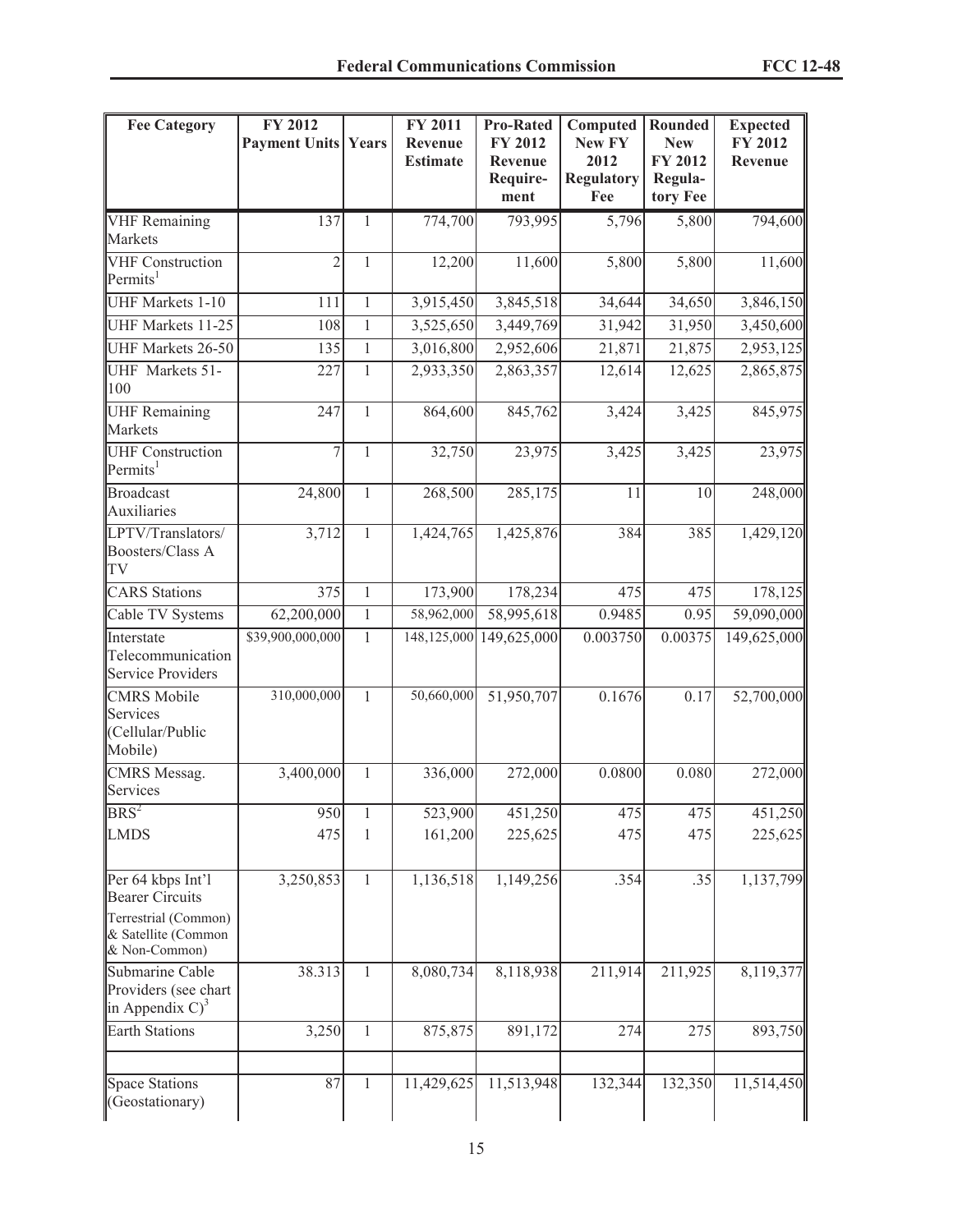| <b>Fee Category</b>                                         | <b>FY 2012</b><br><b>Payment Units Years</b> | <b>FY 2011</b><br>Revenue<br><b>Estimate</b> | <b>Pro-Rated</b><br><b>FY 2012</b><br>Revenue<br>Require-<br>ment | Computed<br><b>New FY</b><br>2012<br><b>Regulatory</b><br>Fee | Rounded<br><b>New</b><br><b>FY 2012</b><br>Regula-<br>tory Fee | <b>Expected</b><br><b>FY 2012</b><br>Revenue |
|-------------------------------------------------------------|----------------------------------------------|----------------------------------------------|-------------------------------------------------------------------|---------------------------------------------------------------|----------------------------------------------------------------|----------------------------------------------|
| <b>Space Stations</b><br>(Non-Geostationary                 | b                                            | 850,500                                      | 855,526                                                           | 142,588                                                       | 142,600                                                        | 855,600                                      |
| ****** Total<br><b>Estimated Revenue</b><br>to be Collected |                                              |                                              | 336,599,047 339,843,566                                           |                                                               |                                                                | 340,495,730                                  |
| $*****$ Total<br>Revenue<br>Requirement                     |                                              |                                              | 335,794,000 339,844,000                                           |                                                               |                                                                | 339,844,000                                  |
| Difference                                                  |                                              | 805,048                                      | (434)                                                             |                                                               |                                                                | 651,730                                      |

<sup>1</sup> The FM Construction Permit revenues and the VHF and UHF Construction Permit revenues were adjusted to set the regulatory fee to an amount no higher than the lowest licensed fee for that class of service. The reductions in the FM Construction Permit revenues are offset by increases in the revenue totals for FM radio stations. Similarly, reductions in the VHF and UHF Construction Permit revenues are offset by increases in the revenue totals for VHF and UHF television stations, respectively.

<sup>2</sup> MDS/MMDS category was renamed Broadband Radio Service (BRS). *See Amendment of Parts 1, 21, 73, 74 and 101 of the Commission's Rules to Facilitate the Provision of Fixed and Mobile Broadband Access, Educational and Other Advanced Services in the 2150-2162 and 2500-2690 MHz Bands*, Report & Order and Further Notice of Proposed Rulemaking, 19 FCC Rcd 14165, 14169, ¶ 6 (2004).

<sup>3</sup> The chart at the end of Appendix C lists the submarine cable bearer circuit regulatory fees (common and noncommon carrier basis) that resulted from the adoption of the following proceedings: *Assessment and Collection of Regulatory Fees for Fiscal Year 2008*, Second Report and Order (MD Docket No. 08-65, RM-11312), released March 24, 2009; and *Assessment and Collection of Regulatory Fees for Fiscal Year 2009 and Assessment and Collection of Regulatory Fees for Fiscal Year 2008,* Notice of Proposed Rulemaking and Order (MD Docket No. 09-65, MD Docket No. 08-65), released on May 14, 2009.

<sup>4</sup> The fee amounts listed in the column entitled "Rounded New FY 2012 Regulatory Fee" constitute a weighted average media regulatory fee by class of service. The actual FY 2012 regulatory fees for AM/FM radio station are listed on a grid located at the end of Attachment B.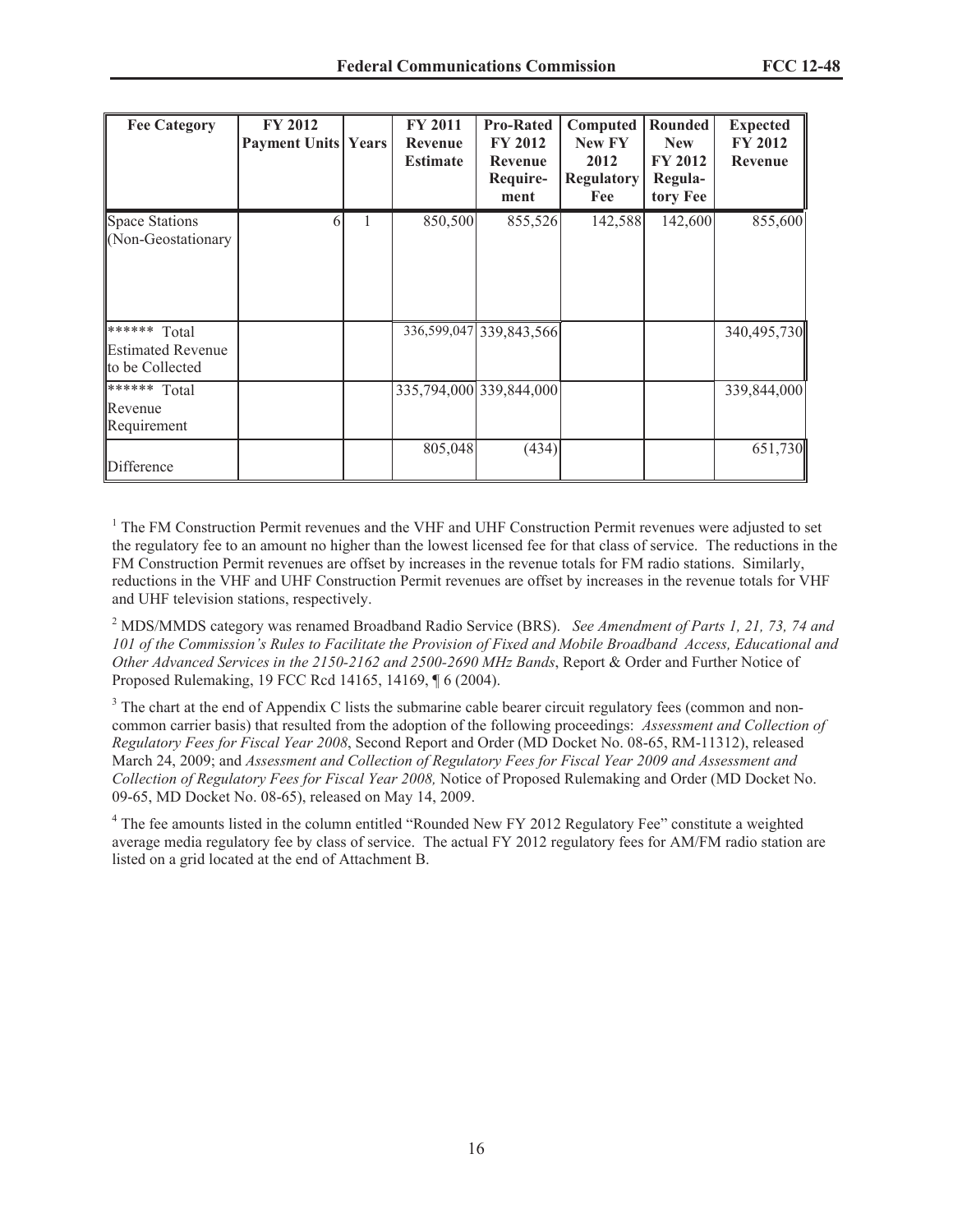# **ATTACHMENT B**

### **FY 2012 Schedule of Regulatory Fees**

Regulatory fees for the categories shaded in gray are collected by the Commission in advance to cover the term of the license and are submitted at the time the application is filed.

| <b>Fee Category</b>                                                                     | <b>Annual</b><br><b>Regulatory Fee</b><br>(U.S. S's) |
|-----------------------------------------------------------------------------------------|------------------------------------------------------|
| PLMRS (per license) (Exclusive Use) (47 CFR part 90)                                    | 35                                                   |
| Microwave (per license) (47 CFR part 101)                                               | 20                                                   |
| 218-219 MHz (Formerly Interactive Video Data Service) (per license) (47 CFR<br>part 95) | 70                                                   |
| Marine (Ship) (per station) (47 CFR part 80)                                            | 10                                                   |
| Marine (Coast) (per license) (47 CFR part 80)                                           | 50                                                   |
| General Mobile Radio Service (per license) (47 CFR part 95)                             | 5                                                    |
| Rural Radio (47 CFR part 22) (previously listed under the Land Mobile category)         | 15                                                   |
| PLMRS (Shared Use) (per license) (47 CFR part 90)                                       | 15                                                   |
| Aviation (Aircraft) (per station) (47 CFR part 87)                                      | 10                                                   |
| Aviation (Ground) (per license) (47 CFR part 87)                                        | 15                                                   |
| Amateur Vanity Call Signs (per call sign) (47 CFR part 97)                              | 1.50                                                 |
| CMRS Mobile/Cellular Services (per unit) (47 CFR parts 20, 22, 24, 27, 80 and<br>90)    | .17                                                  |
| CMRS Messaging Services (per unit) (47 CFR parts 20, 22, 24 and 90)                     | .08                                                  |
| Broadband Radio Service (formerly MMDS/MDS) (per license) (47 CFR part<br>27)           | 475                                                  |
| Local Multipoint Distribution Service (per call sign) (47 CFR, part 101)                | 475                                                  |
| AM Radio Construction Permits                                                           | 550                                                  |
| <b>FM Radio Construction Permits</b>                                                    | 700                                                  |
| TV (47 CFR part 73) VHF Commercial                                                      |                                                      |
| Markets 1-10                                                                            | 87,425                                               |
| Markets 11-25                                                                           | 72,925                                               |
| Markets 26-50                                                                           | 41,675                                               |
| Markets 51-100                                                                          | 20,725                                               |
| <b>Remaining Markets</b>                                                                | 5,800                                                |
| <b>Construction Permits</b>                                                             | 5,800                                                |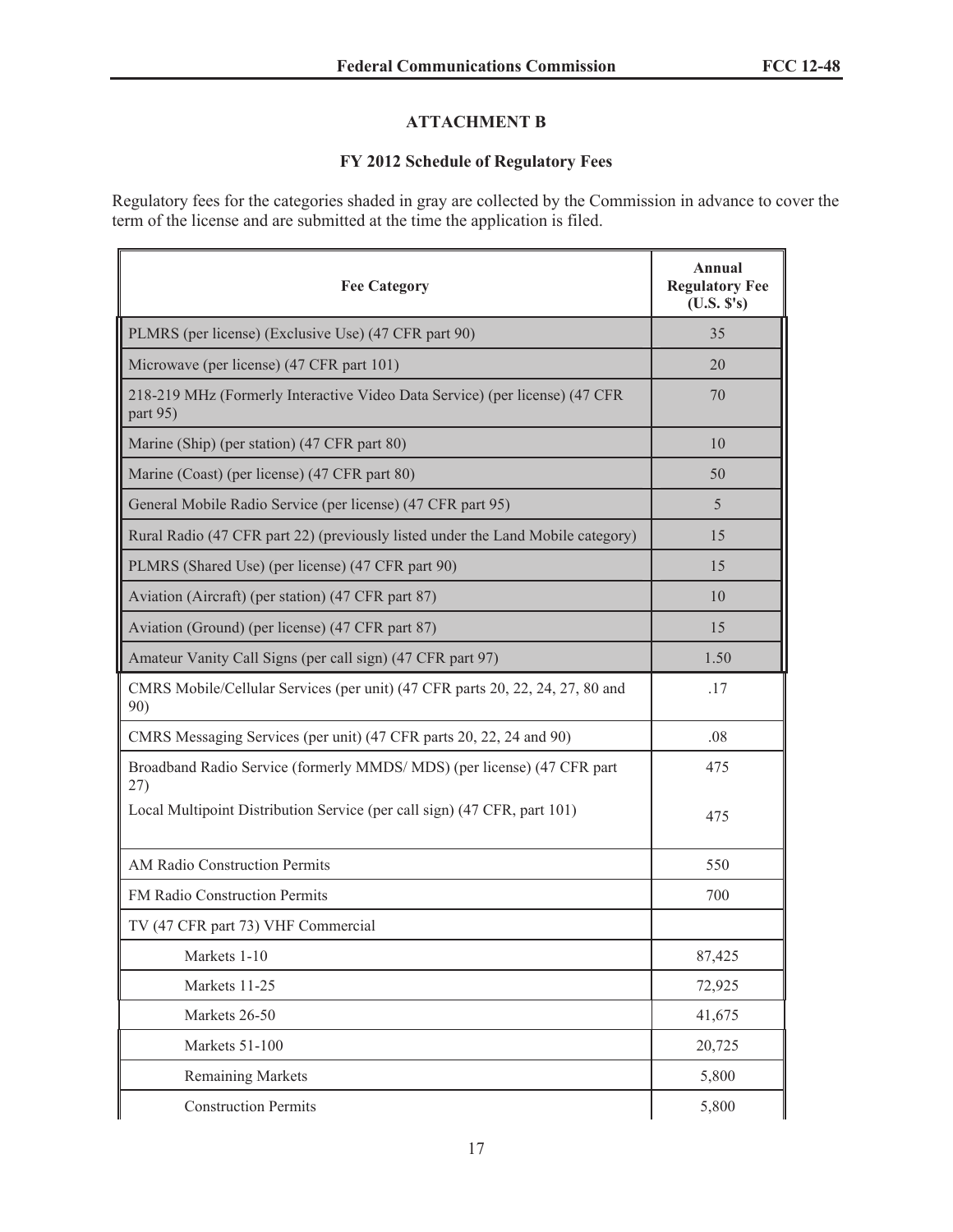| <b>Fee Category</b>                                                                                                                                       | Annual<br><b>Regulatory Fee</b><br>(U.S. S's) |
|-----------------------------------------------------------------------------------------------------------------------------------------------------------|-----------------------------------------------|
| TV (47 CFR part 73) UHF Commercial                                                                                                                        |                                               |
| Markets 1-10                                                                                                                                              | 34,650                                        |
| Markets 11-25                                                                                                                                             | 31,950                                        |
| Markets 26-50                                                                                                                                             | 21,875                                        |
| Markets 51-100                                                                                                                                            | 12,625                                        |
| <b>Remaining Markets</b>                                                                                                                                  | 3,425                                         |
| <b>Construction Permits</b>                                                                                                                               | 3,425                                         |
| Satellite Television Stations (All Markets)                                                                                                               | 1,350                                         |
| Construction Permits - Satellite Television Stations                                                                                                      | 890                                           |
| Low Power TV, Class A TV, TV/FM Translators & Boosters (47 CFR part 74)                                                                                   | 385                                           |
| Broadcast Auxiliaries (47 CFR part 74)                                                                                                                    | 10                                            |
| CARS (47 CFR part 78)                                                                                                                                     | 475                                           |
| Cable Television Systems (per subscriber) (47 CFR part 76)                                                                                                | .95                                           |
| Interstate Telecommunication Service Providers (per revenue dollar)                                                                                       | .00375                                        |
| Earth Stations (47 CFR part 25)                                                                                                                           | 275                                           |
| Space Stations (per operational station in geostationary orbit) (47 CFR part 25)<br>also includes DBS Service (per operational station) (47 CFR part 100) | 132,350                                       |
| Space Stations (per operational system in non-geostationary orbit) (47 CFR part<br>25)                                                                    | 142,600                                       |
| International Bearer Circuits - Terrestrial/Satellites (per 64KB circuit)                                                                                 | 35                                            |
| International Bearer Circuits - Submarine Cable                                                                                                           | See Table Below                               |
|                                                                                                                                                           |                                               |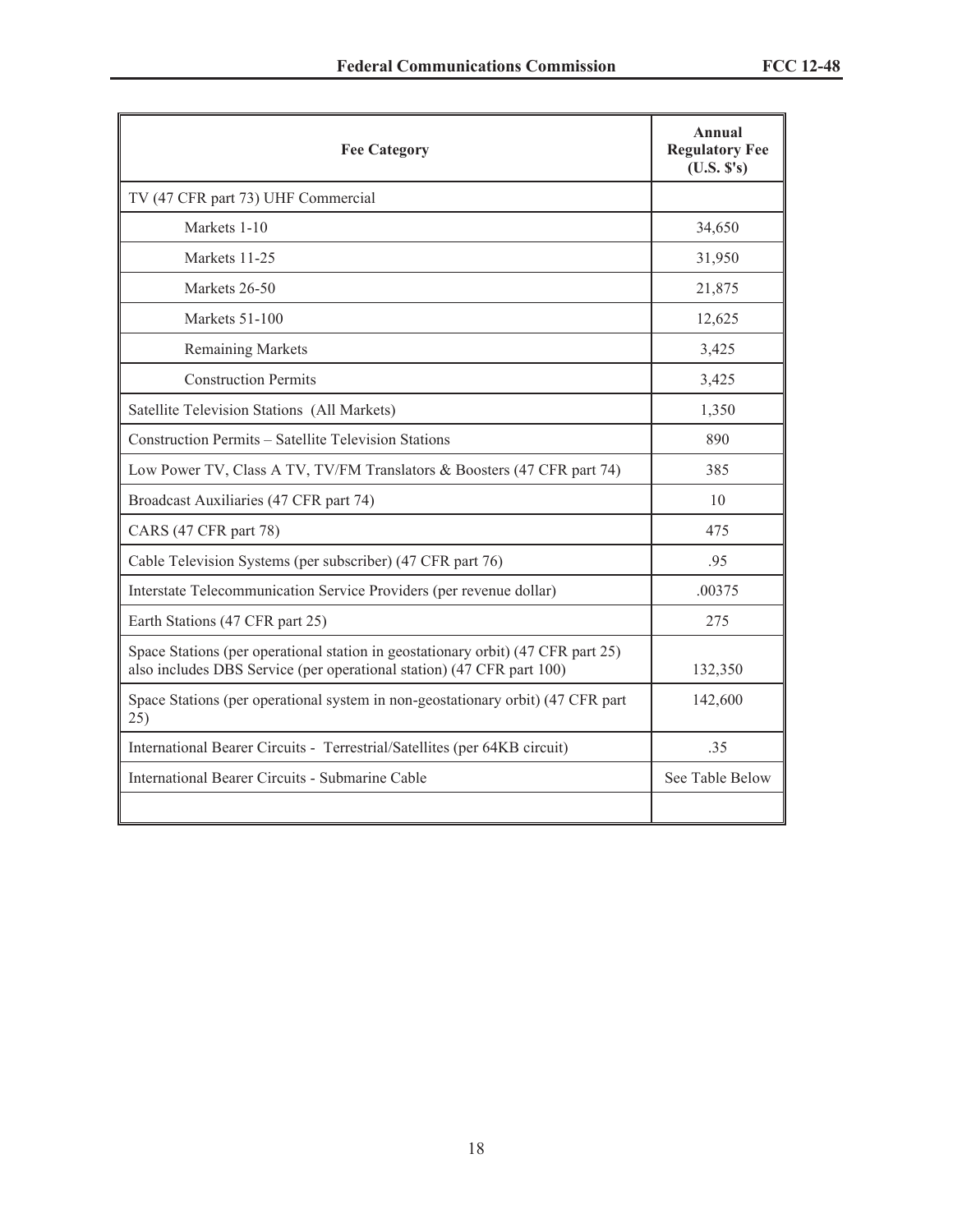| FY 2012 RADIO STATION REGULATORY FEES |                                 |                      |                      |                      |                                 |                                                    |
|---------------------------------------|---------------------------------|----------------------|----------------------|----------------------|---------------------------------|----------------------------------------------------|
| Population<br><b>Served</b>           | <b>AM Class</b><br>$\mathbf{A}$ | <b>AM Class</b><br>B | AM<br><b>Class C</b> | AM<br><b>Class D</b> | <b>FM Classes</b><br>A, B1 & C3 | <b>FM Classes</b><br><b>B, C, C0, C1</b><br>$\&C2$ |
| $\leq 25,000$                         | \$725                           | \$600                | \$550                | \$625                | \$700                           | \$875                                              |
| $25,001 - 75,000$                     | \$1,475                         | \$1,225              | \$850                | \$950                | \$1,425                         | \$1,550                                            |
| $75,001 - 150,000$                    | \$2,200                         | \$1,525              | \$1,125              | \$1,600              | \$1,950                         | \$2,875                                            |
| $150,001 - 500,000$                   | \$3,300                         | \$2,600              | \$1,675              | \$1,900              | \$3,025                         | \$3,750                                            |
| $500,001 - 1,200,000$                 | \$4,775                         | \$3,975              | \$2,800              | \$3,175              | \$4,800                         | \$5,525                                            |
| $1,200,001 - 3,000,00$                | \$7,350                         | \$6,100              | \$4,200              | \$5,075              | \$7,800                         | \$8,850                                            |
| >3,000,000                            | \$8,825                         | \$7,325              | \$5,325              | \$6,350              | \$9,950                         | \$11,500                                           |

# **FY 2012 SCHEDULE OF REGULATORY FEES (continued)**

#### **FY 2012 SCHEDULE OF REGULATORY FEES International Bearer Circuits - Submarine Cable**

| Submarine Cable Systems<br>(capacity as of December 31, 2011) | Fee amount | Address                                                              |
|---------------------------------------------------------------|------------|----------------------------------------------------------------------|
| $< 2.5$ Gbps                                                  | \$13,250   | FCC, International, P.O. Box<br>979084, St. Louis, MO 63197-<br>9000 |
| 2.5 Gbps or greater, but less<br>than 5 Gbps                  | \$26,500   | FCC, International, P.O. Box<br>979084, St. Louis, MO 63197-<br>9000 |
| 5 Gbps or greater, but less than<br>10 Gbps                   | \$52,975   | FCC, International, P.O. Box<br>979084, St. Louis, MO 63197-<br>9000 |
| 10 Gbps or greater, but less<br>than 20 Gbps                  | \$105,975  | FCC, International, P.O. Box<br>979084, St. Louis, MO 63197-<br>9000 |
| 20 Gbps or greater                                            | \$211,925  | FCC, International, P.O. Box<br>979084, St. Louis, MO 63197-<br>9000 |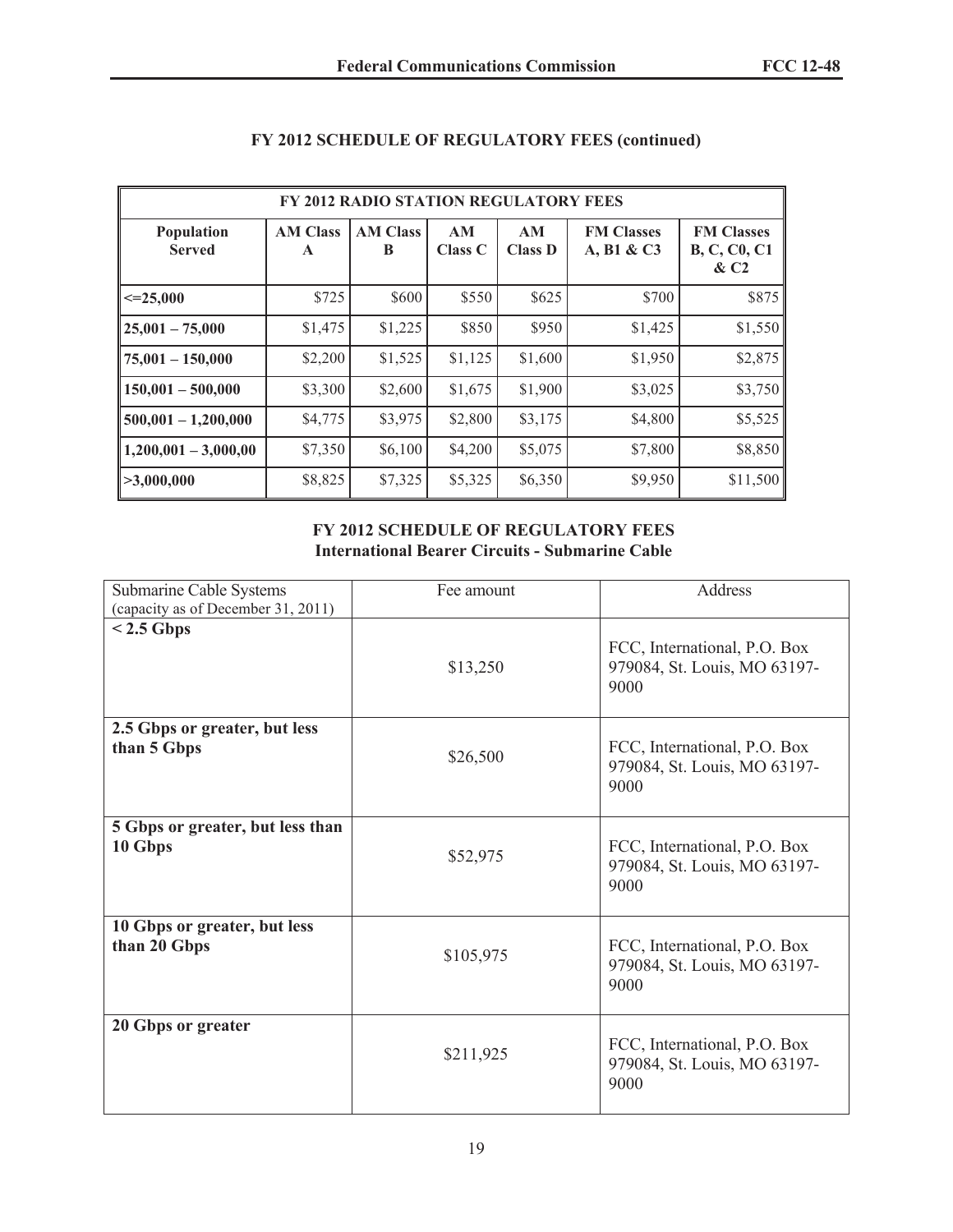# **ATTACHMENT C**

#### **Sources of Payment Unit Estimates for FY 2012**

In order to calculate individual service fees for FY 2012, we adjusted FY 2011 payment units for each service to more accurately reflect expected FY 2012 payment liabilities. We obtained our updated estimates through a variety of means. For example, we used Commission licensee data bases, actual prior year payment records and industry and trade association projections when available. The databases we consulted include our Universal Licensing System ("ULS"), International Bureau Filing System ("IBFS"), Consolidated Database System ("CDBS") and Cable Operations and Licensing System ("COALS"), as well as reports generated within the Commission such as the Wireline Competition Bureau's *Trends in Telephone Service* and the Wireless Telecommunications Bureau's *Numbering Resource Utilization Forecast*.

We sought verification for these estimates from multiple sources and, in all cases; we compared FY 2012 estimates with actual FY 2011 payment units to ensure that our revised estimates were reasonable. Where appropriate, we adjusted and/or rounded our final estimates to take into consideration the fact that certain variables that impact on the number of payment units cannot yet be estimated with sufficient accuracy. These include an unknown number of waivers and/or exemptions that may occur in FY 2012 and the fact that, in many services, the number of actual licensees or station operators fluctuates from time to time due to economic, technical, or other reasons. When we note, for example, that our estimated FY 2012 payment units are based on FY 2011 actual payment units, it does not necessarily mean that our FY 2012 projection is exactly the same number as in FY 2011. We have either rounded the FY 2012 number or adjusted it slightly to account for these variables.

| <b>FEE CATEGORY</b>                                                                                                                                                             | <b>SOURCES OF PAYMENT UNIT ESTIMATES</b>                                                                                                                                                                                                                                                                                                           |
|---------------------------------------------------------------------------------------------------------------------------------------------------------------------------------|----------------------------------------------------------------------------------------------------------------------------------------------------------------------------------------------------------------------------------------------------------------------------------------------------------------------------------------------------|
| Land Mobile (All), Microwave,<br>218-219 MHz, Marine (Ship $\&$<br>Coast), Aviation (Aircraft &<br>Ground), GMRS, Amateur<br>Vanity Call Signs, Domestic<br><b>Public Fixed</b> | Based on Wireless Telecommunications Bureau ("WTB")<br>projections of new applications and renewals taking into<br>consideration existing Commission licensee data bases. Aviation<br>(Aircraft) and Marine (Ship) estimates have been adjusted to take<br>into consideration the licensing of portions of these services on a<br>voluntary basis. |
| <b>CMRS Cellular/Mobile Services</b>                                                                                                                                            | Based on WTB projection reports, and FY 11 payment data.                                                                                                                                                                                                                                                                                           |
| <b>CMRS Messaging Services</b>                                                                                                                                                  | Based on WTB reports, and FY 11 payment data.                                                                                                                                                                                                                                                                                                      |
| <b>AM/FM Radio Stations</b>                                                                                                                                                     | Based on CDBS data, adjusted for exemptions, and actual FY 2011<br>payment units.                                                                                                                                                                                                                                                                  |
| <b>UHF/VHF Television Stations</b>                                                                                                                                              | Based on CDBS data, adjusted for exemptions, and actual FY 2011<br>payment units.                                                                                                                                                                                                                                                                  |
| <b>AM/FM/TV Construction Permits</b>                                                                                                                                            | Based on CDBS data, adjusted for exemptions, and actual FY 2011<br>payment units.                                                                                                                                                                                                                                                                  |
| LPTV, Translators and Boosters,<br>Class A Television                                                                                                                           | Based on CDBS data, adjusted for exemptions, and actual FY 2011<br>payment units.                                                                                                                                                                                                                                                                  |
| <b>Broadcast Auxiliaries</b>                                                                                                                                                    | Based on actual FY 2011 payment units.                                                                                                                                                                                                                                                                                                             |
| BRS (formerly MDS/MMDS)                                                                                                                                                         | Based on WTB reports and actual FY 2011 payment units.                                                                                                                                                                                                                                                                                             |
| <b>LMDS</b>                                                                                                                                                                     | Based on WTB reports and actual FY 2011 payment units.                                                                                                                                                                                                                                                                                             |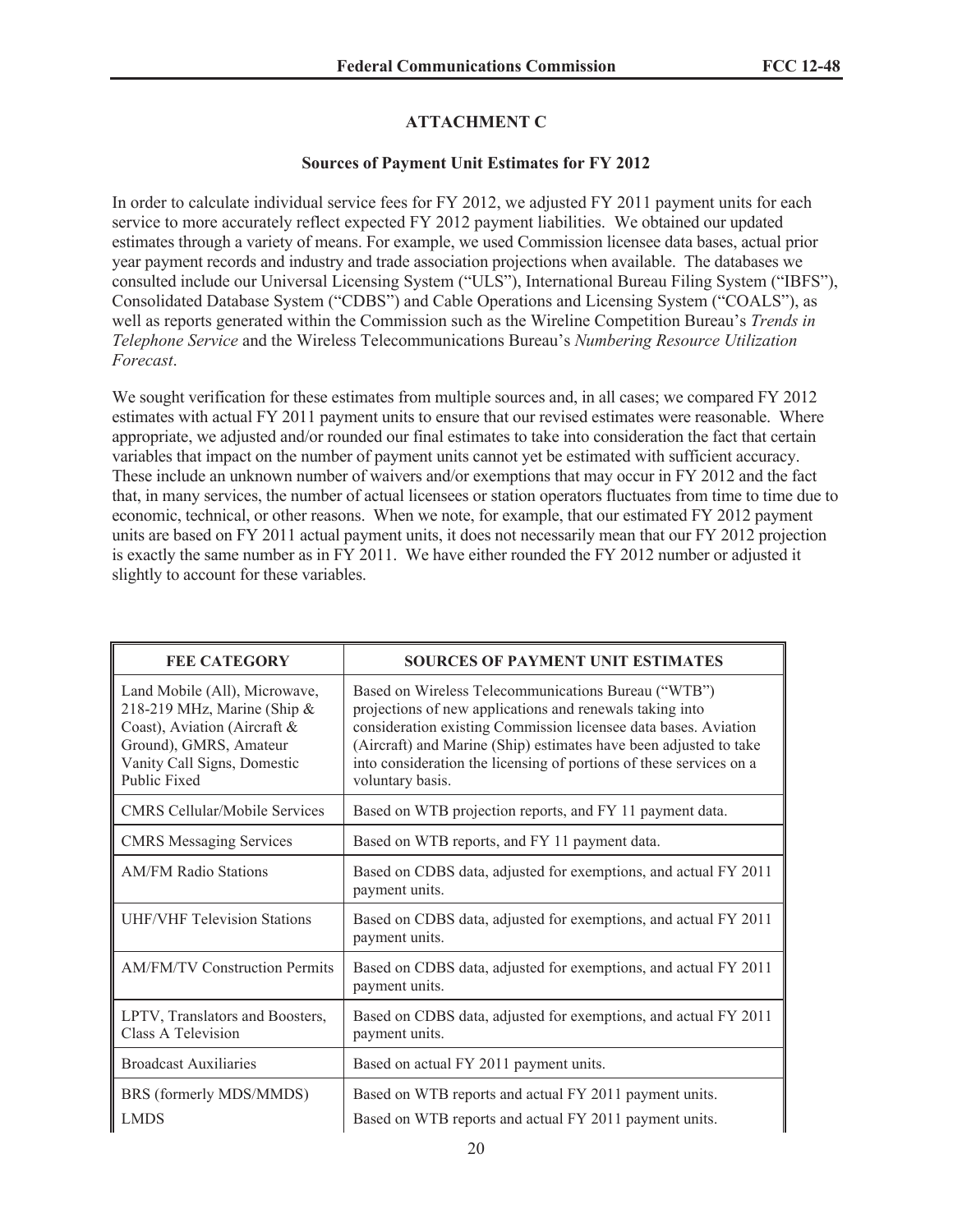| Cable Television Relay Service<br>("CARS") Stations | Based on data from Media Bureau's COALS database and actual<br>FY 2011 payment units.                                                                                                                                                         |
|-----------------------------------------------------|-----------------------------------------------------------------------------------------------------------------------------------------------------------------------------------------------------------------------------------------------|
| Cable Television System<br><b>Subscribers</b>       | Based on publicly available data sources for estimated subscriber<br>counts and actual FY 2011 payment units.                                                                                                                                 |
| Interstate Telecommunication<br>Service Providers   | Based on FCC Form 499-Q data for the four quarters of calendar<br>year 2010, the Wireline Competition Bureau projected the amount<br>of calendar year 2009 revenue that will be reported on 2012 FCC<br>Form 499-A worksheets in April, 2012. |
| Earth Stations                                      | Based on International Bureau ("IB") licensing data and actual FY<br>2011 payment units.                                                                                                                                                      |
| Space Stations (GSOs & NGSOs)                       | Based on IB data reports and actual FY 2011 payment units.                                                                                                                                                                                    |
| International Bearer Circuits                       | Based on IB reports and submissions by licensees.                                                                                                                                                                                             |
| Submarine Cable Licenses                            | Based on IB license information.                                                                                                                                                                                                              |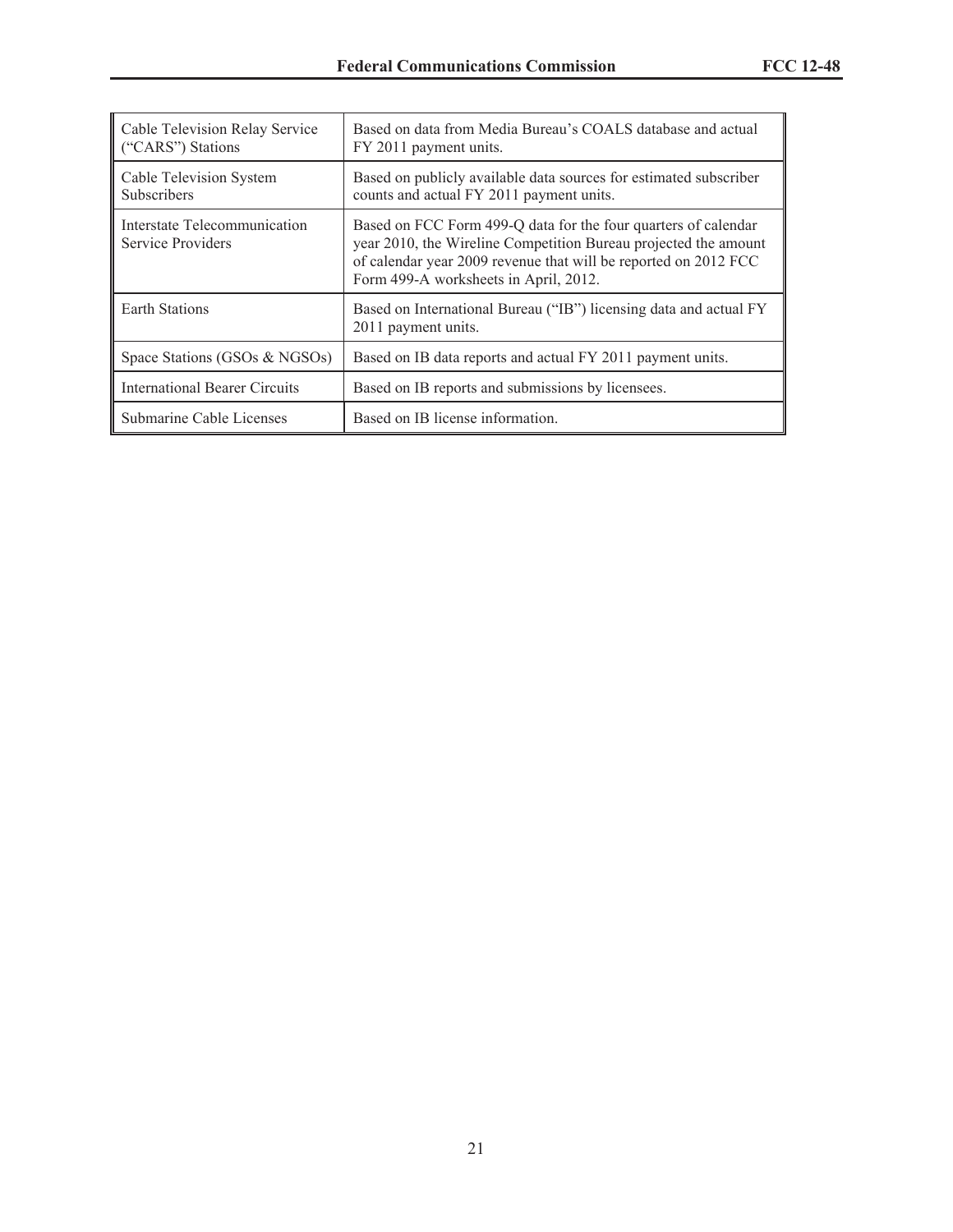#### **ATTACHMENT D**

#### **Factors, Measurements, and Calculations That Determines Station Signal Contours and Associated Population Coverages**

#### **AM Stations**

For stations with nondirectional daytime antennas, the theoretical radiation was used at all azimuths. For stations with directional daytime antennas, specific information on each day tower, including field ratio, phasing, spacing and orientation was retrieved, as well as the theoretical pattern root-mean-square of the radiation in all directions in the horizontal plane ("RMS") figure milliVolt per meter  $(mV/m)$  @ 1 km) for the antenna system. The standard, or modified standard if pertinent, horizontal plane radiation pattern was calculated using techniques and methods specified in §§73.150 and 73.152 of the Commission's Rules.<sup>1</sup> Radiation values were calculated for each of 360 radials around the transmitter site. Next, estimated soil conductivity data was retrieved from a database representing the information in FCC Figure  $R3<sup>2</sup>$ . Using the calculated horizontal radiation values, and the retrieved soil conductivity data, the distance to the principal community (5 mV/m) contour was predicted for each of the 360 radials. The resulting distance to principal community contours were used to form a geographical polygon. Population counting was accomplished by determining which 2000 block centroids were contained in the polygon. (A block centroid is the center point of a small area containing population as computed by the U.S. Census Bureau.) The sum of the population figures for all enclosed blocks represents the total population for the predicted principal community coverage area.

#### **FM Stations**

The greater of the horizontal or vertical effective radiated power ("ERP") (kW) and respective height above average terrain ("HAAT") (m) combination was used. Where the antenna height above mean sea level ("HAMSL") was available, it was used in lieu of the average HAAT figure to calculate specific HAAT figures for each of 360 radials under study. Any available directional pattern information was applied as well, to produce a radial-specific ERP figure. The HAAT and ERP figures were used in conjunction with the Field Strength (50-50) propagation curves specified in 47 C.F.R. §73.313 of the Commission's Rules to predict the distance to the principal community (70 dBu (decibel above 1 microVolt per meter) or 3.17 mV/m) contour for each of the  $360$  radials.<sup>3</sup> The resulting distance to principal community contours were used to form a geographical polygon. Population counting was accomplished by determining which 2000 block centroids were contained in the polygon. The sum of the population figures for all enclosed blocks represents the total population for the predicted principal community coverage area.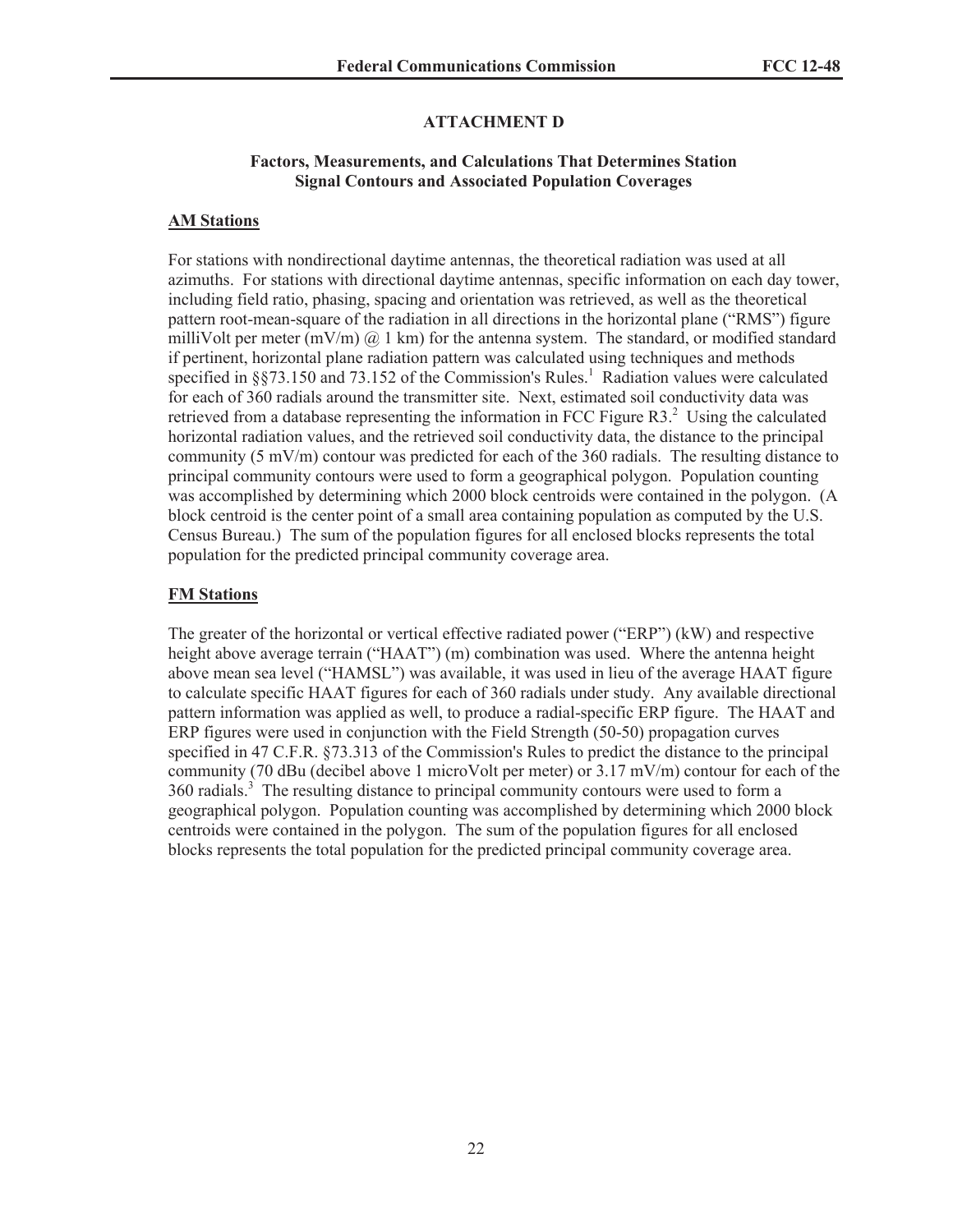# **ATTACHMENT E**

### **Initial Regulatory Flexibility Analysis**

1. As required by the Regulatory Flexibility Act ("RFA"),<sup>1</sup> the Commission prepared this Initial Regulatory Flexibility Analysis ("IRFA") of the possible significant economic impact on small entities by the policies and rules proposed in this *Notice of Proposed Rulemaking*. Written public comments are requested on this IRFA. Comments must be identified as responses to the IRFA and must be filed on or before the dates indicated on the first page of this *Notice of Proposed Rulemaking*. The Commission will send a copy of the Notice, including the IRFA, to the Chief Counsel for Advocacy of the Small Business Administration.<sup>2</sup> In addition, the Notice and IRFA (or summaries thereof) will be published in the Federal Register.<sup>3</sup>

### **I. Need for, and Objectives of, the Notice:**

2. This rulemaking proceeding was initiated for the Commission to obtain comments regarding its proposed amendment to its Schedule of Regulatory Fees in the amount of \$339,844,000, which is the amount that Congress has required the Commission to recover. The Commission seeks to collect the necessary amount through its revised Schedule of Regulatory Fees in the most efficient manner possible and without undue public burden.

### **II. Legal Basis:**

3. This action, including publication of proposed rules, is authorized under Sections  $(4)(i)$  and  $(i)$ , 9, and 303(r) of the Communications Act of 1934, as amended.<sup>4</sup>

### **III. Description and Estimate of the Number of Small Entities to Which the Rules Will Apply:**

4. The RFA directs agencies to provide a description of, and where feasible, an estimate of the number of small entities that may be affected by the proposed rules and policies, if adopted.<sup>5</sup> The RFA generally defines the term "small entity" as having the same meaning as the terms "small business," "small organization," and "small governmental jurisdiction."<sup>6</sup> In addition, the term "small business" has the same meaning as the term "small business concern" under the Small Business Act.<sup>7</sup> A "small business concern" is one which: (1) is independently owned and operated; (2) is not

 $^{2}$  5 U.S.C. § 603(a).

3 *Id.*

<sup>4</sup> 47 U.S.C. §§ 154(i) and (j), 159, and 303(r).

 $5$  5 U.S.C. § 603(b)(3).

 $6$  5 U.S.C. § 601(6).

<sup>&</sup>lt;sup>1</sup> 5 U.S.C. § 603. The RFA, 5 U.S.C. §§ 601-612 has been amended by the Contract With America Advancement Act of 1996, Public Law No. 104-121, 110 Stat. 847 (1996) ("CWAAA"). Title II of the CWAAA is the Small Business Regulatory Enforcement Fairness Act of 1996 ("SBREFA").

 $75$  U.S.C. § 601(3) (incorporating by reference the definition of "small-business concern" in the Small Business Act, 15 U.S.C. § 632). Pursuant to 5 U.S.C. § 601(3), the statutory definition of a small business applies "unless an agency, after consultation with the Office of Advocacy of the Small Business Administration and after opportunity for public comment, establishes one or more definitions of such term which are appropriate to the activities of the agency and publishes such definition(s) in the Federal Register."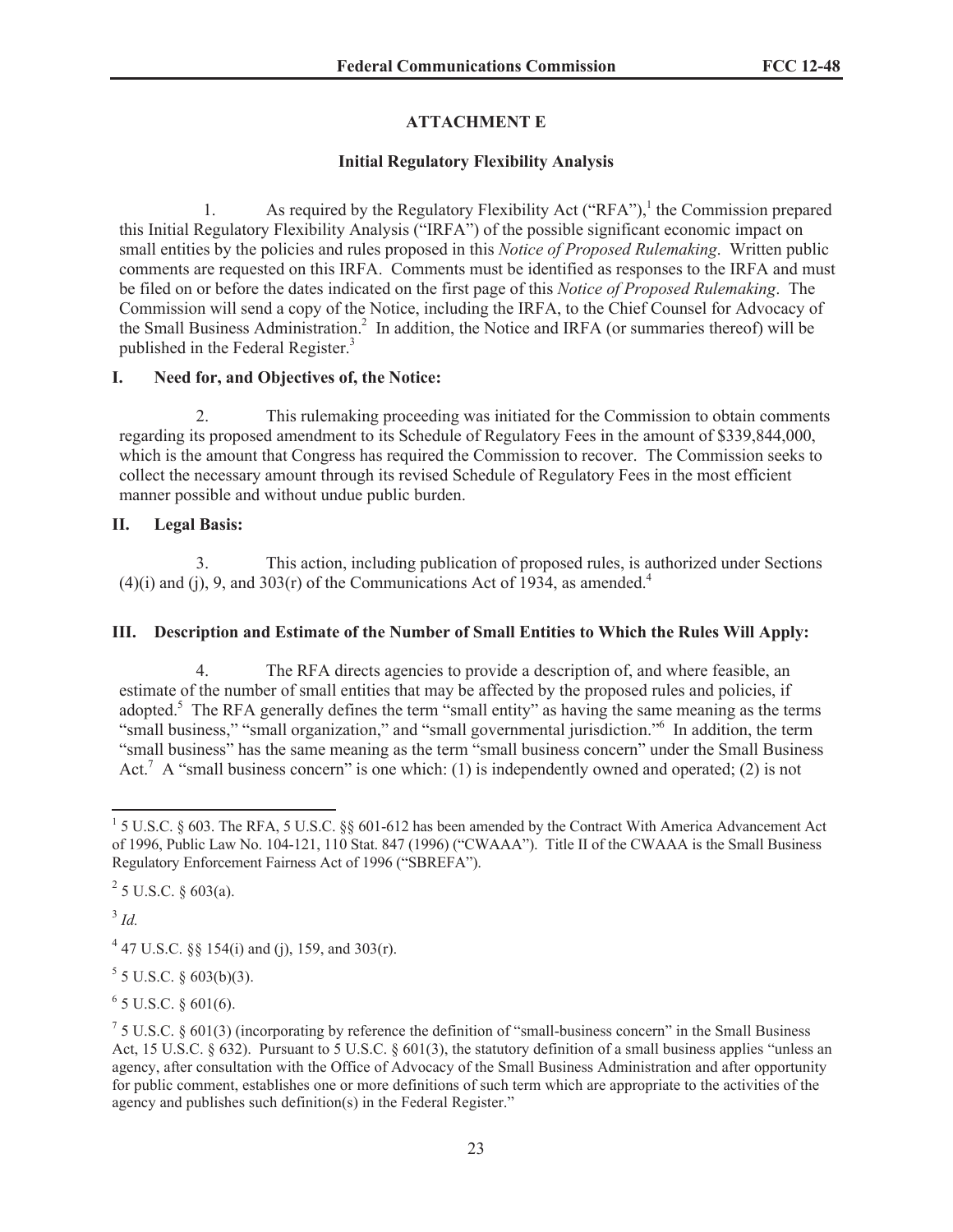dominant in its field of operation; and (3) satisfies any additional criteria established by the SBA.<sup>8</sup>

5. **Small Businesses**. Nationwide, there are a total of approximately 29.6 million small businesses, according to the SBA.<sup>9</sup>

6. **Small Organizations**. Nationwide, as of 2002, there are approximately 1.6 million small organizations.<sup>10</sup> A "small organization" is generally "any not-for-profit enterprise which is independently owned and operated and is not dominant in its field."<sup>11</sup>

7. **Small Governmental Jurisdictions**. The term "small governmental jurisdiction" is defined generally as "governments of cities, towns, townships, villages, school districts, or special districts, with a population of less than fifty thousand."<sup>12</sup> Census Bureau data for 2002 indicate that there were 87,525 local governmental jurisdictions in the United States.<sup>13</sup> We estimate that, of this total, 84,377 entities were "small governmental jurisdictions."<sup>14</sup> Thus, we estimate that most governmental jurisdictions are small.

8. We have included small incumbent local exchange carriers in this present RFA analysis. As noted above, a "small business" under the RFA is one that, inter alia, meets the pertinent small business size standard (*e.g*., a telephone communications business having 1,500 or fewer employees), and "is not dominant in its field of operation."<sup>15</sup> The SBA's Office of Advocacy contends that, for RFA purposes, small incumbent local exchange carriers are not dominant in their field of operation because any such dominance is not "national" in scope.<sup>16</sup> We have therefore included small incumbent local exchange carriers in this RFA analysis, although we emphasize that this RFA action has no effect on Commission analyses and determinations in other, non-RFA contexts.

9. **Incumbent Local Exchange Carriers ("ILECs")**. Neither the Commission nor the SBA has developed a small business size standard specifically for incumbent local exchange services. The appropriate size standard under SBA rules is for the category Wired Telecommunications Carriers. Under that size standard, such a business is small if it has 1,500 or fewer employees.<sup>17</sup> According to Commission data,<sup>18</sup> 1,311 carriers have reported that they are engaged in the provision of incumbent local

<sup>10</sup> Independent Sector, The New Nonprofit Almanac  $\&$  Desk Reference (2002).

 $11$  5 U.S.C. § 601(4).

 $12$  5 U.S.C. § 601(5).

<sup>13</sup> U.S. Census Bureau, Statistical Abstract of the United States: 2006, Section 8, p. 272, Table 415.

<sup>14</sup> We assume that the villages, school districts, and special districts are small, and total 48,558. *See* U.S. Census Bureau, Statistical Abstract of the United States: 2006, section 8, p. 273, Table 417. For 2002, Census Bureau data indicate that the total number of county, municipal, and township governments nationwide was 38,967, of which 35,819 were small. *Id.*

<sup>15</sup> 15 U.S.C. § 632.

<sup>16</sup> Letter from Jere W. Glover, Chief Counsel for Advocacy, SBA, to William E. Kennard, Chairman, FCC (May 27, 1999). The Small Business Act contains a definition of "small-business concern," which the RFA incorporates into its own definition of "small business." *See* 15 U.S.C. § 632(a) ("Small Business Act"); 5 U.S.C. § 601(3) ("RFA"). SBA regulations interpret "small business concern" to include the concept of dominance on a national basis. *See* 13 C.F.R. § 121.102(b).

<sup>17</sup> 13 C.F.R. § 121.201, North American Industry Classification System (NAICS) code 517110.

<sup>18</sup> FCC, Wireline Competition Bureau, Industry Analysis and Technology Division, "*Trends in Telephone Service*" (continued….)

 $8$  15 U.S.C. § 632.

<sup>&</sup>lt;sup>9</sup> See SBA, Office of Advocacy, "Frequently Asked Questions," http://web.sba.gov/faqs (accessed Jan. 2009).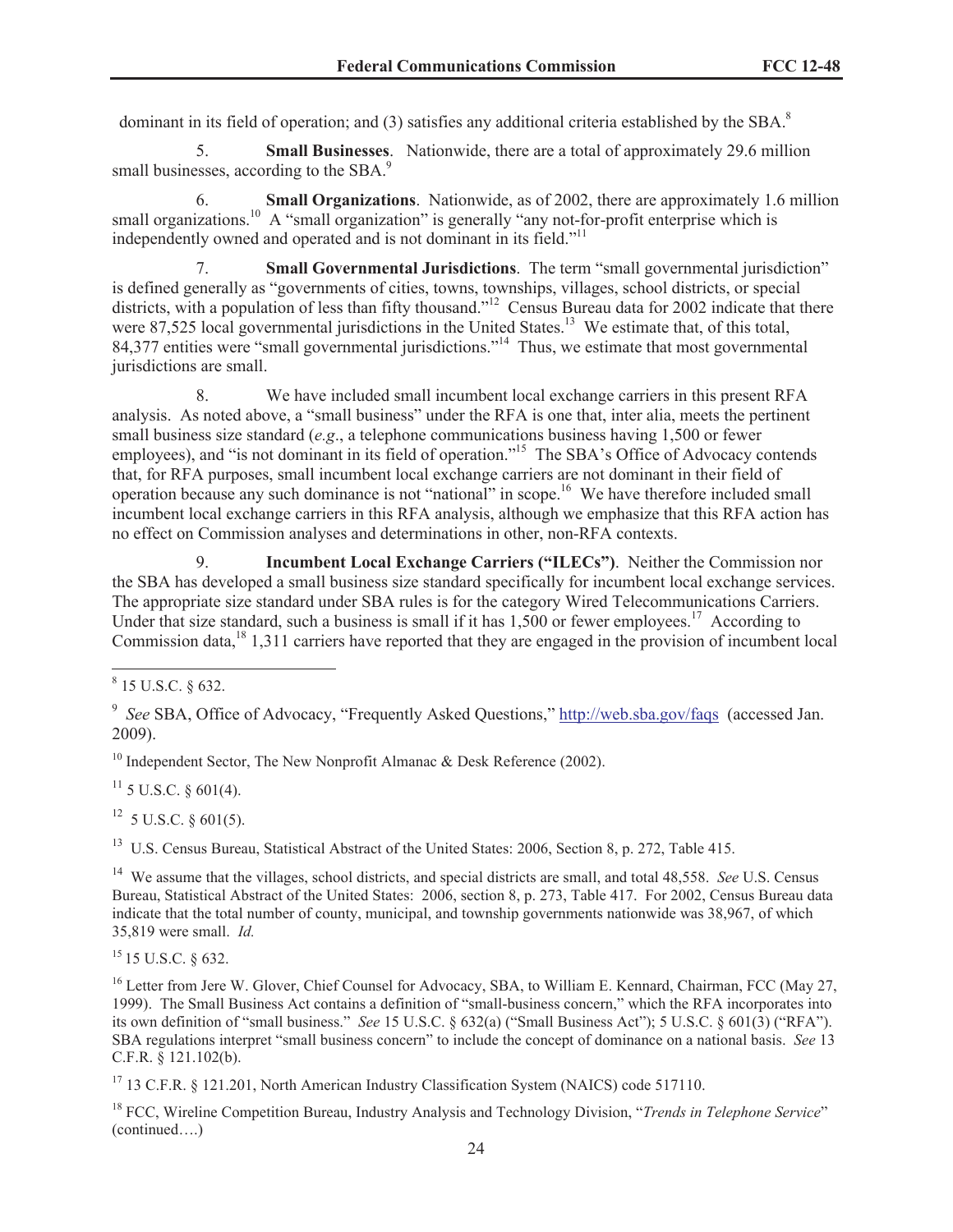exchange services. Of these 1,311 carriers, an estimated 1,024 have 1,500 or fewer employees and 287 have more than 1,500 employees. Consequently, the Commission estimates that most providers of incumbent local exchange service are small businesses that may be affected by our action.

10. **Competitive Local Exchange Carriers ("CLECs"), Competitive Access Providers ("CAPs"), "Shared-Tenant Service Providers," and "Other Local Service Providers."** Neither the Commission nor the SBA has developed a small business size standard specifically for these service providers. The appropriate size standard under SBA rules is for the category Wired Telecommunications Carriers. Under that size standard, such a business is small if it has 1,500 or fewer employees.<sup>19</sup> According to Commission data,<sup>20</sup> 1005 carriers have reported that they are engaged in the provision of either competitive access provider services or competitive local exchange carrier services. Of these 1005 carriers, an estimated 918 have 1,500 or fewer employees and 87 have more than 1,500 employees. In addition, 16 carriers have reported that they are "Shared-Tenant Service Providers," and all 16 are estimated to have 1,500 or fewer employees. In addition, 89 carriers have reported that they are "Other Local Service Providers." Of the 89, all have 1,500 or fewer employees. Consequently, the Commission estimates that most providers of competitive local exchange service, competitive access providers, "Shared-Tenant Service Providers," and "Other Local Service Providers" are small entities that may be affected by our action.

11. **Local Resellers**. The SBA has developed a small business size standard for the category of Telecommunications Resellers. Under that size standard, such a business is small if it has 1,500 or fewer employees.<sup>21</sup> According to Commission data,<sup>22</sup> 151 carriers have reported that they are engaged in the provision of local resale services. Of these, an estimated 149 have 1,500 or fewer employees and two have more than 1,500 employees. Consequently, the Commission estimates that the majority of local resellers are small entities that may be affected by our action.

12. **Toll Resellers**. The SBA has developed a small business size standard for the category of Telecommunications Resellers. Under that size standard, such a business is small if it has 1,500 or fewer employees.<sup>23</sup> According to Commission data,<sup>24</sup> 815 carriers have reported that they are engaged in the provision of toll resale services. Of these, an estimated 787 have 1,500 or fewer employees and 28 have more than 1,500 employees. Consequently, the Commission estimates that the majority of toll resellers are small entities that may be affected by our action.

13. **Payphone Service Providers ("PSPs")**. Neither the Commission nor the SBA has developed a small business size standard specifically for payphone services providers. The appropriate size standard under SBA rules is for the category Wired Telecommunications Carriers. Under that size standard, such a business is small if it has  $1,500$  or fewer employees.<sup>25</sup> According to Commission data,<sup>26</sup> 526 carriers have reported that they are engaged in the provision of payphone services. Of these, an estimated 524 have 1,500 or fewer employees and two have more than 1,500 employees. Consequently, (Continued from previous page)

at Table 5.3, Page 5-5 (Aug. 2008) ("*Trends in Telephone Service*"). This source uses data that are current as of November 1, 2006.

<sup>19</sup> 13 C.F.R. § 121.201, NAICS code 517110.

 $20$  "Trends in Telephone Service" at Table 5.3.

<sup>21</sup> 13 C.F.R. § 121.201, NAICS code 517310.

<sup>&</sup>lt;sup>22</sup> "Trends in Telephone Service" at Table 5.3.

<sup>23</sup> 13 C.F.R. § 121.201, NAICS code 517310.

<sup>&</sup>lt;sup>24</sup> "Trends in Telephone Service" at Table 5.3.

<sup>25</sup> 3 C.F.R. § 121.201, NAICS code 517110.

<sup>&</sup>lt;sup>26</sup> "Trends in Telephone Service" at Table 5.3.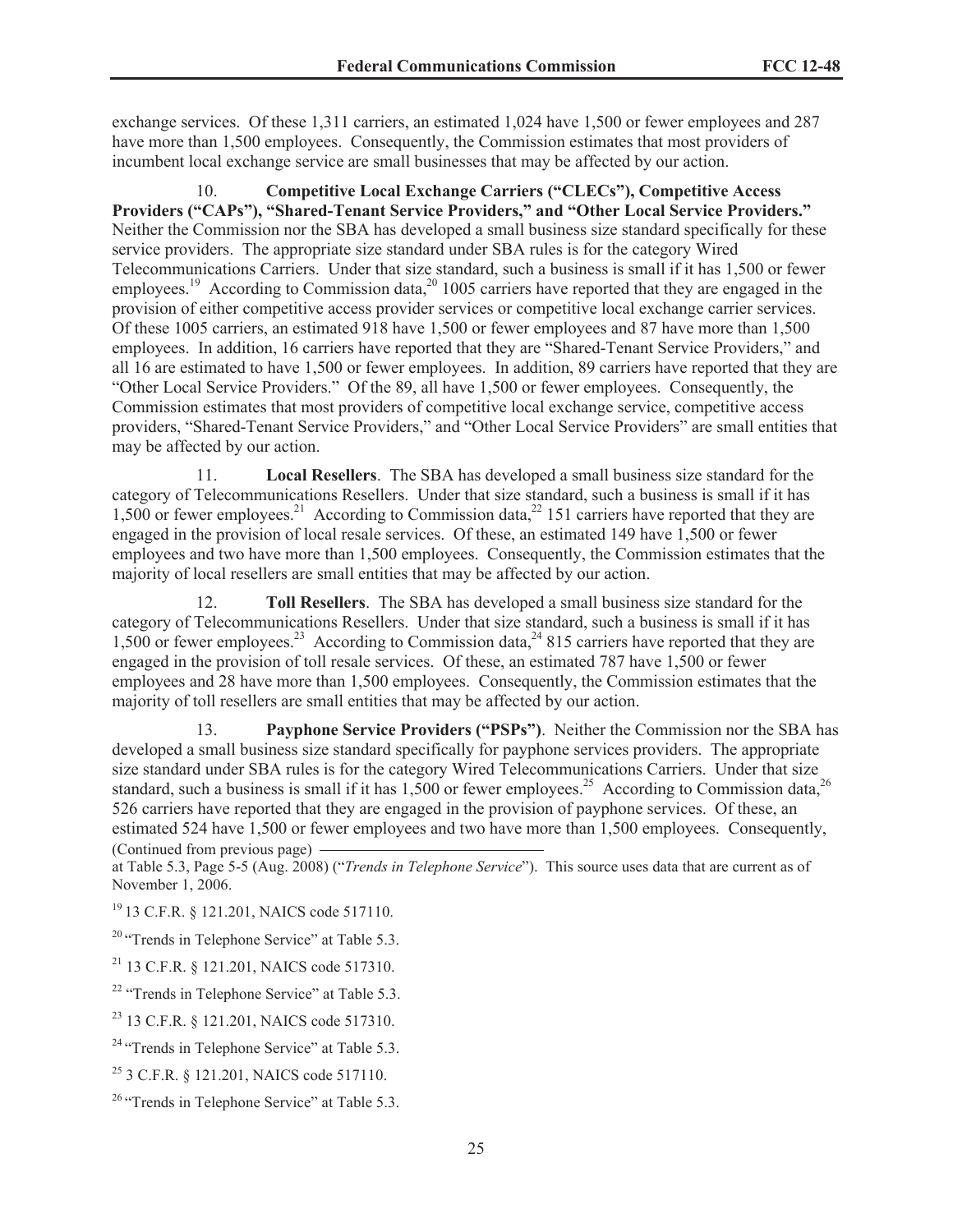the Commission estimates that the majority of payphone service providers are small entities that may be affected by our action.

14. **Interexchange Carriers ("IXCs")**. Neither the Commission nor the SBA has developed a small business size standard specifically for providers of interexchange services. The appropriate size standard under SBA rules is for the category Wired Telecommunications Carriers. Under that size standard, such a business is small if it has  $1,500$  or fewer employees.<sup>27</sup> According to Commission data, $^{28}$  300 carriers have reported that they are engaged in the provision of interexchange service. Of these, an estimated 268 have 1,500 or fewer employees and 32 have more than 1,500 employees. Consequently, the Commission estimates that the majority of IXCs are small entities that may be affected by our action.

15. **Operator Service Providers ("OSPs")**. Neither the Commission nor the SBA has developed a small business size standard specifically for operator service providers. The appropriate size standard under SBA rules is for the category Wired Telecommunications Carriers. Under that size standard, such a business is small if it has  $1,500$  or fewer employees.<sup>29</sup> According to Commission data,<sup>30</sup> 28 carriers have reported that they are engaged in the provision of operator services. Of these, an estimated 27 have 1,500 or fewer employees and one has more than 1,500 employees. Consequently, the Commission estimates that the majority of OSPs are small entities that may be affected by our action.

16. **Prepaid Calling Card Providers**. Neither the Commission nor the SBA has developed a small business size standard specifically for prepaid calling card providers. The appropriate size standard under SBA rules is for the category Telecommunications Resellers. Under that size standard, such a business is small if it has 1,500 or fewer employees.<sup>31</sup> According to Commission data,<sup>32</sup> 88 carriers have reported that they are engaged in the provision of prepaid calling cards. Of these, an estimated 85 have 1,500 or fewer employees and three have more than 1,500 employees. Consequently, the Commission estimates that the majority of prepaid calling card providers are small entities that may be affected by our action.

17. **800 and 800-Like Service Subscribers**. <sup>33</sup> Neither the Commission nor the SBA has developed a small business size standard specifically for 800 and 800-like service ("toll free") subscribers. The appropriate size standard under SBA rules is for the category Telecommunications Resellers. Under that size standard, such a business is small if it has  $1,500$  or fewer employees.<sup>34</sup> The most reliable source of information regarding the number of these service subscribers appears to be data the Commission receives from Database Service Management on the 800, 866, 877, and 888 numbers in use.<sup>35</sup> According to our data, at the end of December 2007, the number of 800 numbers assigned was 7,860,000; the number of 888 numbers assigned was 5,210,184; the number of 877 numbers assigned was 4,388,682; and the number of 866 numbers assigned was 7,029,116. We do not have data specifying the number of these subscribers that are independently owned and operated or have 1,500 or fewer

<sup>27</sup> 13 C.F.R. § 121.201, NAICS code 517110.

<sup>&</sup>lt;sup>28</sup> "Trends in Telephone Service" at Table 5.3.

<sup>29</sup> 13 C.F.R. § 121.201, NAICS code 517110.

<sup>&</sup>lt;sup>30</sup> "Trends in Telephone Service" at Table 5.3.

<sup>31</sup> 13 C.F.R. § 121.201, NAICS code 517310.

<sup>&</sup>lt;sup>32</sup> "Trends in Telephone Service" at Table 5.3.

<sup>&</sup>lt;sup>33</sup> We include all toll-free number subscribers in this category.

<sup>34</sup> 13 C.F.R. § 121.201, NAICS code 517310.

<sup>35</sup> "Trends in Telephone Service*"* at Tables 18.4, 18.5, 18.6, and 18.7.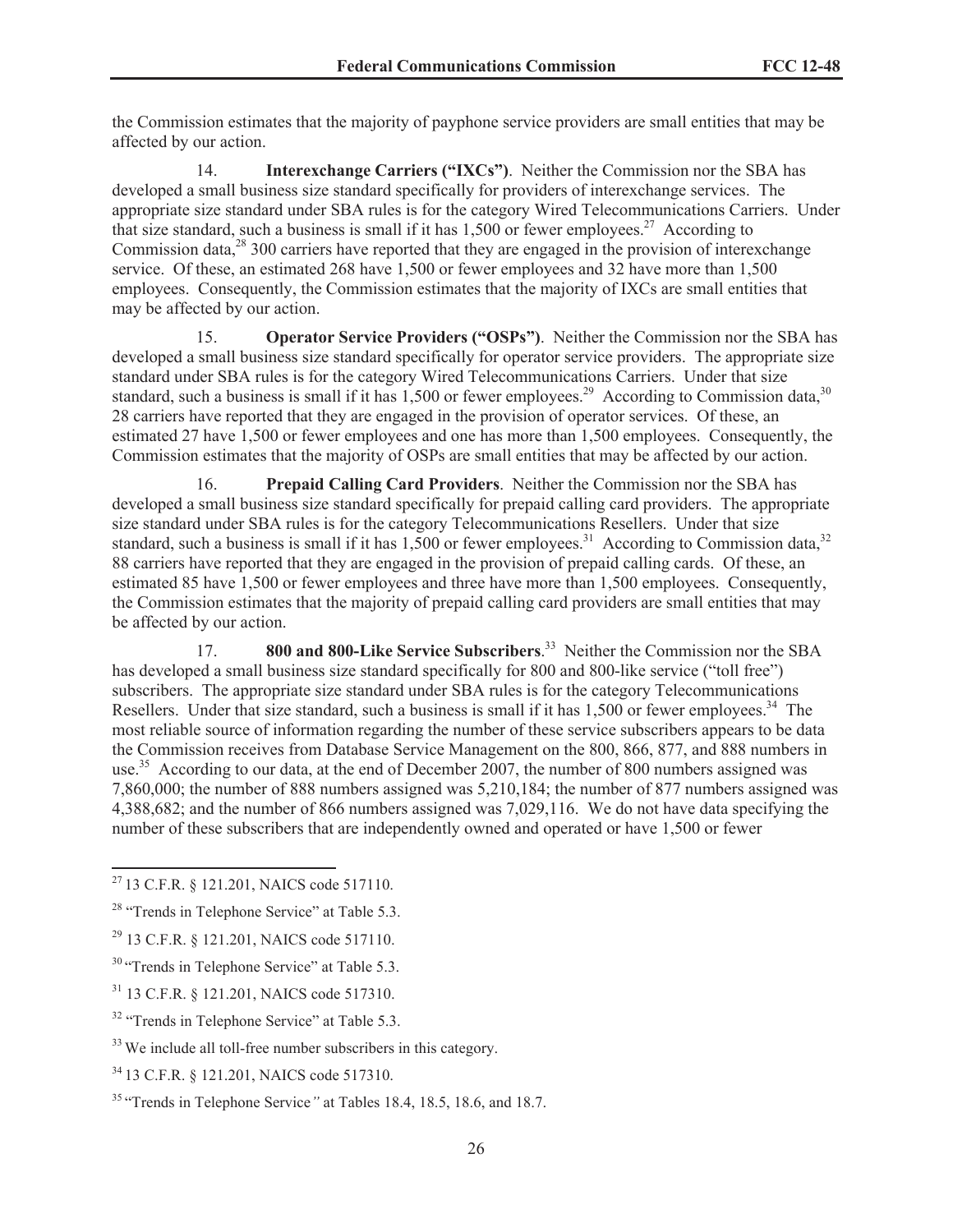employees, and thus are unable at this time to estimate with greater precision the number of toll free subscribers that would qualify as small businesses under the SBA size standard. Consequently, we estimate that there are 7,860,000 or fewer small entity 800 subscribers; 5,210,184 or fewer small entity 888 subscribers; 4,388,682 or fewer small entity 877 subscribers, and 7,029,116 or fewer entity 866 subscribers.

18. **Satellite Telecommunications and All Other Telecommunications***.* These two economic census categories address the satellite industry. The first category has a small business size standard of \$15 million or less in average annual receipts, under SBA rules.<sup>36</sup> The second has a size standard of \$25 million or less in annual receipts.<sup>37</sup> The most current Census Bureau data in this context, however, are from the (last) economic census of 2002, and we will use those figures to gauge the prevalence of small businesses in these categories.<sup>38</sup>

19. The category of Satellite Telecommunications "comprises establishments primarily engaged in providing telecommunications services to other establishments in the telecommunications and broadcasting industries by forwarding and receiving communications signals via a system of satellites or reselling satellite telecommunications."<sup>39</sup> For this category, Census Bureau data for 2002 show that there were a total of 371 firms that operated for the entire year.<sup>40</sup> Of this total, 307 firms had annual receipts of under \$10 million, and 26 firms had receipts of \$10 million to \$24,999,999.<sup>41</sup> Consequently, we estimate that the majority of Satellite Telecommunications firms are small entities that might be affected by our action.

20. The second category of All Other Telecommunications comprises, *inter alia*, "establishments primarily engaged in providing specialized telecommunications services, such as satellite tracking, communications telemetry, and radar station operation. This industry also includes establishments primarily engaged in providing satellite terminal stations and associated facilities connected with one or more terrestrial systems and capable of transmitting telecommunications to, and receiving telecommunications from, satellite systems.<sup>5,42</sup> For this category, Census Bureau data for 2002 show that there were a total of 332 firms that operated for the entire year.<sup>43</sup> Of this total, 303 firms had annual receipts of under \$10 million and 15 firms had annual receipts of \$10 million to \$24,999,999.<sup>44</sup> Consequently, we estimate that the majority of All Other Telecommunications firms are small entities that might be affected by our action.

#### 21. **Wireless Telecommunications Carriers (except Satellite)**. Since 2007, the

<sup>36</sup> 13 C.F.R. § 121.201, NAICS code 517410.

<sup>37</sup> 13 C.F.R. § 121.201, NAICS code 517919.

<sup>38</sup> 13 C.F.R. § 121.201, NAICS codes 517410 and 517910 (2002).

<sup>&</sup>lt;sup>39</sup> U.S. Census Bureau, 2007 NAICS Definitions, "517410 Satellite Telecommunications"; http://www.census.gov/naics/2007/def/ND517410.HTM.

<sup>40</sup> U.S. Census Bureau, 2002 Economic Census, Subject Series: Information, "Establishment and Firm Size (Including Legal Form of Organization)," Table 4, NAICS code 517410 (issued Nov. 2005).

*Id.* An additional 38 firms had annual receipts of \$25 million or more.

<sup>&</sup>lt;sup>42</sup> U.S. Census Bureau, 2007 NAICS Definitions, "517919 All Other Telecommunications"; http://www.census.gov/naics/2007/def/ND517919.HTM#N517919.

<sup>43</sup> U.S. Census Bureau, 2002 Economic Census, Subject Series: Information, "Establishment and Firm Size (Including Legal Form of Organization)," Table 4, NAICS code 517910 (issued Nov. 2005).

<sup>&</sup>lt;sup>44</sup> *Id.* An additional 14 firms had annual receipts of \$25 million or more.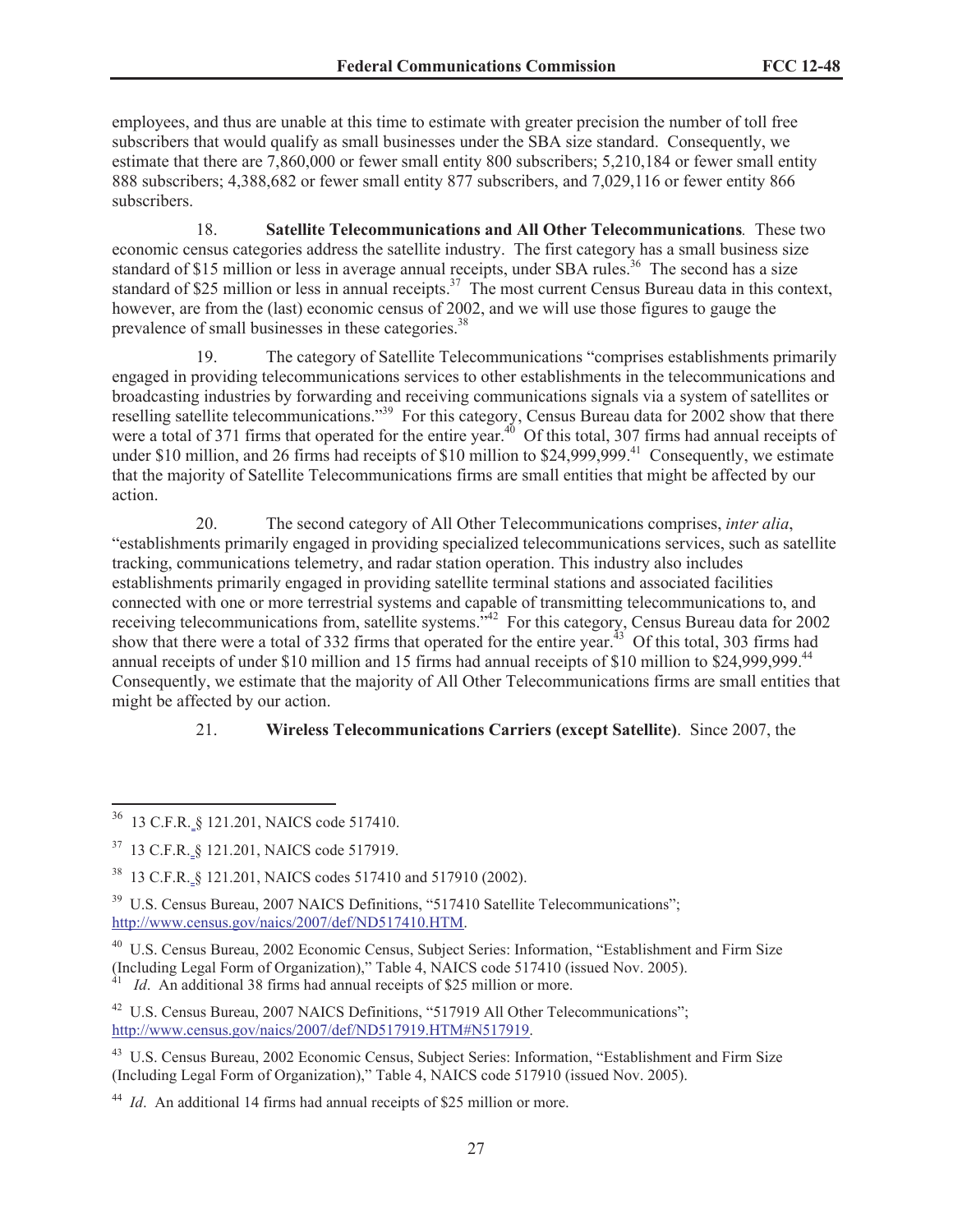Census Bureau has placed wireless firms within this new, broad, economic census category.<sup>45</sup> Prior to that time, such firms were within the now-superseded categories of "Paging" and "Cellular and Other Wireless Telecommunications.<sup>346</sup> Under the present and prior categories, the SBA has deemed a wireless business to be small if it has  $1,500$  or fewer employees.<sup>47</sup> For the category of Wireless Telecommunications Carriers (except Satellite), preliminary data for 2007 show that there was 11,927 firms operating that year.<sup>48</sup> While the Census Bureau has not released data on the establishments broken down by number of employees, we note that the Census Bureau lists total employment for all firms in that sector at 281,262<sup>49</sup> Since all firms with fewer than 1,500 employees are considered small, given the total employment in the sector, we estimate that the vast majority of wireless firms are small.

22. **Auctions.** Initially, we note that, as a general matter, the number of winning bidders that qualify as small businesses at the close of an auction does not necessarily represent the number of small businesses currently in service. Also, the Commission does not generally track subsequent business size unless, in the context of assignments or transfers, unjust enrichment issues are implicated.

23. **Common Carrier Paging**. As noted, the SBA has developed a small business size standard for Wireless Telecommunications Carriers (except Satellite) firms within the broad economic census categories of "Cellular and Other Wireless Telecommunications."<sup>50</sup> Since 2007, the Census Bureau has placed wireless firms within this new, broad, economic census category.<sup>51</sup> Prior to that time, such firms were within the now-superseded categories of "Paging" and "Cellular and Other Wireless Telecommunications."<sup>52</sup> Under the present and prior categories, the SBA has deemed a wireless business to be small if it has 1,500 or fewer employees.<sup>53</sup> Because Census Bureau data are not yet available for the new category, we will estimate small business prevalence using the prior categories and associated data. For the category of Paging, data for 2002 show that there were 807 firms that operated for the entire year.<sup>54</sup> Of this total, 804 firms had employment of 999 or fewer employees, and three firms had

http://www.census.gov/epcd/naics02/def/NDEF517.HTM.; U.S. Census Bureau, 2002 NAICS Definitions, "517212 Cellular and Other Wireless Telecommunications"; http://www.census.gov/epcd/naics02/def/NDEF517.HTM.

 $^{47}$  13 C.F.R. § 121.201, NAICS code 517210 (2007 NAICS). The now-superseded, pre-2007 C.F.R. citations were 13 C.F.R. § 121.201, NAICS codes 517211 and 517212 (referring to the 2002 NAICS).

<sup>48</sup> U.S. Census Bureau, 2007 Economic Census, Sector 51, EC0751I1 Information: Industry Series: Preliminary Summary Statistics for the United States: 2007, NAICS code 517210 (issued Oct. 20, 2009), factfinder.census.gov/servlet/IBQTable?-fds\_name=EC0700A1&-\_clearIBQ=Y&-ds\_name=EC0751I1&-NAICS2007=51721 (visited Mar. 2, 2011).

<sup>49</sup> *Id.*

<sup>50</sup> 13 C.F.R. § 121.201, NAICS code 517212.

<sup>51</sup> U.S. Census Bureau, 2007 NAICS Definitions, "517210 Wireless Telecommunications Categories (Except Satellite)"; http://www.census.gov/naics/2007/def/ND517210.HTM#N517210.

<sup>52</sup> U.S. Census Bureau, 2002 NAICS Definitions, "517211 Paging";

http://www.census.gov/epcd/naics02/def/NDEF517.HTM.; U.S. Census Bureau, 2002 NAICS Definitions, "517212 Cellular and Other Wireless Telecommunications"; http://www.census.gov/epcd/naics02/def/NDEF517.HTM.

<sup>53</sup> 13 C.F.R. § 121.201, NAICS code 517210 (2007 NAICS). The now-superseded, pre-2007 C.F.R. citations were 13 C.F.R. § 121.201, NAICS codes 517211 and 517212 (referring to the 2002 NAICS).

<sup>54</sup> U.S. Census Bureau, 2002 Economic Census, Subject Series: Information, "Establishment and Firm Size (Including Legal Form of Organization," Table 5, NAICS code 517211 (issued Nov. 2005).

<sup>45</sup> U.S. Census Bureau, 2007 NAICS Definitions, "517210 Wireless Telecommunications Categories (Except Satellite)"; http://www.census.gov/naics/2007/def/ND517210.HTM#N517210.

<sup>&</sup>lt;sup>46</sup> U.S. Census Bureau, 2002 NAICS Definitions, "517211 Paging";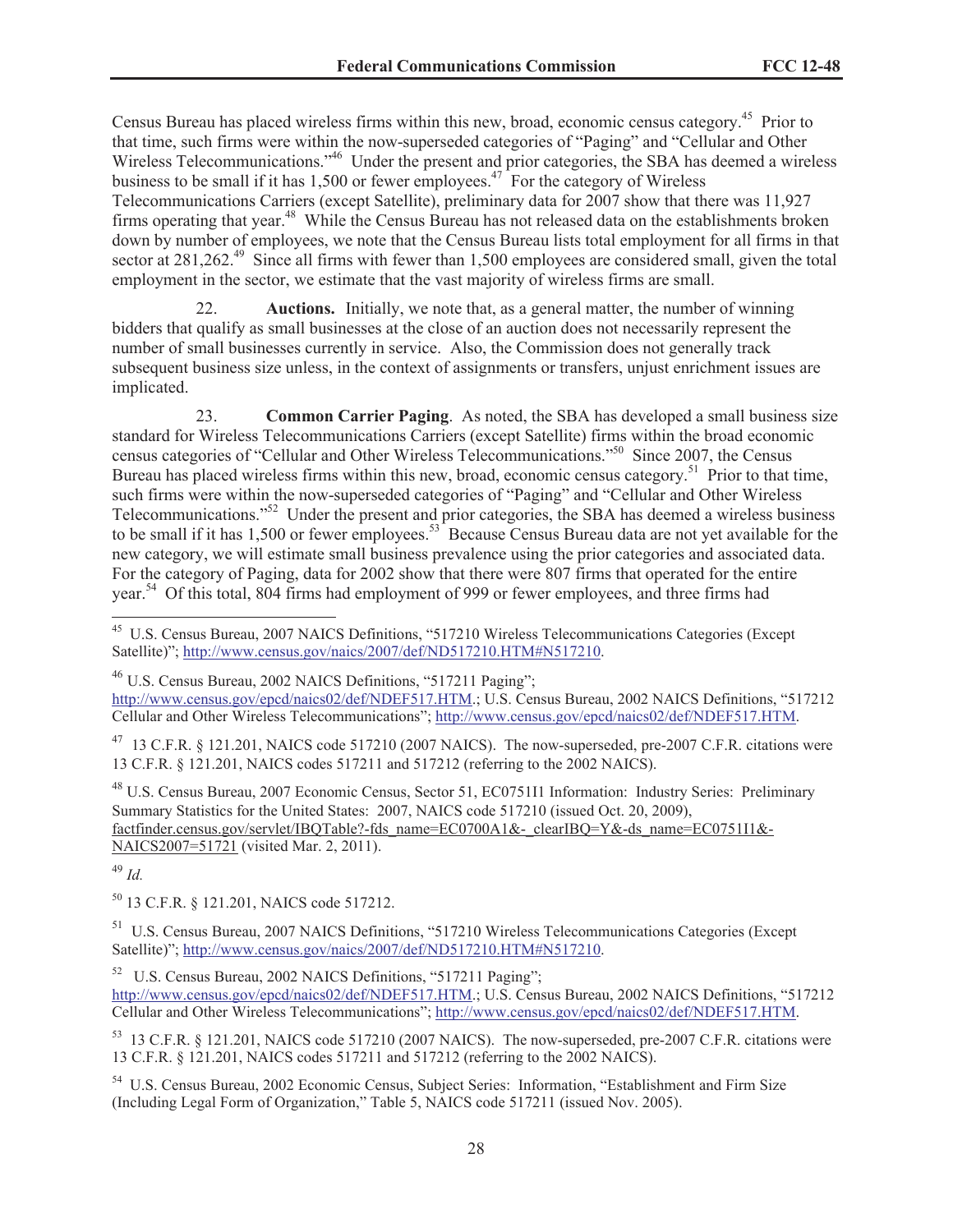employment of  $1,000$  employees or more.<sup>55</sup> For the category of Cellular and Other Wireless Telecommunications, data for 2002 show that there were 1,397 firms that operated for the entire year.<sup>56</sup> Of this total, 1,378 firms had employment of 999 or fewer employees, and 19 firms had employment of  $1,000$  employees or more.<sup>57</sup> Thus, we estimate that the majority of wireless firms are small.

24. In addition, in the *Paging Second Report and Order*, the Commission adopted a size standard for "small businesses" for purposes of determining their eligibility for special provisions such as bidding credits.<sup>58</sup> A small business is an entity that, together with its affiliates and controlling principals, has average gross revenues not exceeding \$15 million for the preceding three years.<sup>59</sup> The SBA has approved this definition.<sup>60</sup> An initial auction of Metropolitan Economic Area ("MEA") licenses was conducted in the year 2000. Of the 2,499 licenses auctioned, 985 were sold.<sup>61</sup> Fifty-seven companies claiming small business status won 440 licenses.<sup>62</sup> A subsequent auction of MEA and Economic Area ("EA") licenses was held in the year 2001. Of the 15,514 licenses auctioned, 5,323 were sold.<sup>63</sup> One hundred thirty-two companies claiming small business status purchased 3,724 licenses. A third auction, consisting of 8,874 licenses in each of 175 EAs and 1,328 licenses in all but three of the 51 MEAs, was held in 2003. Seventy-seven bidders claiming small or very small business status won 2,093 licenses. <sup>64</sup>

25. Currently, there are approximately 74,000 Common Carrier Paging licenses. According to the most recent *Trends in Telephone Service*, 281 carriers reported that they were engaged in the provision of "paging and messaging" services.<sup>65</sup> Of these, an estimated 279 have 1,500 or fewer employees and two have more than  $1,500$  employees.<sup>66</sup> We estimate that the majority of common carrier paging providers would qualify as small entities under the SBA definition.

26. **2.3 GHz Wireless Communications Services**. This service can be used for fixed,

<sup>59</sup> *Paging Second Report and Order*, 12 FCC Rcd at 2811, ¶ 179.

<sup>60</sup> *See* Letter from Aida Alvarez, Administrator, SBA, to Amy Zoslov, Chief, Auctions and Industry Analysis Division, Wireless Telecommunications Bureau ("WTB"), FCC (Dec. 2, 1998) ("*Alvarez Letter 1998*").

<sup>61</sup> *See* "*929 and 931 MHz Paging Auction Closes*," Public Notice, 15 FCC Rcd 4858 (WTB 2000).

<sup>62</sup> *See id.*

<sup>63</sup> *See* "*Lower and Upper Paging Band Auction Closes*," Public Notice, 16 FCC Rcd 21821 (WTB 2002).

<sup>64</sup> *See* "Lower and Upper Paging Bands Auction Closes," Public Notice, 18 FCC Rcd 11154 (WTB 2003). The current number of small or very small business entities that hold wireless licenses may differ significantly from the number of such entities that won in spectrum auctions due to assignments and transfers of licenses in the secondary market over time. In addition, some of the same small business entities may have won licenses in more than one auction.

<sup>65</sup> "Trends in Telephone Service" at Table 5.3.

<sup>66</sup> *Id.*

<sup>&</sup>lt;sup>55</sup> *Id.* The census data do not provide a more precise estimate of the number of firms that have employment of 1,500 or fewer employees; the largest category provided is for firms with "1000 employees or more."

<sup>56</sup> U.S. Census Bureau, 2002 Economic Census, Subject Series: Information, "Establishment and Firm Size (Including Legal Form of Organization," Table 5, NAICS code 517212 (issued Nov. 2005).

<sup>&</sup>lt;sup>57</sup> *Id.* The census data do not provide a more precise estimate of the number of firms that have employment of 1,500 or fewer employees; the largest category provided is for firms with "1000 employees or more."

<sup>58</sup> *Revision of Part 22 and Part 90 of the Commission's Rules to Facilitate Future Development of Paging Systems*, Second Report and Order, 12 FCC Rcd 2732, 2811-2812, paras. 178-181 ("*Paging Second Report and Order*"); *see also Revision of Part 22 and Part 90 of the Commission's Rules to Facilitate Future Development of Paging Systems*, Memorandum Opinion and Order on Reconsideration, 14 FCC Rcd 10030, 10085-10088, ¶¶ 98-107 (1999).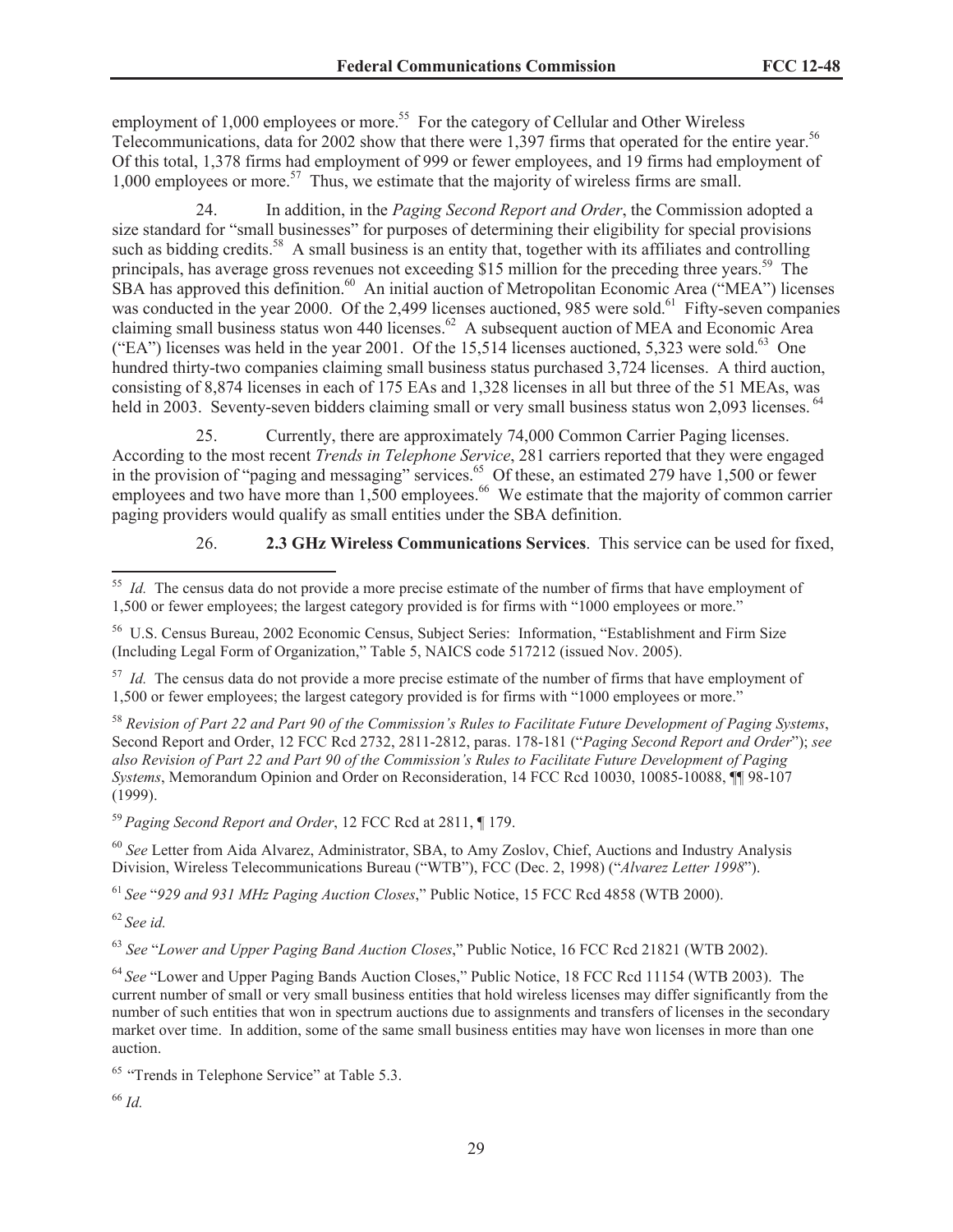mobile, radiolocation, and digital audio broadcasting satellite uses. The Commission defined "small business" for the wireless communications services ("WCS") auction as an entity with average gross revenues of \$40 million for each of the three preceding years, and a "very small business" as an entity with average gross revenues of \$15 million for each of the three preceding years.<sup>67</sup> The SBA approved these definitions.<sup>68</sup> The Commission conducted an auction of geographic area licenses in the WCS service in 1997. In the auction, seven bidders that qualified as very small business entities won licenses, and one bidder that qualified as a small business entity won a license.

27. **1670-1675 MHz Services**. This service can be used for fixed and mobile uses, except aeronautical mobile.<sup>69</sup> An auction for one license in the 1670-1675 MHz band was conducted in 2003. The winning bidder was not a small entity.

28. **Wireless Telephony**. Wireless telephony includes cellular, personal communications services, and specialized mobile radio telephony carriers. As noted, the SBA has developed a small business size standard for Wireless Telecommunications Carriers (except Satellite).<sup>70</sup> Under the SBA small business size standard, a business is small if it has 1,500 or fewer employees.<sup>7</sup> According to *Trends in Telephone Service* data, 413 carriers reported that they were engaged in wireless telephony.<sup>72</sup> Of these, an estimated 261 have 1,500 or fewer employees and 152 have more than 1,500 employees.<sup>73</sup> Therefore, more than half of these entities can be considered small.

29. **Broadband Personal Communications Service**. The broadband personal communications services ("PCS") spectrum is divided into six frequency blocks designated A through F, and the Commission has held auctions for each block. The Commission initially defined a "small business" for C- and F-Block licenses as an entity that has average gross revenues of \$40 million or less in the three previous years.<sup>74</sup> For Block F licenses, an additional small business size standard for "very" small business" was added and is defined as an entity that, together with its affiliates, has average gross revenues of not more than \$15 million for the preceding three years.<sup>75</sup> These small business size standards, in the context of broadband PCS auctions, have been approved by the  $SBA.^{76}$  No small businesses within the SBA-approved small business size standards bid successfully for licenses in Blocks A and B. There were 90 winning bidders that claimed small business status in the first two C Block auctions.<sup>77</sup> A total of 93 bidders that claimed "small" and "very small" business status won licenses in the

 $17^{1}$  *Id.* 

<sup>73</sup> *Id.*

<sup>74</sup> *See* Amendment of Parts 20 and 24 of the Commission's Rules – Broadband PCS Competitive Bidding and the Commercial Mobile Radio Service Spectrum Cap et al., *Report and Order*, 11 FCC Rcd 7824, 7850–52, ¶¶ 57–60 (1996) ("*PCS Report and Order*"); *see also* 47 C.F.R. § 24.720(b).

<sup>75</sup> *See PCS Report and Order*, 11 FCC Rcd at 7852, para. 60.

<sup>76</sup> *See Alvarez Letter 1998*.

<sup>67</sup> *Amendment of the Commission's Rules to Establish Part 27, the Wireless Communications Service (WCS)*, Report and Order, 12 FCC Rcd 10785, 10879, para. 194 (1997).

<sup>68</sup> *See Alvarez Letter 1998*.

<sup>69</sup> 47 C.F.R. § 2.106; *see generally* 47 C.F.R. §§ 27.1–.70.

<sup>70</sup> 13 C.F.R. § 121.201, NAICS code 517210.

<sup>72</sup> "Trends in Telephone Service" at Table 5.3.

<sup>77</sup> *See* Entrepreneurs' C Block Auction Closes, *Public Notice*, DA 96-716 (1996); Entrepreneurs C Block Reauction Closes, *Public Notice*, DA 96-1153 (1996).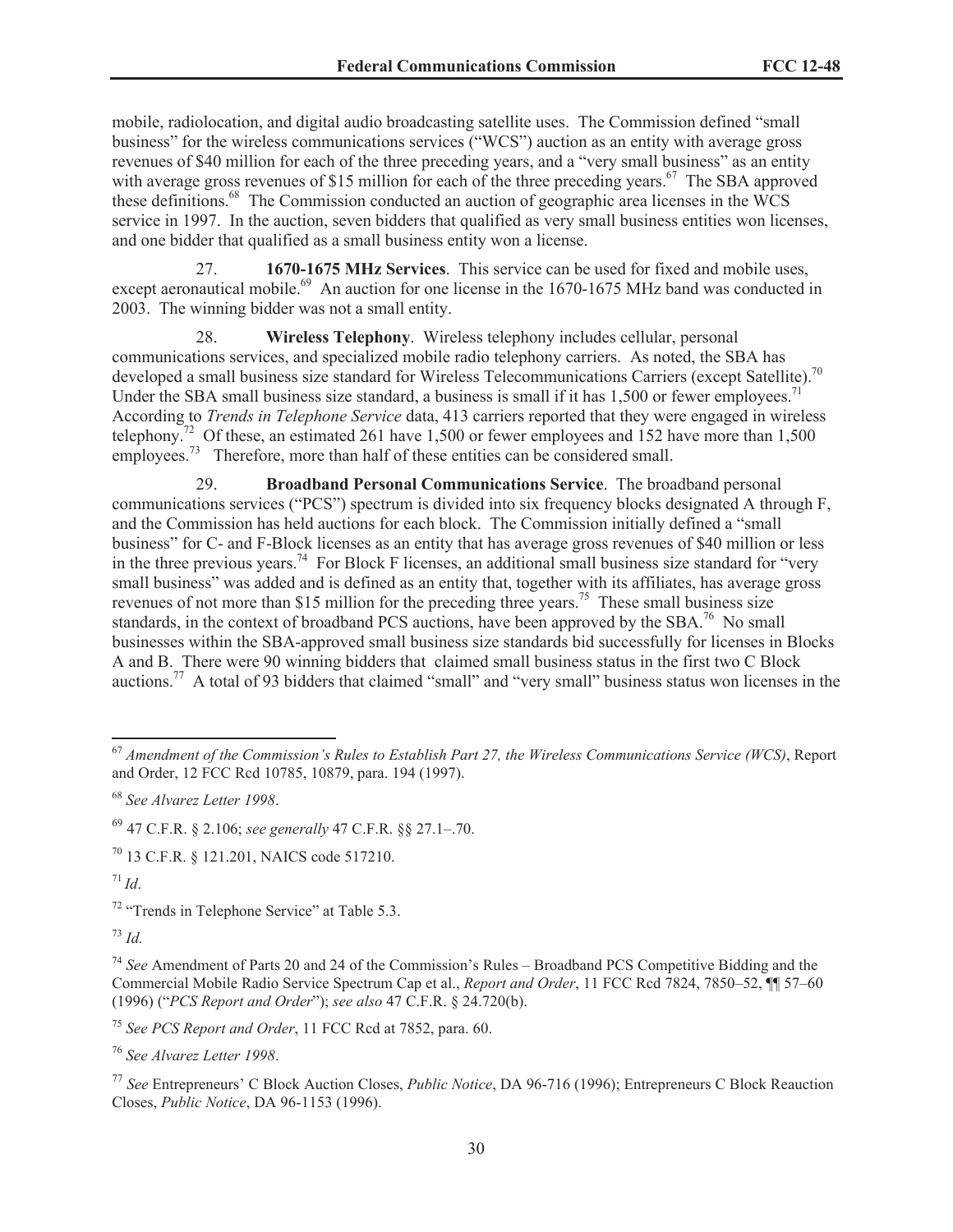first auction of the D, E, and F Blocks.<sup>78</sup> In 1999, the Commission completed a subsequent auction of C, D, E, and F Block licenses.<sup>79</sup> Of the 57 winning bidders in that auction, 48 claimed small business status and won 277 licenses. <sup>80</sup>

30. In 2001, the Commission completed the auction of 422 C and F Block Broadband PCS licenses (Auction 35). Of the 35 winning bidders in that auction, 29 claimed small or very small businesses status.<sup>81</sup> Subsequent events concerning that Auction, including judicial and agency determinations, resulted in only a portion of those C and F Block licenses being available for grant. The Commission completed an auction of 188 C Block licenses and 21 F Block licenses in 2005. Of the 24 winning bidders in that auction, 16 claimed small business status and won 156 licenses. <sup>82</sup> In 2007, the Commission completed an auction of licenses in the A, C, and F Blocks.<sup>83</sup> Of the 12 winning bidders in that auction, five claimed small business status and won 18 licenses.<sup>84</sup> Most recently, in 2008, the Commission completed the auction of C, D, E, and F Block Broadband PCS licenses.<sup>85</sup> Of the eight winning bidders for Broadband PCS licenses in that auction, six claimed small business status and won 14 licenses.<sup>86</sup>

31. **Advanced Wireless Services**. In 2006, the Commission conducted its first auction of Advanced Wireless Services licenses in the 1710-1755 MHz and 2110-2155 MHz bands ("AWS-1"), designated as Auction  $66.8^7$  For the AWS-1 bands, the Commission has defined a "small business" as an entity with average annual gross revenues for the preceding three years not exceeding \$40 million, and a "very small business" as an entity with average annual gross revenues for the preceding three years not exceeding \$15 million.<sup>88</sup> In Auction 66, 31 winning bidders identified themselves as very small

<sup>81</sup> *See* "C and F Block Broadband PCS Auction Closes; Winning Bidders Announced," *Public Notice*, 16 FCC Rcd 2339 (2001).

<sup>82</sup> *See* "Broadband PCS Spectrum Auction Closes; Winning Bidders Announced for Auction No. 58," *Public Notice,*  20 FCC Rcd 3703 (2005).

<sup>83</sup> *See* "Auction of Broadband PCS Spectrum Licenses Closes; Winning Bidders Announced for Auction No. 71," *Public Notice*, 22 FCC Rcd 9247 (2007).

<sup>84</sup> *Id*.

<sup>85</sup> *See* Auction of AWS-1 and Broadband PCS Licenses Closes; Winning Bidders Announced for Auction 78, *Public Notice*, 23 FCC Rcd 12,749 (2008).

<sup>86</sup> *Id.*

<sup>87</sup> *See* Auction of Advanced Wireless Services Licenses Scheduled for June 29, 2006; Notice and Filing Requirements, Minimum Opening Bids, Upfront Payments and Other Procedures for Auction No. 66, AU Docket No. 06-30, *Public Notice*, 21 FCC Rcd 4562 (2006) ("*Auction 66 Procedures Public Notice*");

<sup>78</sup> *See* Broadband PCS, D, E and F Block Auction Closes, *Public Notice*, Doc. No. 89838 (rel. Jan. 14, 1997).

<sup>79</sup> *See* C, D, E, and F Block Broadband PCS Auction Closes, *Public Notice*, 14 FCC Rcd 6688 (1999). Before Auction No. 22, the Commission established a very small standard for the C Block to match the standard used for F Block. Amendment of the Commission's Rules Regarding Installment Payment Financing for Personal Communications Services (PCS) Licensees, WT Docket No. 97-82, *Fourth Report and Order*, 13 FCC Rcd 15,743, 15,768 ¶ 46 (1998).

<sup>80</sup> *See* C, D, E, and F Block Broadband PCS Auction Closes, *Public Notice*, 14 FCC Rcd 6688 (1999).

<sup>88</sup> *See* Service Rules for Advanced Wireless Services in the 1.7 GHz and 2.1 GHz Bands, *Report and Order*, 18 FCC Rcd 25,162, App. B (2003), *modified by* Service Rules for Advanced Wireless Services In the 1.7 GHz and 2.1 GHz Bands, *Order on Reconsideration*, 20 FCC Rcd 14,058, App. C (2005).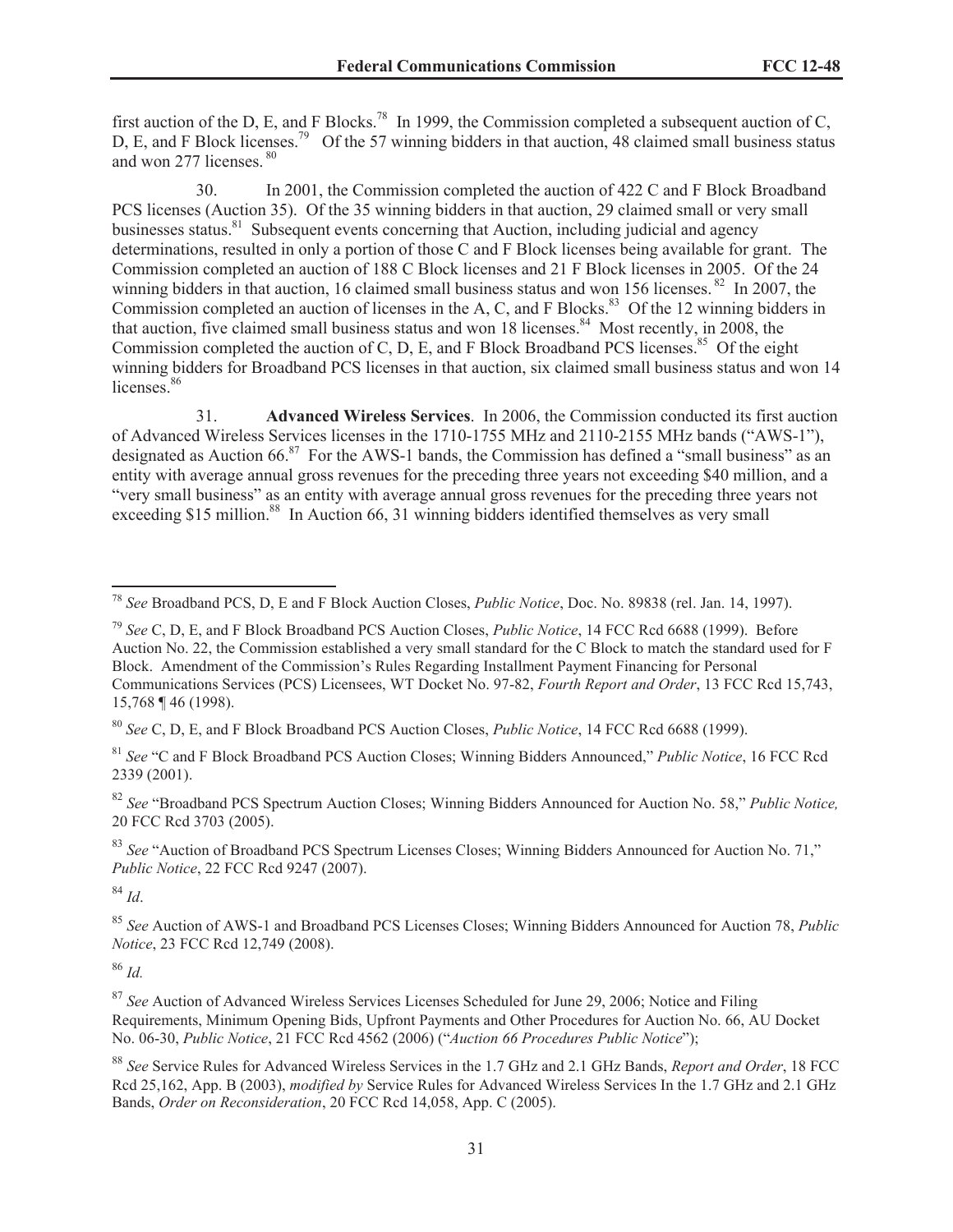businesses and won 142 licenses.<sup>89</sup> Twenty-six of the winning bidders identified themselves as small businesses and won 73 licenses.<sup>90</sup> In a subsequent 2008 auction, the Commission offered 35 AWS-1 licenses.<sup>91</sup> Four winning bidders identifying themselves as very small businesses won 17 licenses, and three winning bidders identifying themselves as a small business won five AWS-1 licenses.<sup>92</sup>

32. **Narrowband Personal Communications Services**. In 1994, the Commission conducted two auctions of Narrowband PCS licenses. For these auctions, the Commission defined a "small business" as an entity with average annual gross revenues for the preceding three years not exceeding \$40 million.<sup>93</sup> Through these auctions, the Commission awarded a total of 41 licenses, 11 of which were obtained by four small businesses.  $94$  To ensure meaningful participation by small business entities in future auctions, the Commission adopted a two-tiered small business size standard in the Narrowband PCS Second Report and Order.<sup>95</sup> A "small business" is an entity that, together with affiliates and controlling interests, has average gross revenues for the three preceding years of not more than \$40 million.<sup>96</sup> A "very small business" is an entity that, together with affiliates and controlling interests, has average gross revenues for the three preceding years of not more than \$15 million.<sup>97</sup> The SBA has approved these small business size standards.<sup>98</sup> A third auction of Narrowband PCS licenses was conducted in 2001. In that auction, five bidders won 317 (Metropolitan Trading Areas and nationwide) licenses.<sup>99</sup> Three of the winning bidders claimed status as a small or very small entity and won 311 licenses.

33. **Lower 700 MHz Band Licenses**. The Commission previously adopted criteria for defining three groups of small businesses for purposes of determining their eligibility for special provisions such as bidding credits.<sup>100</sup> The Commission defined a "small business" as an entity that,

<sup>91</sup> *See AWS-1 and Broadband PCS Procedures Public Notice*, 23 FCC Rcd at 7499. Auction 78 also included an auction of broadband PCS licenses.

<sup>92</sup> *See* "Auction of AWS-1 and Broadband PCS Licenses Closes, Winning Bidders Announced for Auction 78, Down Payments Due September 9, 2008, FCC Forms 601 and 602 Due September 9, 2008, Final Payments Due September 23, 2008, Ten-Day Petition to Deny Period", *Public Notice*, 23 FCC Rcd 12749-65 (2008).

<sup>93</sup> *Implementation of Section 309(j) of the Communications Act – Competitive Bidding Narrowband PCS*, Third Memorandum Opinion and Order and Further Notice of Proposed Rulemaking, 10 FCC Rcd 175, 196, para. 46 (1994).

<sup>94</sup> See "Announcing the High Bidders in the Auction of ten Nationwide Narrowband PCS Licenses, Winning Bids Total \$617,006,674," *Public Notice*, PNWL 94-004 (rel. Aug. 2, 1994); "Announcing the High Bidders in the Auction of 30 Regional Narrowband PCS Licenses; Winning Bids Total \$490,901,787," *Public Notice*, PNWL 94- 27 (rel. Nov. 9, 1994).

<sup>95</sup> *Amendment of the Commission's Rules to Establish New Personal Communications Services*, Narrowband PCS, Second Report and Order and Second Further Notice of Proposed Rule Making, 15 FCC Rcd 10456, 10476, para. 40 (2000) ("*Narrowband PCS Second Report and Order*").

<sup>96</sup> *Narrowband PCS Second Report and Order*, 15 FCC Rcd at 10476, para. 40.

<sup>97</sup> *Id.*

<sup>98</sup> *See Alvarez Letter 1998*.

<sup>99</sup> *See* "Narrowband PCS Auction Closes," *Public Notice*, 16 FCC Rcd 18663 (WTB 2001).

<sup>100</sup> *See Reallocation and Service Rules for the 698-746 MHz Spectrum Band (Television Channels 52-59)*, Report and Order, 17 FCC Rcd 1022 (2002) ("*Channels 52-59 Report and Order*").

<sup>89</sup> *See* Auction of Advanced Wireless Services Licenses Closes; Winning Bidders Announced for Auction No. 66, *Public Notice*, 21 FCC Rcd 10,521 (2006) ("*Auction 66 Closing Public Notice*")

<sup>90</sup> *See id.*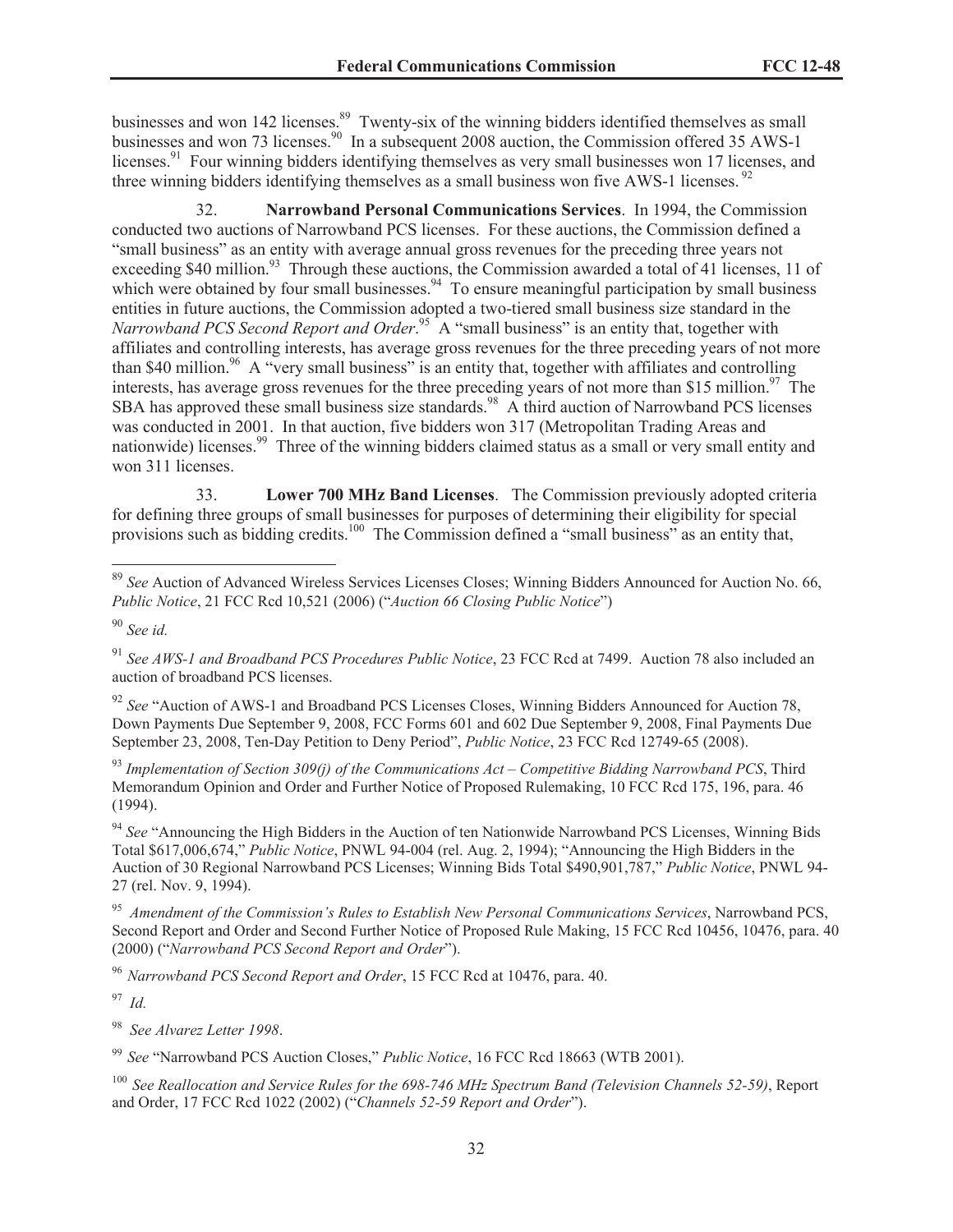together with its affiliates and controlling principals, has average gross revenues not exceeding \$40 million for the preceding three years.<sup>101</sup> A "very small business" is defined as an entity that, together with its affiliates and controlling principals, has average gross revenues that are not more than \$15 million for the preceding three years.<sup>102</sup> Additionally, the Lower 700 MHz Service had a third category of small business status for Metropolitan/Rural Service Area ("MSA/RSA") licenses —"entrepreneur"— which is defined as an entity that, together with its affiliates and controlling principals, has average gross revenues that are not more than \$3 million for the preceding three years.<sup>103</sup> The SBA approved these small size standards.<sup>104</sup> An auction of 740 licenses was conducted in 2002 (one license in each of the 734 MSAs/RSAs and one license in each of the six Economic Area Groupings (EAGs)). Of the 740 licenses available for auction, 484 licenses were won by 102 winning bidders. Seventy-two of the winning bidders claimed small business, very small business, or entrepreneur status and won a total of 329 licenses.<sup>105</sup> A second auction commenced on May 28, 2003, closed on June 13, 2003, and included 256 licenses.<sup>106</sup> Seventeen winning bidders claimed small or very small business status and won 60 licenses, and nine winning bidders claimed entrepreneur status and won 154 licenses.<sup>107</sup> In 2005, the Commission completed an auction of 5 licenses in the lower 700 MHz band (Auction 60). All three winning bidders claimed small business status.

34. In 2007, the Commission reexamined its rules governing the 700 MHz band in the 700 MHz Second Report and Order.<sup>108</sup> An auction of A, B and E block licenses in the Lower 700 MHz band was held in 2008.<sup>109</sup> Twenty winning bidders claimed small business status (those with attributable average annual gross revenues that exceed \$15 million and do not exceed \$40 million for the preceding three years). Thirty three winning bidders claimed very small business status (those with attributable average annual gross revenues that do not exceed \$15 million for the preceding three years).

35. **Upper 700 MHz Band Licenses**. In the *700 MHz Second Report and Order*, the Commission revised its rules regarding Upper 700 MHz band licenses.<sup>110</sup> In 2008, the Commission conducted Auction 73 in which C and D block licenses in the Upper 700 MHz band were available.<sup>111</sup>

<sup>101</sup> *See Channels 52-59 Report and Order*, 17 FCC Rcd at 1087-88, ¶ 172.

<sup>102</sup> *See id*.

<sup>103</sup> *See id,* 17 FCC Rcd at 1088, ¶ 173.

<sup>104</sup> *See* Letter from Aida Alvarez, Administrator, SBA, to Thomas Sugrue, Chief, WTB, FCC (Aug. 10, 1999) ("*Alvarez Letter 1999*").

<sup>105</sup> *See* "Lower 700 MHz Band Auction Closes," *Public Notice*, 17 FCC Rcd 17272 (WTB 2002).

<sup>106</sup> *See* Lower 700 MHz Band Auction Closes, *Public Notice*, 18 FCC Rcd 11,873 (WTB 2003).

<sup>107</sup> *See id.*

<sup>108</sup> Service Rules for the 698-746, 747-762 and 777-792 MHz Band, WT Docket No. 06-150, *Revision of the Commission's Rules to Ensure Compatibility with Enhanced 911 Emergency Calling Systems,* CC Docket No. 94- 102, *Section 68.4(a) of the Commission's Rules Governing Hearing Aid-Compatible Telephone,* WT Docket No. 01- 309, *Biennial Regulatory Review – Amendment of Parts 1, 22, 24, 27, and 90 to Streamline and Harmonize Various Rules Affecting Wireless Radio Services,* WT Docket No. 03-264, *Former Nextel Communications, Inc. Upper700 MHz Guard Band Licenses and Revisions to Part 27 of the Commission's Rules,* WT Docket No. 06-169, *Implementing a Nationwide, Broadband Interoperable Public Safety Network in the 700 MHz Band,* PS Docket No. 06-229, *Development of Operational, Technical and Spectrum Requirements for Meeting Federal, State, and Local Public Safety Communications Requirements Through the Year 2010, WT Docket No. 96-86, Second Report and* Order, 22 FCC Rcd 15289 (2007) ("*700 MHz Second Report and Order*").

<sup>109</sup> *See* Auction of 700 MHz Band Licenses Closes, *Public Notice*, 23 FCC Rcd 4572 (WTB 2008).

<sup>110</sup> 700 MHz Second Report and Order, 22 FCC Rcd 15,289.

<sup>111</sup> *See* Auction of 700 MHz Band Licenses Closes, *Public Notice*, 23 FCC Rcd 4572 (2008).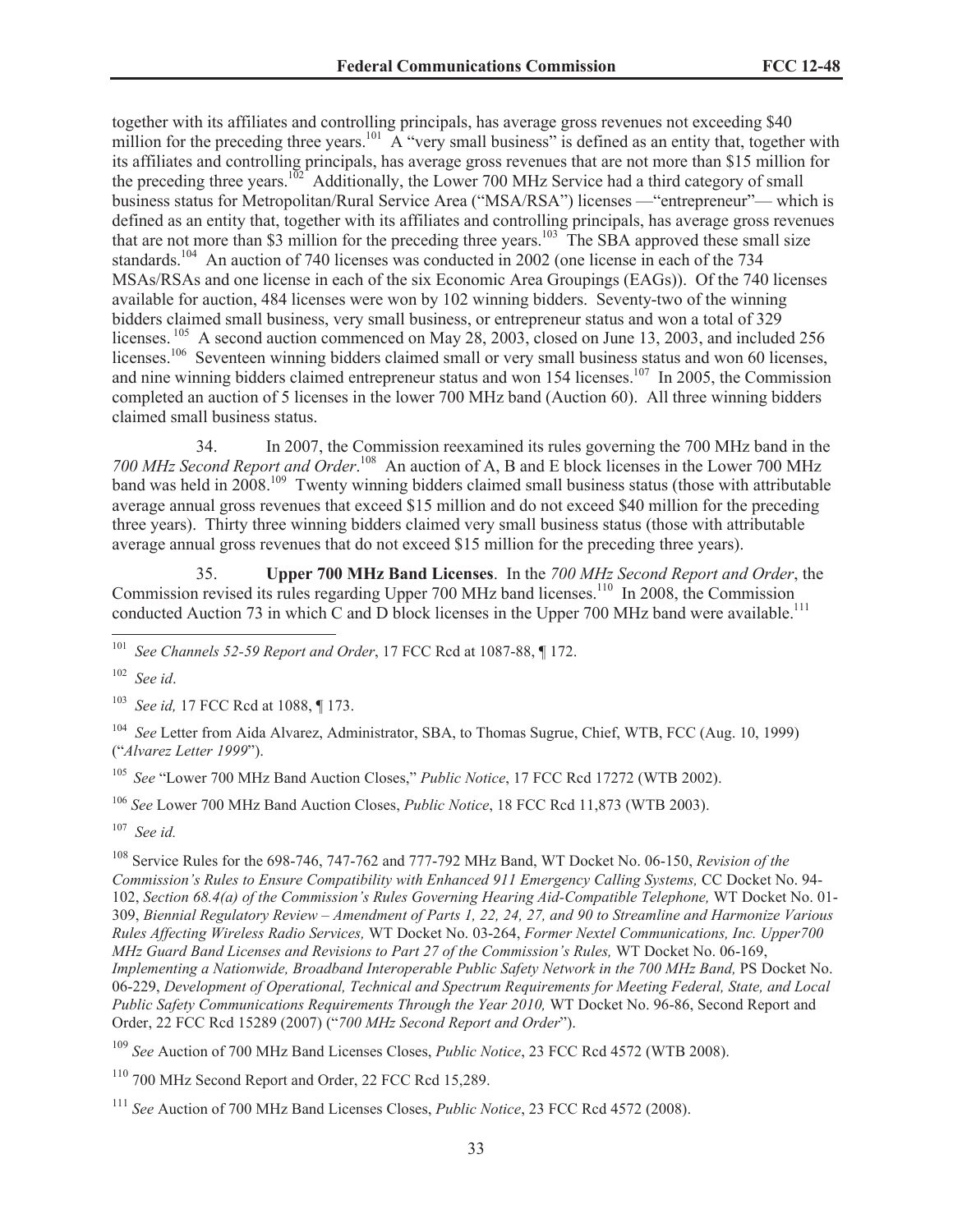Three winning bidders claimed very small business status (those with attributable average annual gross revenues that do not exceed \$15 million for the preceding three years).

36. **700 MHz Guard Band Licenses**. In 2000, the Commission adopted the *700 MHz Guard Band Report and Order*, in which it established rules for the A and B block licenses in the Upper 700 MHz band, including size standards for "small businesses" and "very small businesses" for purposes of determining their eligibility for special provisions such as bidding credits.<sup>112</sup> A small business in this service is an entity that, together with its affiliates and controlling principals, has average gross revenues not exceeding \$40 million for the preceding three years.<sup>113</sup> Additionally, a very small business is an entity that, together with its affiliates and controlling principals, has average gross revenues that are not more than \$15 million for the preceding three years.<sup>114</sup> SBA approval of these definitions is not required.<sup>115</sup> An auction of these licenses was conducted in 2000.<sup>116</sup> Of the 104 licenses auctioned, 96 licenses were won by nine bidders. Five of these bidders were small businesses that won a total of 26 licenses. A second auction of 700 MHz Guard Band licenses was held in 2001. All eight of the licenses auctioned were sold to three bidders. One of these bidders was a small business.<sup>117</sup>

37. **Specialized Mobile Radio**. The Commission adopted small business size standards for the purpose of determining eligibility for bidding credits in auctions of Specialized Mobile Radio (SMR) geographic area licenses in the 800 MHz and 900 MHz bands. The Commission defined a "small business" as an entity that, together with its affiliates and controlling principals, has average gross revenues not exceeding \$15 million for the preceding three years.<sup>118</sup> The Commission defined a "very" small business" as an entity that together with its affiliates and controlling principals, has average gross revenues not exceeding \$3 million for the preceding three years.<sup>119</sup> The SBA has approved these small business size standards for both the 800 MHz and 900 MHz SMR Service.<sup>120</sup> The first 900 MHz SMR auction was completed in 1996. Sixty bidders claiming that they qualified as small businesses under the \$15 million size standard won 263 licenses in the 900 MHz SMR band. In 2004, the Commission held a second auction of 900 MHz SMR licenses and three winning bidders identifying themselves as very small businesses won 7 licenses.<sup>121</sup> The auction of 800 MHz SMR licenses for the upper 200 channels was conducted in 1997. Ten bidders claiming that they qualified as small or very small businesses under the \$15 million size standard won 38 licenses for the upper 200 channels.<sup>122</sup> A second auction of 800 MHz

<sup>115</sup> *See id.*, 15 FCC Rcd 5299, 5343, para. 108 n.246 (for the 746-764 MHz and 776-794 MHz bands, the Commission is exempt from 15 U.S.C. § 632, which requires Federal agencies to obtain SBA approval before adopting small business size standards).

<sup>116</sup> *See* "700 MHz Guard Bands Auction Closes: Winning Bidders Announced," *Public Notice*, 15 FCC Rcd 18026 (2000).

<sup>117</sup> *See* "700 MHz Guard Bands Auction Closes: Winning Bidders Announced," *Public Notice*, 16 FCC Rcd 4590 (WTB 2001).

<sup>118</sup> 47 C.F.R. §§ 90.810, 90.814(b), 90.912.

<sup>119</sup> 47 C.F.R. §§ 90.810, 90.814(b), 90.912.

<sup>120</sup> *See Alvarez Letter 1999*.

<sup>121</sup> See 900 MHz Specialized Mobile Radio Service Spectrum Auction Closes: Winning Bidders Announced." *Public Notice*, 19 FCC Rcd. 3921 (WTB 2004).

<sup>122</sup> *See* "Correction to Public Notice DA 96-586 'FCC Announces Winning Bidders in the Auction of 1020 Licenses to Provide 900 MHz SMR in Major Trading Areas,'" *Public Notice*, 18 FCC Rcd 18367 (WTB 1996).

<sup>112</sup> *See Service Rules for the 746-764 MHz Bands, and Revisions to Part 27 of the Commission's Rules*, Second Report and Order, 15 FCC Rcd 5299 (2000) ("*700 MHz Guard Band Report and Order*").

<sup>113</sup> *See 700 MHz Guard Band Report and Order*, 15 FCC Rcd at 5343, para. 108.

<sup>114</sup> *See id.*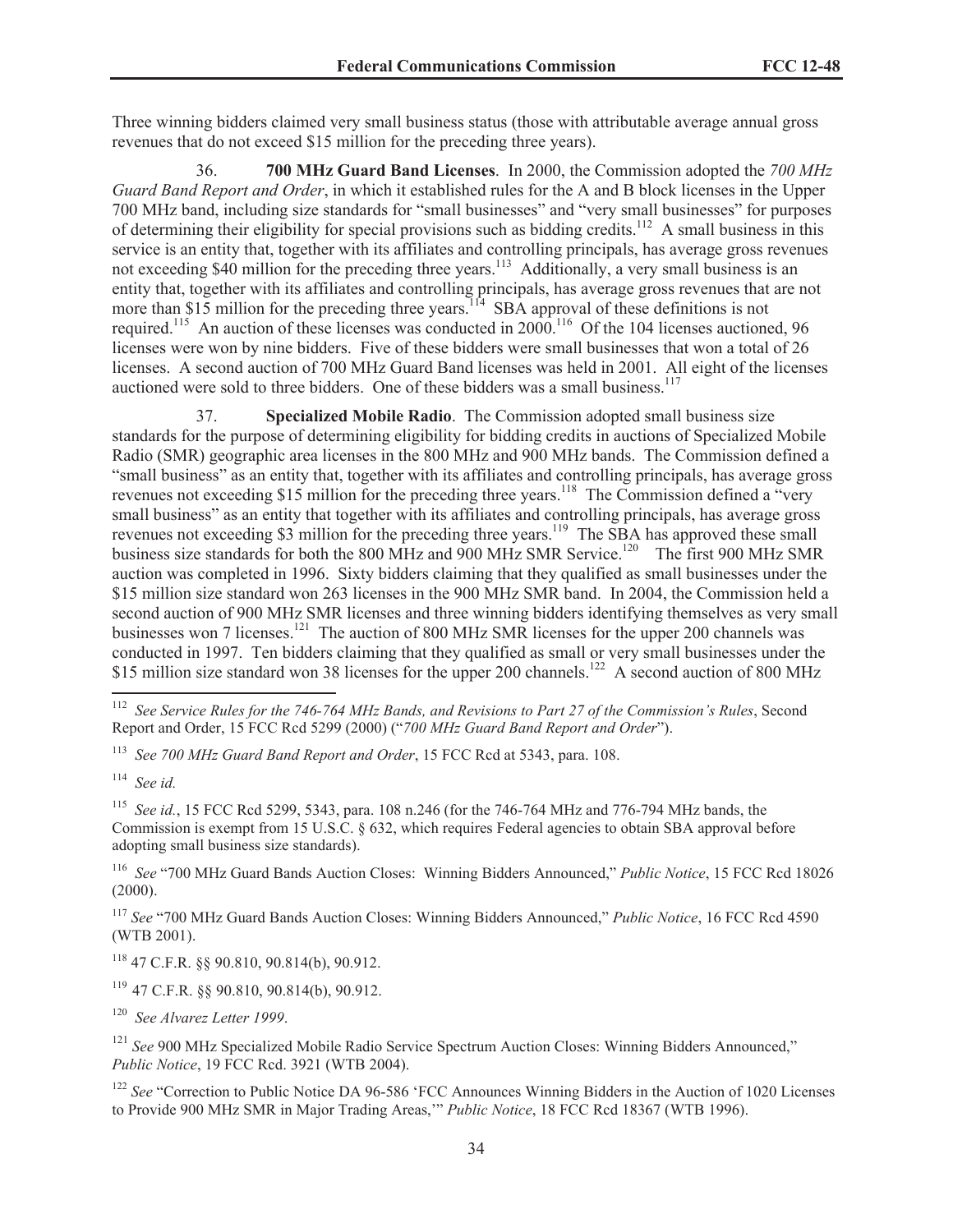SMR licenses was conducted in 2002 and included 23 BEA licenses. One bidder claiming small business status won five licenses.<sup>123</sup>

38. The auction of the 1,053 800 MHz SMR licenses for the General Category channels was conducted in 2000. Eleven bidders who won 108 licenses for the General Category channels in the 800 MHz SMR band qualified as small or very small businesses  $.124$  In an auction completed in 2000, a total of 2,800 Economic Area licenses in the lower 80 channels of the 800 MHz SMR service were awarded.<sup>125</sup> Of the 22 winning bidders, 19 claimed small or very small business status and won 129 licenses. Thus, combining all three auctions, 41 winning bidders for geographic licenses in the 800 MHz SMR band claimed to be small businesses.

39. In addition, there are numerous incumbent site-by-site SMR licensees and licensees with extended implementation authorizations in the 800 and 900 MHz bands. We do not know how many firms provide 800 MHz or 900 MHz geographic area SMR pursuant to extended implementation authorizations, nor how many of these providers have annual revenues not exceeding \$15 million. One firm has over \$15 million in revenues. In addition, we do not know how many of these firms have 1500 or fewer employees.<sup>126</sup> We assume, for purposes of this analysis, that all of the remaining existing extended implementation authorizations are held by small entities, as that small business size standard is approved by the SBA.

40. **220 MHz Radio Service – Phase I Licensees**. The 220 MHz service has both Phase I and Phase II licenses. Phase I licensing was conducted by lotteries in 1992 and 1993. There are approximately 1,515 such non-nationwide licensees and four nationwide licensees currently authorized to operate in the 220 MHz band. The Commission has not developed a definition of small entities specifically applicable to such incumbent 220 MHz Phase I licensees. To estimate the number of such licensees that are small businesses, we apply the small business size standard under the SBA rules applicable to Wireless Telecommunications Carriers (except Satellite).<sup>127</sup> This category provides that a small business is a wireless company employing no more than  $1,500$  persons.<sup>128</sup> The Commission estimates that most such licensees are small businesses under the SBA's small business standard.

41. **220 MHz Radio Service – Phase II Licensees**. The 220 MHz service has both Phase I and Phase II licenses. The Phase II 220 MHz service licenses are assigned by auction, where mutually exclusive applications are accepted. In the *220 MHz Third Report and Order*, the Commission adopted small business size standards for defining "small" and "very small" businesses for the purpose of determining their eligibility for special provisions such as bidding credits, which are discounts on a winning bids.<sup>129</sup> that the Commission defined a "small business" as an entity that, together with its affiliates and controlling principals, has average gross revenues not exceeding \$15 million for the preceding three years.<sup>130</sup> The Commission defined a "very small business" as an entity that, together with

<sup>126</sup> *See generally* 13 C.F.R. § 121.201, NAICS code 517210.

<sup>127</sup> *Id.*

<sup>128</sup> *Id.*.

<sup>130</sup> *Id.* at 11068, para. 291.

<sup>123</sup> *See* "Multi-Radio Service Auction Closes," *Public Notice*, 17 FCC Rcd 1446 (WTB 2002).

<sup>124</sup> *See* "800 MHz Specialized Mobile Radio (SMR) Service General Category (851-854 MHz) and Upper Band (861-865 MHz) Auction Closes; Winning Bidders Announced," *Public Notice*, 15 FCC Rcd 17162 (2000).

<sup>125</sup> *See*, "800 MHz SMR Service Lower 80 Channels Auction Closes; Winning Bidders Announced," *Public Notice*, 16 FCC Rcd 1736 (2000).

<sup>129</sup> *Amendment of Part 90 of the Commission's Rules to Provide For the Use of the 220-222 MHz Band by the Private Land Mobile Radio Service*, Third Report and Order, 12 FCC Rcd 10943, 11068-70, paras. 291-295 (1997).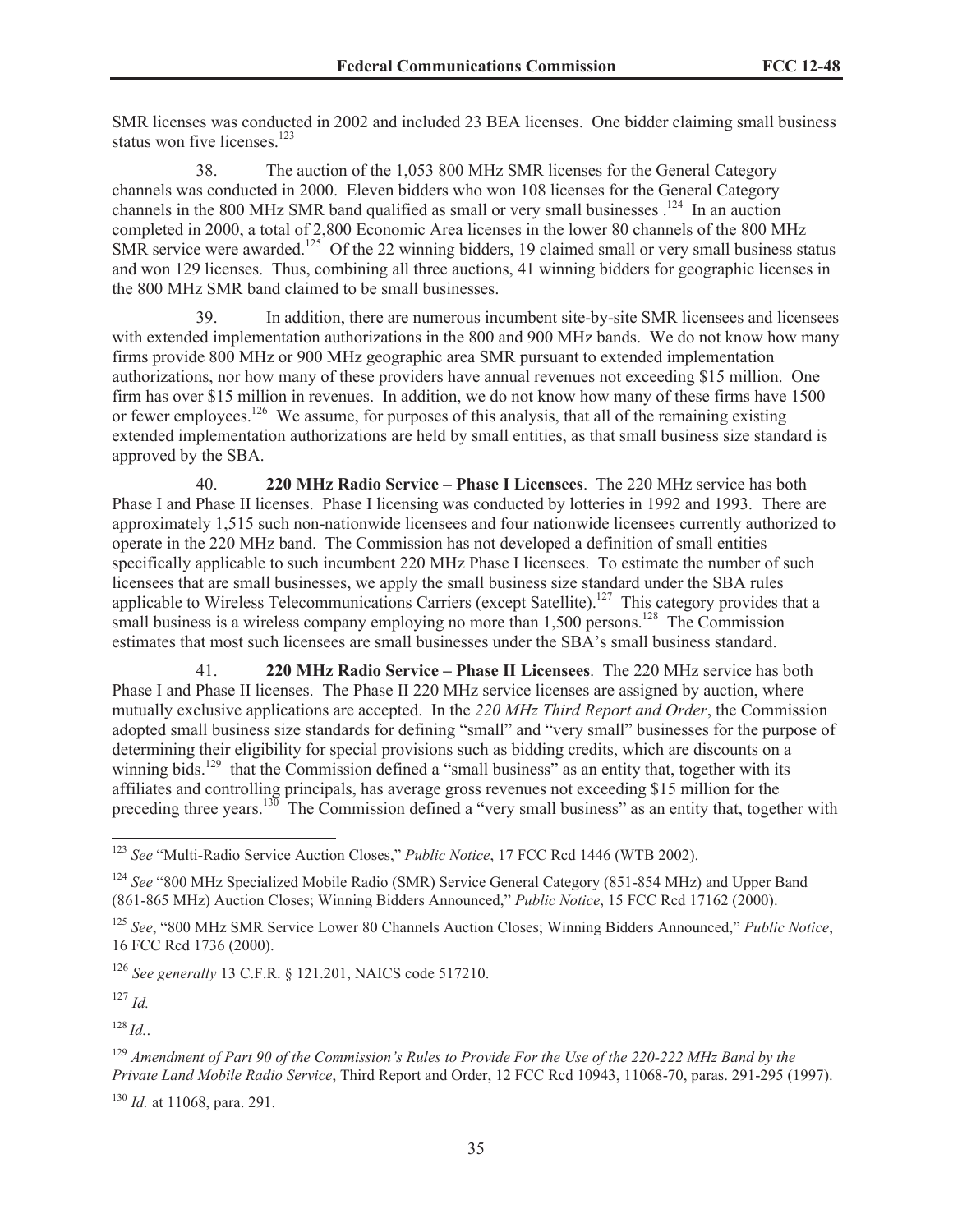its affiliates and controlling principals, has average gross revenues that do not exceed \$3 million for the preceding three years.<sup>131</sup> The SBA has approved these small size standards.<sup>132</sup> The first auction of Phase II licenses was conducted in 1998.<sup>133</sup> In that auction, 908 licenses were offered in three differentsized geographic areas: three nationwide licenses, 30 Regional Economic Area Group ("EAG") Licenses, and 875 Economic Area (EA) Licenses. Of the 908 licenses auctioned, 693 were sold.<sup>134</sup> Thirty-nine small or very small businesses won 373 licenses in the first 220 MHz auction. A second auction in 1999 offered 225 licenses: 216 EA licenses and 9 EAG licenses. Fourteen companies claiming very small business status won 158 licenses.<sup>135</sup> A third auction included four licenses: 2 BEA licenses and 2 EAG licenses in the 220 MHz Service. No small or very small business won any of these licenses.<sup>136</sup> In 2007, the Commission conducted a fourth auction of the 220 MHz licenses, designated as Auction 72.<sup>137</sup> Auction 72 offered 94 Phase II 220 MHz Service licenses.<sup>138</sup> In this auction, five winning bidders won a total of 76 licenses.<sup>139</sup> Two winning bidders that identified themselves as very small businesses won 56 of the 76 licenses. One winning bidder that identified itself as a small business won 5 licenses.

42. **Private Land Mobile Radio ("PLMR")**. PLMR systems serve an essential role in a range of industrial, business, land transportation, and public safety activities. These radios are used by companies of all sizes operating in all U.S. business categories, and are often used in support of the licensee's primary (non-telecommunications) business operations. For the purpose of determining whether a licensee of a PLMR system is a small business as defined by the SBA, we use the broad census category, Wireless Telecommunications Carriers (except Satellite). This definition provides that a small entity is any such entity employing no more than  $1,500$  persons.<sup>140</sup> The Commission does not require PLMR licensees to disclose information about number of employees, so the Commission does not have information that could be used to determine how many PLMR licensees constitute small entities under this definition. We note that PLMR licensees generally use the licensed facilities in support of other business activities, and therefore, it would also be helpful to assess PLMR licensees under the standards applied to the particular industry subsector to which the licensee belongs.<sup>141</sup>

43. As of March 2010, there were 424,162 PLMR licensees operating 921,909 transmitters in the PLMR bands below 512 MHz. We note that any entity engaged in a commercial activity is eligible to hold a PLMR license, and that any revised rules in this context could therefore

<sup>134</sup> See "FCC Announces It is Prepared to Grant 654 Phase II 220 MHz Licenses After Final Payment is Made." *Public Notice*, 14 FCC Rcd 1085 (1999).

<sup>135</sup> *See* "Phase II 220 MHz Service Spectrum Auction Closes," *Public Notice*, 14 FCC Rcd 11218 (1999).

<sup>136</sup> *See* "Multi-Radio Service Auction Closes," *Public Notice*, 17 FCC Rcd 1446 (2002).

<sup>137</sup> *See* "Auction of Phase II 220 MHz Service Spectrum Scheduled for June 20, 2007, Notice and Filing Requirements, Minimum Opening Bids, Upfront Payments and Other Procedures for Auction 72, *Public Notice,* 22 FCC Rcd 3404 (2007).

<sup>138</sup> *Id.*

<sup>139</sup> *See* "Auction of Phase II 220 MHz Service Spectrum Licenses Closes, Winning Bidders Announced for Auction 72, Down Payments due July 18, 2007, FCC Forms 601 and 602 due July 18, 2007, Final Payments due August 1, 2007, Ten-Day Petition to Deny Period, *Public Notice,* 22 FCC Rcd 11573 (2007).

<sup>140</sup> *See* 13 C.F.R. § 121.201, NAICS code 517210.

<sup>141</sup> *See generally* 13 C.F.R. § 121.201.

<sup>131</sup> *Id.*

<sup>&</sup>lt;sup>132</sup> See Letter from Aida Alvarez, Administrator, SBA, to Daniel Phythyon, Chief, WTB, FCC (Jan. 6, 1998) ("*Alvarez to Phythyon Letter 1998*").

<sup>133</sup> *See generally* "220 MHz Service Auction Closes," *Public Notice*, 14 FCC Rcd 605 (1998).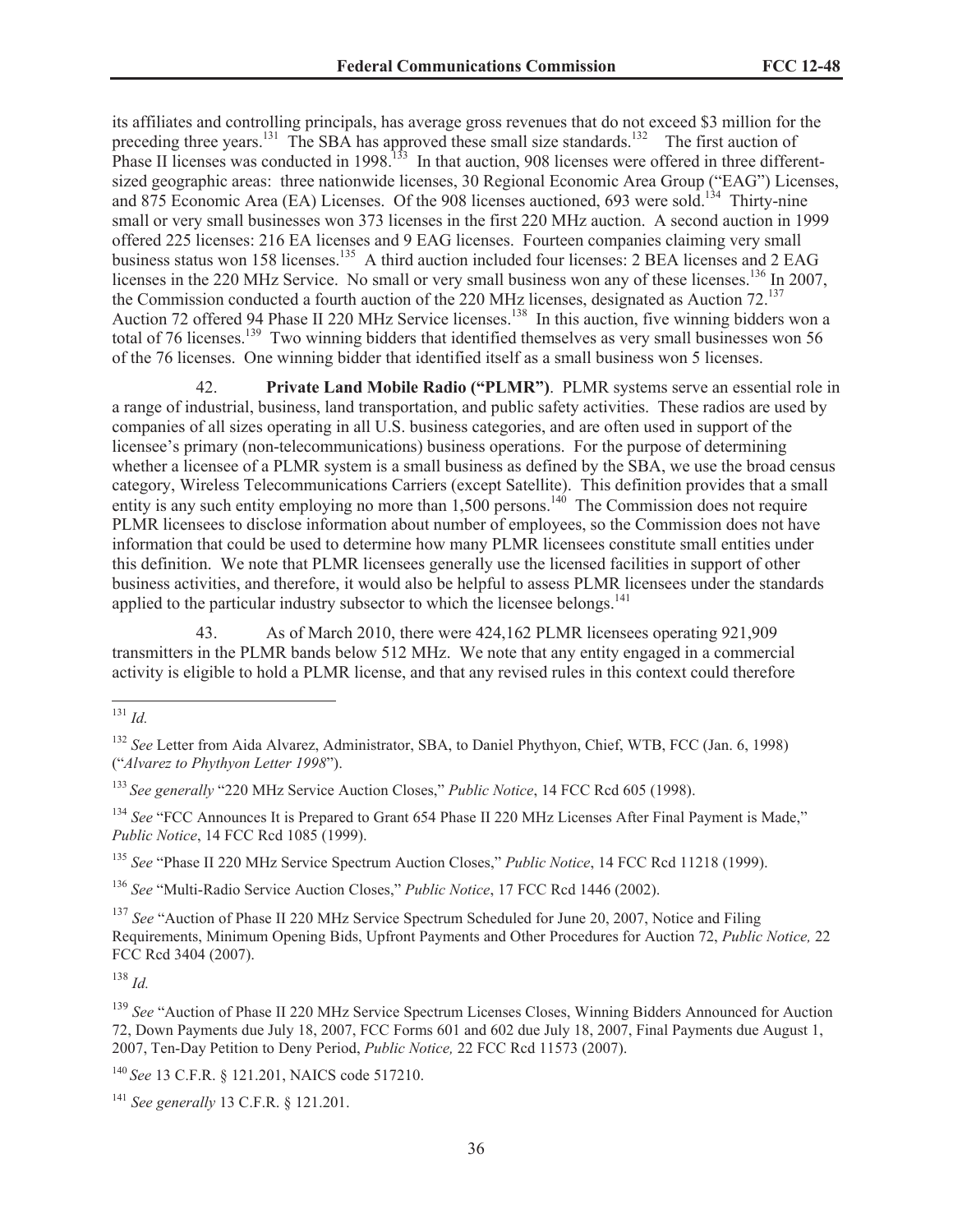potentially impact small entities covering a great variety of industries.

44. **Fixed Microwave Services**. Fixed microwave services include common carrier,<sup>142</sup> private operational-fixed,<sup>143</sup> and broadcast auxiliary radio services.<sup>144</sup> At present, there are approximately 22,015 common carrier fixed licensees and 61,670 private operational-fixed licensees and broadcast auxiliary radio licensees in the microwave services. The Commission has not created a size standard for a small business specifically with respect to fixed microwave services. For purposes of this analysis, the Commission uses the SBA small business size standard for the category Wireless Telecommunications Carriers (except Satellite), which is 1,500 or fewer employees.<sup>145</sup> The Commission does not have data specifying the number of these licensees that have no more than 1,500 employees, and thus are unable at this time to estimate with greater precision the number of fixed microwave service licensees that would qualify as small business concerns under the SBA's small business size standard. Consequently, the Commission estimates that there are 22,015 or fewer common carrier fixed licensees and 61,670 or fewer private operational-fixed licensees and broadcast auxiliary radio licensees in the microwave services that may be small and may be affected by the rules and policies proposed herein. We note, however, that the common carrier microwave fixed licensee category includes some large entities.

45. **39 GHz Service**. The Commission adopted small business size standards for 39 GHz licenses. A "small business" is defined as an entity that, together with its affiliates and controlling principals, has average gross revenues not exceeding \$40 million in the preceding three years.<sup>146</sup> A "very small business" is defined as an entity that, together with its affiliates and controlling principals, has average gross revenues of not more than \$15 million for the preceding three years.<sup>147</sup> The SBA has approved these small business size standards.<sup>148</sup> In 2000, the Commission conducted an auction of 2,173, 39 GHz licenses. A total of 18 bidders who claimed small or very small business status won 849 licenses.

46. **Local Multipoint Distribution Service**. Local Multipoint Distribution Service ("LMDS") is a fixed broadband point-to-multipoint microwave service that provides for two-way video telecommunications.<sup>149</sup> The Commission established small business size standards for LMDS licenses. It

<sup>144</sup> Auxiliary Microwave Service is governed by Part 74 of Title 47 of the Commission's Rules. *See* 47 C.F.R. Part 74. This service is available to licensees of broadcast stations and to broadcast and cable network entities. Broadcast auxiliary microwave stations are used for relaying broadcast television signals from the studio to the transmitter, or between two points such as a main studio and an auxiliary studio. The service also includes mobile television pickups, which relay signals from a remote location back to the studio.

<sup>145</sup> 13 C.F.R. § 121.201, NAICS code 517210.

<sup>146</sup> *See Amendment of the Commission's Rules Regarding the 37.0-38.6 GHz and 38.6-40.0 GHz Bands*, ET Docket No. 95-183, Report and Order, 12 FCC Rcd 18600 (1997).

<sup>147</sup> *Id.*

<sup>148</sup> *See* Letter from Aida Alvarez, Administrator, SBA, to Kathleen O'Brien Ham, Chief, Auctions and Industry Analysis Division, WTB, FCC (Feb. 4, 1998); *see* Letter from Hector Barreto, Administrator, SBA, to Margaret Wiener, Chief, Auctions and Industry Analysis Division, WTB, FCC (Jan. 18, 2002).

<sup>149</sup> *See Rulemaking to Amend Parts 1, 2, 21, 25, of the Commission's Rules to Redesignate the 27.5-29.5 GHz Frequency Band, Reallocate the 29.5-30.5 Frequency Band, to Establish Rules and Policies for Local Multipoint Distribution Service and for Fixed Satellite Services*, Second Report and Order, Order on Reconsideration, and Fifth Notice of Proposed Rule Making, 12 FCC Rcd 12545, 12689-90, ¶ 348 (1997) ("*LMDS Second Report and Order*").

<sup>142</sup> *See* 47 C.F.R. §§ 101 *et seq*. for common carrier fixed microwave services (except Multipoint Distribution Service).

<sup>&</sup>lt;sup>143</sup> Persons eligible under parts 80 and 90 of the Commission's Rules can use Private Operational-Fixed Microwave services. *See* 47 C.F.R. Parts 80 and 90. Stations in this service are called operational-fixed to distinguish them from common carrier and public fixed stations. Only the licensee may use the operational-fixed station, and only for communications related to the licensee's commercial, industrial, or safety operations.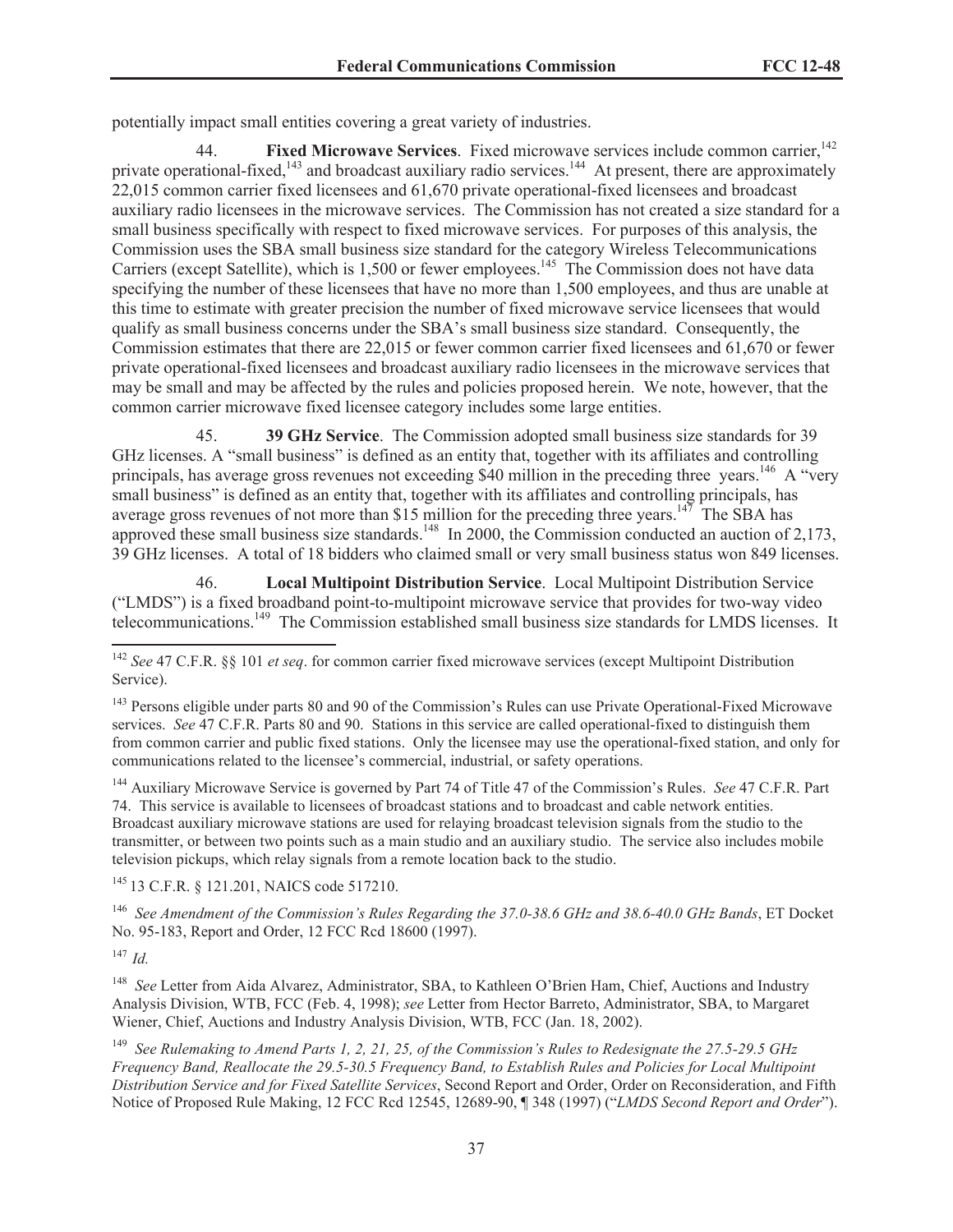defined a "small business" as an entity that has average gross revenues of not more than \$40 million in the three preceding years and defined a "very small business" as an entity that, together with its affiliates, has average gross revenues of not more than \$15 million for the three preceding years.<sup>150</sup> The SBA approved these small business size standards for auctions of LMDS licenses.<sup>151</sup> In 1998, an auction of 986 LMDS licenses was conducted. A total of 93 winning bidders that qualified as small or very small businesses won approximately 664 licenses. In 1999, the Commission conducted an auction of 161 LMDS licenses. and in this auction, 32 small and very small businesses won 119 licenses.

47. **218-219 MHz Service**. The first auction of 218-219 MHz Service (previously referred to as the Interactive and Video Data Service or IVDS) licenses resulted in 178 entities winning licenses for 594 Metropolitan Statistical Areas ("MSAs").<sup>152</sup> Of the 594 licenses, 567 were won by 167 entities qualifying as a small business. For that auction, the Commission defined a small business as an entity that, together with its affiliates, has no more than a \$6 million net worth and, after federal income taxes (excluding any carry over losses), has no more than \$2 million in annual profits each year for the previous two years.<sup>153</sup> In the *218-219 MHz Report and Order and Memorandum Opinion and Order*, the Commission revised its small business size standards for the 218-219 MHz Service and defined a small business as an entity that, together with its affiliates and persons or entities that hold interests in such an entity and their affiliates, has average annual gross revenues not exceeding \$15 million for the preceding three years.<sup>154</sup> The Commission defined a very small business as an entity that, together with its affiliates and persons or entities that hold interests in such an entity and its affiliates, has average annual gross revenues not exceeding \$3 million for the preceding three years.<sup>155</sup> The SBA has approved these definitions.<sup>156</sup>

48. **Location and Monitoring Service ("LMS")**. Multilateration LMS systems use non-voice radio techniques to determine the location and status of mobile radio units. For auctions of LMS licenses, the Commission has defined a "small business" as an entity that, together with controlling interests and affiliates, has average annual gross revenues for the preceding three years not exceeding \$15 million.<sup>157</sup> A "very small business" is defined as an entity that, together with controlling interests and affiliates, has average annual gross revenues for the preceding three years not exceeding \$3 million.<sup>158</sup> These definitions have been approved by the SBA.<sup>159</sup> An auction of LMS licenses was conducted in 1999. Of the 528 licenses auctioned, 289 licenses were sold to four small businesses.

<sup>155</sup> *Id.*

<sup>156</sup> *See Alvarez to Phythyon Letter 1998*.

<sup>157</sup> *Amendment of Part 90 of the Commission's Rules to Adopt Regulations for Automatic Vehicle Monitoring Systems*, Second Report and Order, 13 FCC Rcd 15182, 15192, ¶ 20 (1998) ("*Automatic Vehicle Monitoring Systems Second Report and Order*"); *see also* 47 C.F.R. § 90.1103.

<sup>158</sup> *Automatic Vehicle Monitoring Systems Second Report and Order*, 13 FCC Rcd at 15192, para. 20; *see also* 47 C.F.R. § 90.1103.

<sup>159</sup> *See Alvarez Letter 1998*.

See *LMDS Second Report and Order*, 12 FCC Rcd at 12689-90, ¶ 348.

<sup>151</sup> *See Alvarez to Phythyon Letter 1998*.

<sup>152</sup> *See* "*Interactive Video and Data Service (IVDS) Applications Accepted for Filing*," Public Notice, 9 FCC Rcd 6227 (1994).

<sup>153</sup> *Implementation of Section 309(j) of the Communications Act – Competitive Bidding*, Fourth Report and Order, 9 FCC Rcd 2330 (1994).

<sup>154</sup> *Amendment of Part 95 of the Commission's Rules to Provide Regulatory Flexibility in the 218-219 MHz Service*, Report and Order and Memorandum Opinion and Order, 15 FCC Rcd 1497 (1999).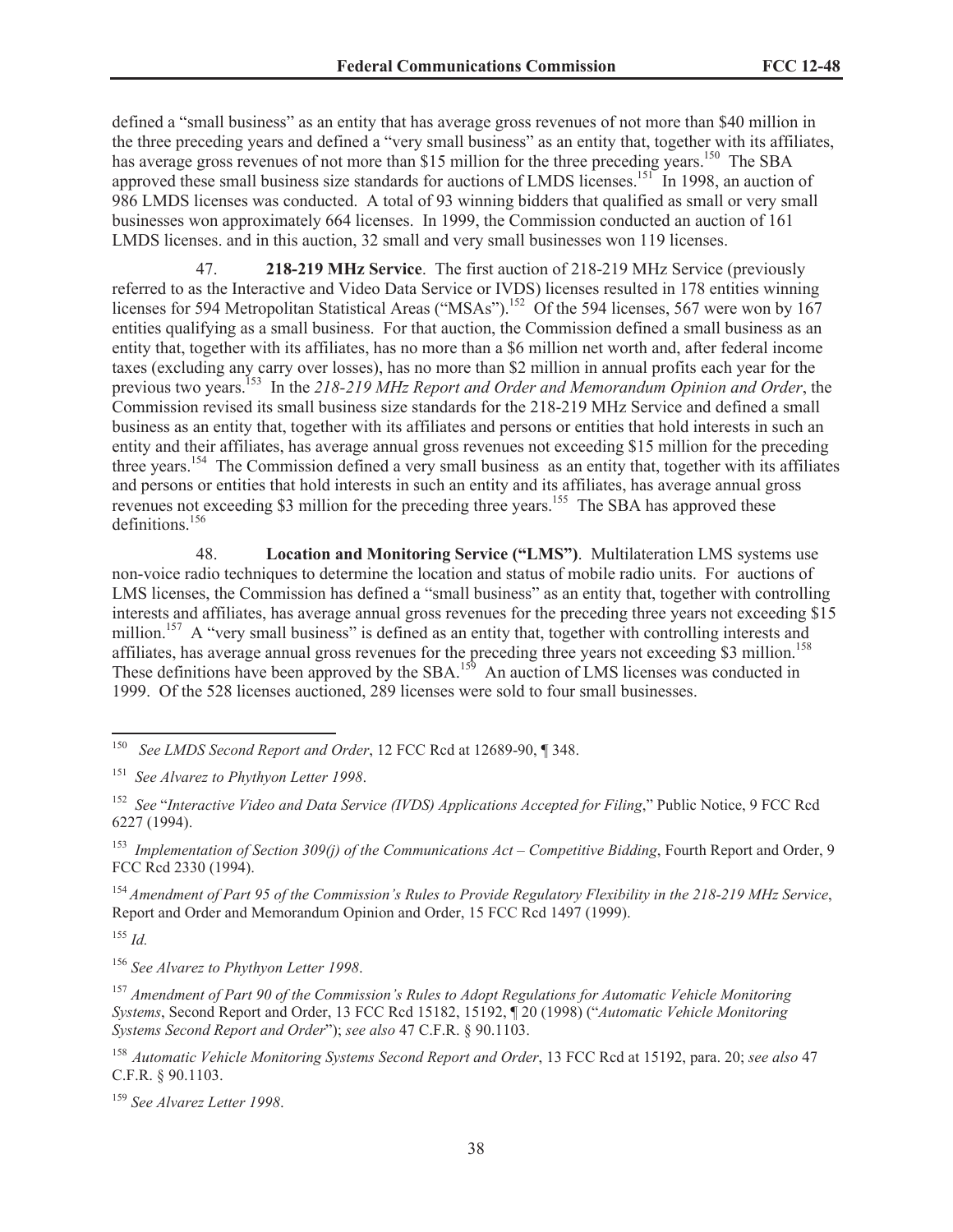49. **Rural Radiotelephone Service**. The Commission has not adopted a size standard for small businesses specific to the Rural Radiotelephone Service.<sup>160</sup> A significant subset of the Rural Radiotelephone Service is the Basic Exchange Telephone Radio System ("BETRS").<sup>161</sup> In the present context, we will use the SBA's small business size standard applicable to Wireless Telecommunications Carriers (except Satellite), *i.e.*, an entity employing no more than 1,500 persons.<sup>162</sup> There are approximately 1,000 licensees in the Rural Radiotelephone Service, and the Commission estimates that there are 1,000 or fewer small entity licensees in the Rural Radiotelephone Service that may be affected by our action.

50. **Air-Ground Radiotelephone Service**. <sup>163</sup> The Commission has previously used the SBA's small business definition applicable to Wireless Telecommunications Carriers (except Satellite), *i.e.*, an entity employing no more than 1,500 persons.<sup>164</sup> There are approximately 100 licensees in the Air-Ground Radiotelephone Service, and under that definition, we estimate that almost all of them qualify as small entities under the SBA definition. For purposes of assigning Air-Ground Radiotelephone Service licenses through competitive bidding, the Commission has defined "small business" as an entity that, together with controlling interests and affiliates, has average annual gross revenues for the preceding three years not exceeding  $$40$  million.<sup>165</sup> A "very small business" is defined as an entity that, together with controlling interests and affiliates, has average annual gross revenues for the preceding three years not exceeding \$15 million.<sup>166</sup> These definitions were approved by the SBA.<sup>167</sup> In 2006, the Commission completed an auction of nationwide commercial Air-Ground Radiotelephone Service licenses in the 800 MHz band (Auction 65). The auction closed with two winning bidders winning two Air-Ground Radiotelephone Services licenses. Neither of the winning bidders claimed small business status.

51. **Aviation and Marine Radio Services**. There are approximately 26,162 aviation, 34,555 marine (ship), and 3,296 marine (coast) licensees.<sup>168</sup> The Commission has not developed a small business size standard specifically applicable to all licensees. For purposes of this analysis, we will use the SBA small business size standard for the category Wireless Telecommunications Carriers (except Satellite), which is 1,500 or fewer employees.<sup>169</sup> We are unable to determine how many of those licensed fall under this standard. For purposes of our evaluations in this analysis, we estimate that there are up to

<sup>164</sup> 13 C.F.R. § 121.201, NAICS codes 517210.

<sup>166</sup> *Id.*

<sup>&</sup>lt;sup>160</sup> The service is defined in § 22.99 of the Commission's Rules, 47 C.F.R. § 22.99.

<sup>161</sup> BETRS is defined in §§ 22.757 and 22.759 of the Commission's Rules, 47 C.F.R. §§ 22.757 and 22.759.

<sup>162</sup> 13 C.F.R. § 121.201, NAICS code 517210.

<sup>&</sup>lt;sup>163</sup> The service is defined in § 22.99 of the Commission's Rules, 47 C.F.R. § 22.99.

<sup>165</sup> *Amendment of Part 22 of the Commission's Rules to Benefit the Consumers of Air-Ground Telecommunications Services, Biennial Regulatory Review – Amendment of Parts 1, 22, and 90 of the Commission's Rules, Amendment of Parts 1 and 22 of the Commission's Rules to Adopt Competitive Bidding Rules for Commercial and General Aviation Air-Ground Radiotelephone Service*, WT Docket Nos. 03-103 and 05-42, Order on Reconsideration and Report and Order, 20 FCC Rcd 19663, ¶¶ 28-42 (2005).

<sup>167</sup> *See* Letter from Hector V. Barreto, Administrator, SBA, to Gary D. Michaels, Deputy Chief, Auctions and Spectrum Access Division, WTB, FCC (Sept. 19, 2005).

<sup>&</sup>lt;sup>168</sup> Vessels that are not required by law to carry a radio and do not make international voyages or communications are not required to obtain an individual license. *See* Amendment of Parts 80 and 87 of the Commission's Rules to Permit Operation of Certain Domestic Ship and Aircraft Radio Stations Without Individual Licenses, *Report and Order*, WT Docket No. 96-82, 11 FCC Rcd 14849 (1996).

<sup>169</sup> 13 C.F.R. § 121.201, NAICS code 517210.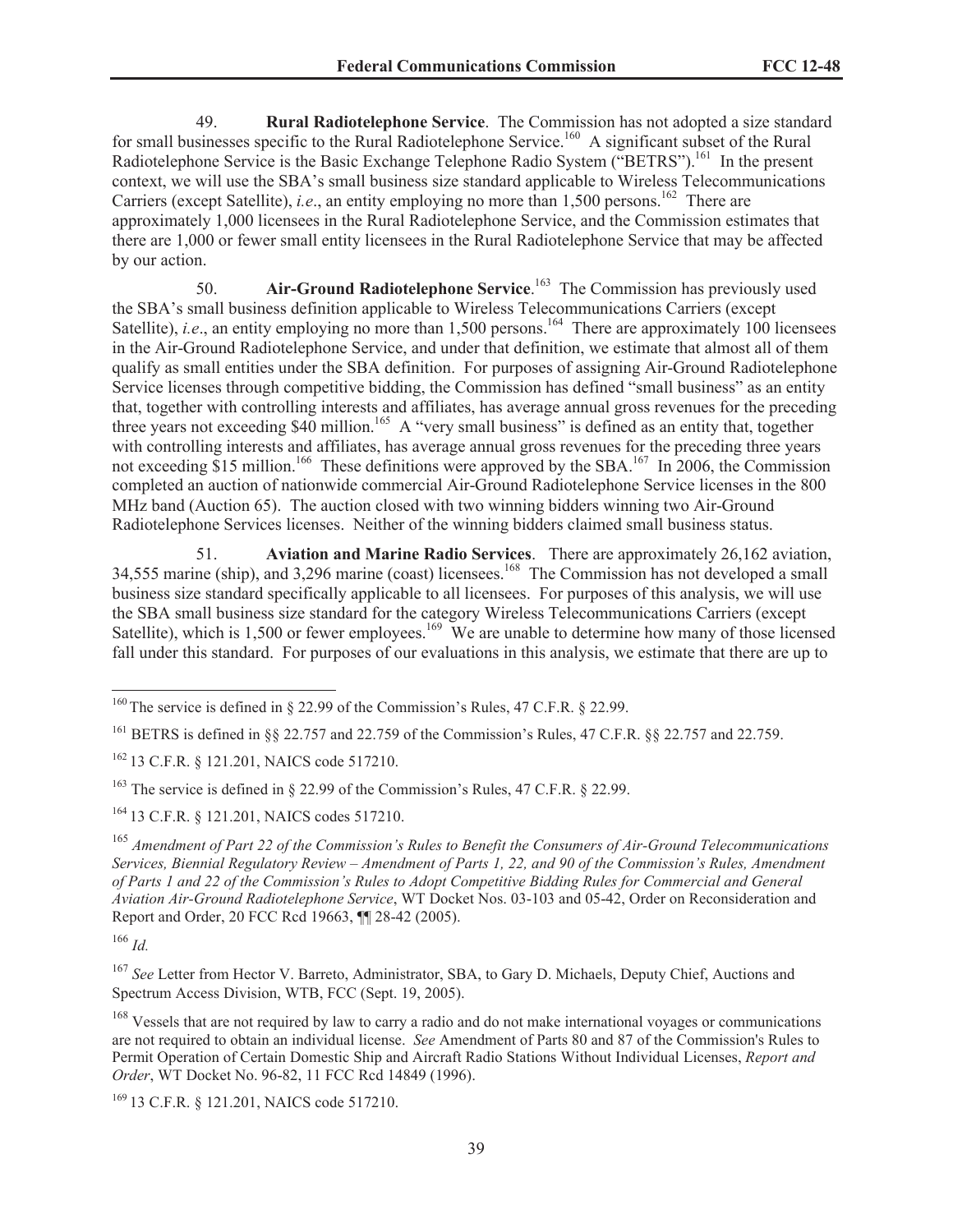approximately 62,969 licensees that are small businesses under the SBA standard.<sup>170</sup> In 1998, the Commission held an auction of 42 VHF Public Coast licenses in the 157.1875-157.4500 MHz (ship transmit) and 161.775-162.0125 MHz (coast transmit) bands. For VHF Public Coast licenses, the Commission defined a "small" business as an entity that, together with controlling interests and affiliates, has average gross revenues for the preceding three years not exceeding \$15 million dollars. In addition, it defined a "very small" business as one that, together with controlling interests and affiliates, has average gross revenues for the preceding three years not exceeding \$3 million dollars.<sup>171</sup> The Commission also made available Automated Maritime Telecommunications System ("AMTS") licenses in Auctions 57 and  $61<sup>172</sup>$  Winning bidders could claim status as a very small business or a very small business. For AMTS, the Commission defined a very small business as an entity with attributed average annual gross revenues that do not exceed \$3 million for the preceding three years, and defined a small business as an entity with attributed average annual gross revenues not exceeding \$15 million for the preceding three years.<sup>173</sup> Three of the winning bidders in Auction 57 qualified as small or very small businesses, and three winning bidders in Auction 61 qualified as very small businesses.

52. **Offshore Radiotelephone Service**. This service operates on several ultra high frequencies ("UHF") television broadcast channels that are not used for television broadcasting in the coastal areas of states bordering the Gulf of Mexico.<sup>174</sup> There is presently 1 licensee in this service. We do not have information whether that licensee would qualify as small under the SBA's small business size standard for Wireless Telecommunications Carriers (except Satellite) services.<sup>175</sup> Under that SBA small business size standard, a business is small if it has 1,500 or fewer employees.<sup>176</sup>

53. **Multiple Address Systems ("MAS")**. Entities using MAS spectrum, in general, fall into two categories: (1) those using the spectrum for profit-based uses, and (2) those using the spectrum for private internal uses. The Commission defines a small business for MAS licenses as an entity that has average gross revenues of less than \$15 million in the preceding three calendar years.<sup>177</sup> A very small business is defined as an entity that, together with its affiliates, has average gross revenues of not more than \$3 million for the preceding three calendar years.<sup>178</sup> The SBA has approved these definitions.<sup>179</sup> The majority of these entities will most likely be licensed in bands where the Commission has implemented a geographic area licensing approach that would require the use of competitive bidding procedures to resolve mutually exclusive applications. The Commission's licensing database indicates

<sup>173</sup> 47 C.F.R. § 80.1252.

<sup>174</sup> This service is governed by Subpart I of Part 22 of the Commission's Rules. *See* 47 C.F.R. §§ 22.1001-22.1037.

<sup>175</sup> 13 C.F.R. § 121.201, NAICS code 517210.

<sup>176</sup> *Id.*

<sup>178</sup> *Id.*

<sup>179</sup>*See Alvarez Letter 1999*.

<sup>&</sup>lt;sup>170</sup> A licensee may have a license in more than one category.

<sup>171</sup> *Amendment of the Commission's Rules Concerning Maritime Communications*, PR Docket No. 92-257, Third Report and Order and Memorandum Opinion and Order, 13 FCC Rcd 19853 (1998).

<sup>172</sup> *See* "*Automated Maritime Telecommunications System Spectrum Auction Scheduled for September 15, 2004, Notice and Filing Requirements, Minimum Opening Bids, Upfront Payments and Other Auction Procedures*," Public Notice, 19 FCC Rcd 9518 (WTB 2004); "*Auction of Automated Maritime Telecommunications System Licenses Scheduled for August 3, 2005, Notice and Filing Requirements, Minimum Opening Bids, Upfront Payments and Other Auction Procedures for Auction No. 61*," Public Notice, 20 FCC Rcd 7811 (WTB 2005).

<sup>177</sup> *See Amendment of the Commission's Rules Regarding Multiple Address Systems*, Report and Order, 15 FCC Rcd 11956, 12008, ¶ 123 (2000).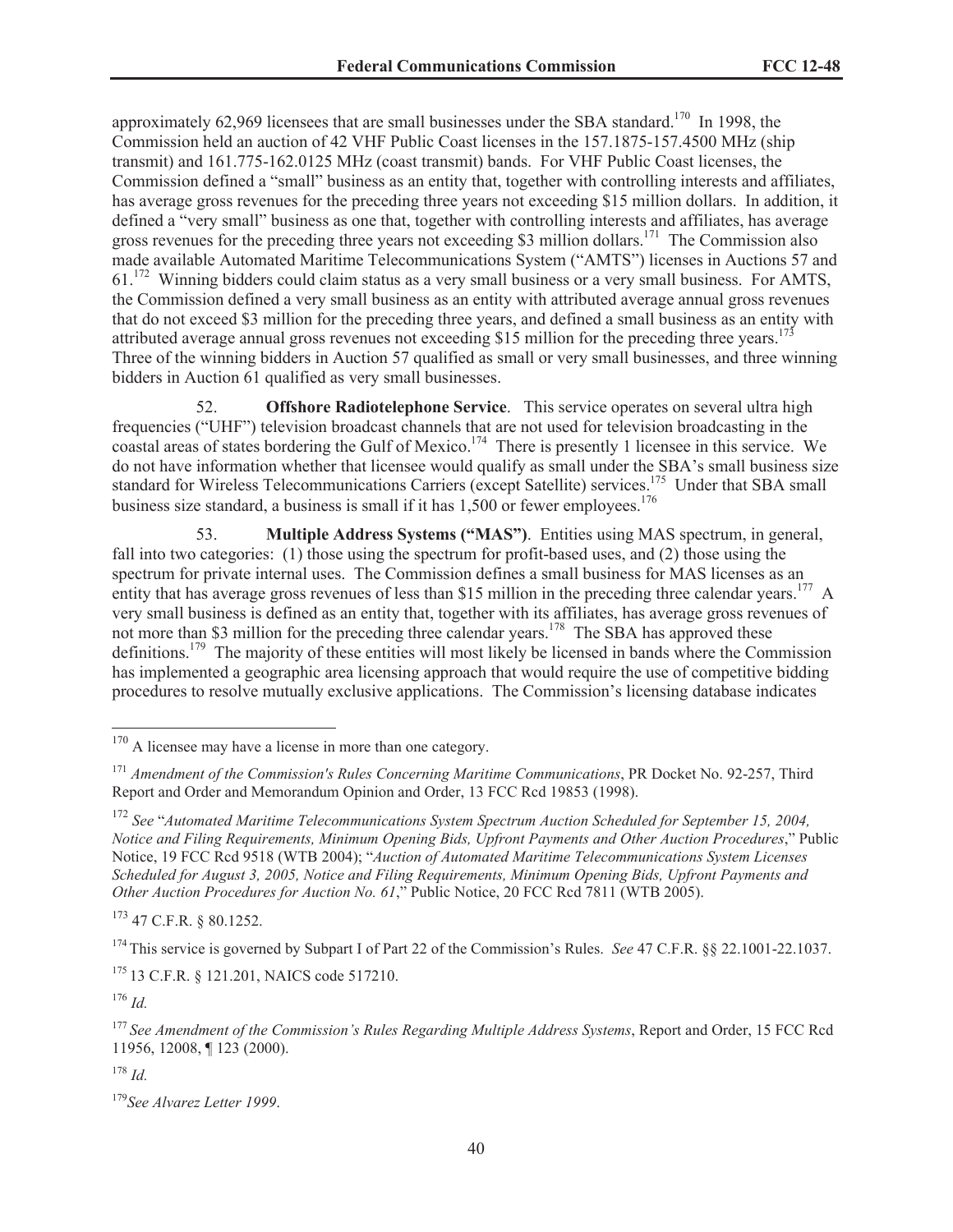that, as of March 5, 2010, there were over 11,500 MAS station authorizations. In 2001, an auction of 5,104 MAS licenses in 176 EAs was conducted in 2001.<sup>180</sup> Seven winning bidders claimed status as small or very small businesses and won 611 licenses. In 2005, the Commission completed an auction (Auction 59) of 4,226 MAS licenses in the Fixed Microwave Services from the 928/959 and 932/941 MHz bands. Twenty-six winning bidders won a total of 2,323 licenses. Of the 26 winning bidders in this auction, five claimed small business status and won 1,891 licenses.

54. With respect to entities that use, or seek to use, MAS spectrum to accommodate internal communications needs, we note that MAS serves an essential role in a range of industrial, safety, business, and land transportation activities. MAS radios are used by companies of all sizes, operating in virtually all U.S. business categories, and by all types of public safety entities. For the majority of private internal users, the small business size standard developed by the SBA would be more appropriate. The applicable size standard in this instance appears to be that of Wireless Telecommunications Carriers (except Satellite). This definition provides that a small entity is any such entity employing no more than 1,500 persons.<sup>181</sup> The Commission's licensing database indicates that, as of January 20, 1999, of the 8,670 total MAS station authorizations, 8,410 authorizations were for private radio service, and of these, 1,433 were for private land mobile radio service.

55. **1.4 GHz Band Licensees**. The Commission conducted an auction of 64 1.4 GHz band licenses in the paired 1392-1395 MHz and 1432-1435 MHz bands, and in the unpaired 1390-1392 MHz band in 2007.<sup>182</sup> For these licenses, the Commission defined "small business" as an entity that, together with its affiliates and controlling interests, had average gross revenues not exceeding \$40 million for the preceding three years, and a "very small business" as an entity that, together with its affiliates and controlling interests, has had average annual gross revenues not exceeding \$15 million for the preceding three years.<sup>183</sup> Neither of the two winning bidders claimed small business status.<sup>184</sup>

56. **Incumbent 24 GHz Licensees**. This analysis may affect incumbent licensees who were relocated to the 24 GHz band from the 18 GHz band, and applicants who wish to provide services in the 24 GHz band. The applicable SBA small business size standard is that of Wireless Telecommunications Carriers (except Satellite). This category provides that such a company is small if it employs no more than 1,500 persons.<sup>185</sup> The broader census data notwithstanding, we believe that there are only two licensees in the  $24$  GHz band that were relocated from the 18 GHz band, Teligent<sup>186</sup> and TRW, Inc. It is our understanding that Teligent and its related companies have fewer than 1,500 employees, though this may change in the future. TRW is not a small entity.

57. **Future 24 GHz Licensees**. With respect to new applicants for licenses in the 24 GHz band, for the purpose of determining eligibility for bidding credits, the Commission established three small business definitions. An "entrepreneur" is defined as an entity that, together with controlling interests and affiliates, has average annual gross revenues for the three preceding years not exceeding \$40

<sup>183</sup> *Auction No. 69 Closing PN*, Attachment C.

<sup>180</sup> *See* "*Multiple Address Systems Spectrum Auction Closes*," Public Notice, 16 FCC Rcd 21011 (2001).

<sup>181</sup> *See* 13 C.F.R. § 121.201, NAICS code 517210.

<sup>182</sup> *See* "*Auction of 1.4 GHz Bands Licenses Scheduled for February 7, 2007*," Public Notice, 21 FCC Rcd 12393 (WTB 2006); "*Auction of 1.4 GHz Band Licenses Closes; Winning Bidders Announced for Auction No. 69*," Public Notice, 22 FCC Rcd 4714 (2007) ("*Auction No. 69 Closing PN*").

<sup>184</sup> *See Auction No. 69 Closing PN*.

<sup>&</sup>lt;sup>185</sup> 13 C.F.R. § 121.201, NAICS code 517210.

<sup>&</sup>lt;sup>186</sup> Teligent acquired the DEMS licenses of FirstMark, the only licensee other than TRW in the 24 GHz band whose license has been modified to require relocation to the 24 GHz band.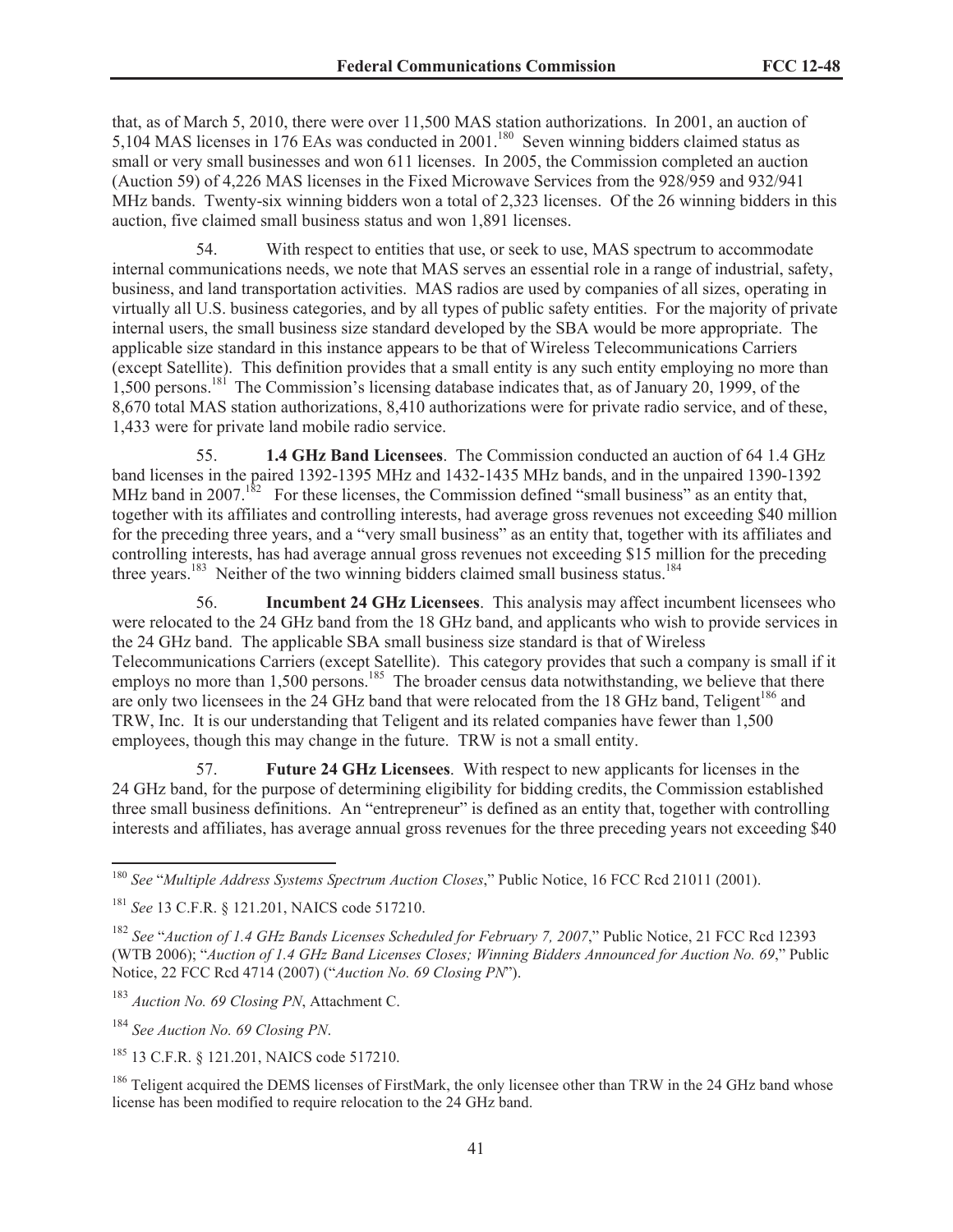million.<sup>187</sup> A "small business" is defined as an entity that, together with controlling interests and affiliates, has average annual gross revenues for the three preceding years not exceeding \$15 million.<sup>188</sup> A "very small business" in the 24 GHz band is defined as an entity that, together with controlling interests and affiliates, has average gross revenues not exceeding \$3 million for the preceding three years.<sup>189</sup> The SBA has approved these definitions.<sup>190</sup> In a 2004 auction of 24 GHz licenses, three winning bidders won seven licenses. Two of the winning bidders were very small businesses that won five licenses.

58. **Broadband Radio Service and Educational Broadband Service**. Broadband Radio Service systems, previously referred to as Multipoint Distribution Service ("MDS") and Multichannel Multipoint Distribution Service ("MMDS") systems, provide two-way high speed data operations using the microwave frequencies of the Broadband Radio Service ("BRS") and Educational Broadband Service ("EBS") (previously referred to as the Instructional Television Fixed Service ("ITFS")).<sup>191</sup> Some BRS systems, known as "wireless cable", transmit video programming to subscribers. In connection with the 1996 BRS auction, the Commission established a size standard that defined a "small business" as an entity that had annual average gross revenues of no more than \$40 million in the preceding three years.<sup>192</sup> The BRS auctions resulted in 67 successful bidders obtaining licensing opportunities for 493 Basic Trading Areas ("BTAs"). Of the 67 winning bidders, 61 met the definition of a small business. At this time, we estimate that of the 61 small businesses that won BRS licenses in the 1996 auction, 48 remain small business licensees. BRS also includes licensees of stations authorized prior to the 1996 auction. In addition to the 48 small businesses that hold BTA authorizations, there are approximately 392 incumbent BRS licensees that are considered small entities.<sup>193</sup> In 2008, the Commission adopted three small business definitions for BRS, for the purpose of determining eligibility for bidding credits. A "small business" is defined as an entity with attributed average annual gross revenues that do not exceed \$40 million for the preceding three years. A "very small business" is defined as an entity with attributed average annual gross revenues that do not exceed \$15 million for the preceding three years. An "entrepreneur" is defined as an entity with attributed average annual gross revenues that do not exceed \$3 million for the preceding three years.<sup>194</sup> In 2009, the Commission

<sup>189</sup> *24 GHz Report and Order*, 15 FCC Rcd at 16967 ¶ 77; *see also* 47 C.F.R. § 101.538(a)(1).

<sup>190</sup> *See* Letter from Gary M. Jackson, Assistant Administrator, SBA, to Margaret W. Wiener, Deputy Chief, Auctions and Industry Analysis Division, WTB, FCC (July 28, 2000).

<sup>191</sup> *Amendment of Parts 21 and 74 of the Commission's Rules with Regard to Filing Procedures in the Multipoint Distribution Service and in the Instructional Television Fixed Service and Implementation of Section 309(j) of the Communications Act – Competitive Bidding*, MM Docket No. 94-131 and PP Docket No. 93-253, Report and Order, 10 FCC Rcd 9589, 9593, ¶ 7 (1995) ("*MDS Auction R&O*"*)*.

 $192$  47 C.F.R. § 21.961(b)(1).

<sup>187</sup> *Amendments to Parts 1, 2, 87 and 101 of the Commission's Rules To License Fixed Services at 24 GHz*, Report and Order, 15 FCC Rcd 16934, 16967 ¶ 77 (2000) ("*24 GHz Report and Order*"); *see also* 47 C.F.R. § 101.538(a)(3).

<sup>188</sup>*24 GHz Report and Order*, 15 FCC Rcd at 16967 ¶ 77 ; *see also* 47 C.F.R. § 101.538(a)(2).

<sup>&</sup>lt;sup>193</sup> 47 U.S.C. § 309(j). Hundreds of stations were licensed to incumbent MDS licensees prior to implementation of Section 309(j) of the Communications Act of 1934, 47 U.S.C. § 309(j). For these pre-auction licenses, the applicable standard is SBA's small business size standard.

<sup>194</sup> *Amendment of Parts 1, 21, 73, 74 and 101 of the Commission's Rules to Facilitate the Provision of Fixed and Mobile Broadband Access, Educational and Other Advanced Services in the 2150-2162 and 2500-2690 MHz Bands*, WT Docket No. 03-66, Fourth Memorandum Opinion and Order and Second Further Notice of Proposed Rulemaking*,* 23 FCC Rcd 5992, 6007 ¶ 28 (2008) ("*BRS/EBS 4th MO&O & 2nd FNPRM*").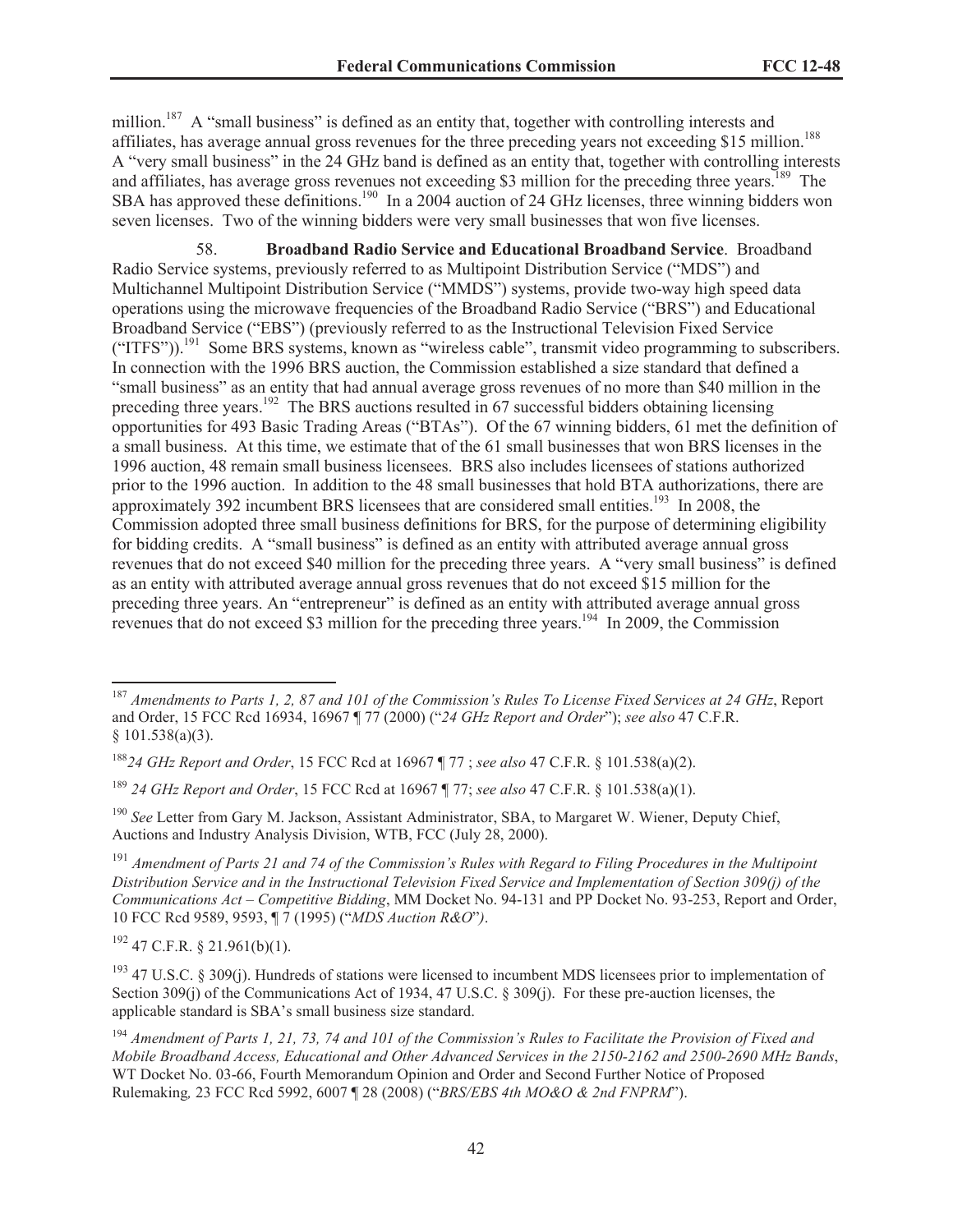conducted Auction 86, which offered 78 BRS licenses.<sup>195</sup> Auction 86 concluded with the sale of 61 licenses.<sup>196</sup> Of the ten winning bidders, three bidders that claimed small business status won 7 licenses, and two bidders that claimed entrepreneur status won six licenses. After adding the number of small businesses that won licenses in the Commission's BRS auctions to the approximately 392 incumbent BRS licensees who are considered small entities, we estimate that there are currently approximately 445 BRS licensees that are defined as small businesses under either the SBA or the Commission's rules.

59. **Television Broadcasting**. This Economic Census category "comprises establishments primarily engaged in broadcasting images together with sound. These establishments operate television broadcasting studios and facilities for the programming and transmission of programs to the public."<sup>197</sup> The SBA has created the following small business size standard for Television Broadcasting firms: those having \$14 million or less in annual receipts.<sup>198</sup> The Commission has estimated the number of licensed commercial television stations to be 1,387.<sup>199</sup> In addition, according to Commission staff review of the BIA Advisory Services, LLC's *Media Access Pro Television Database* on March 28, 2012, about 950 of an estimated 1,300 commercial television stations (or approximately 73 percent) had revenues of \$14 million or less.<sup>200</sup> We therefore estimate that the majority of commercial television broadcasters are small entities.

60. We note, however, that in assessing whether a business concern qualifies as small under the above definition, business (control) affiliations<sup> $201$ </sup> must be included. Our estimate, therefore, likely overstates the number of small entities that might be affected by our action, because the revenue figure on which it is based does not include or aggregate revenues from affiliated companies. In addition, an element of the definition of "small business" is that the entity not be dominant in its field of operation. We are unable at this time to define or quantify the criteria that would establish whether a specific television station is dominant in its field of operation. Accordingly, the estimate of small businesses to which rules may apply does not exclude any television station from the definition of a small business on this basis and is therefore possibly over-inclusive to that extent.

61. In addition, the Commission has estimated the number of licensed noncommercial educational (NCE) television stations to be  $396.<sup>202</sup>$  These stations are non-profit, and therefore considered to be small entities.<sup>203</sup>

<sup>&</sup>lt;sup>195</sup> Auction of Broadband Radio Service (BRS) Licenses, Scheduled for October 27, 2009, Notice and Filing Requirements, Minimum Opening Bids, Upfront Payments, and Other Procedures for Auction 86, *Public Notice,* 24 FCC Rcd 8277 (2009).

<sup>&</sup>lt;sup>196</sup> Auction of Broadband Radio Service Licenses Closes, Winning Bidders Announced for Auction 86, Down Payments Due November 23, 2009, Final Payments Due December 8, 2009, Ten-Day Petition to Deny Period, *Public Notice*, 24 FCC Rcd 13572 (2009).

<sup>&</sup>lt;sup>197</sup> U.S. Census Bureau, 2007 NAICS Definitions, "515120 Television Broadcasting" (partial definition); http://www.census.gov/naics/2007/def/ND515120.HTM#N515120.

<sup>198</sup> 13 C.F.R. § 121.201, NAICS code 515120 (updated for inflation in 2010).

<sup>199</sup> *See FCC News Release*, "Broadcast Station Totals as of December 31, 2011," dated January 6, 2012; http://transition.fcc.gov/Daily\_Releases/Daily\_Business/2012/db0106/DOC-311837A1.pdf.

<sup>200</sup> We recognize that BIA's estimate differs slightly from the FCC total given *supra*.

<sup>&</sup>lt;sup>201</sup> "[Business concerns] are affiliates of each other when one concern controls or has the power to control the other or a third party or parties controls or has to power to control both." 13 C.F.R. § 21.103(a)(1).

<sup>202</sup> *See FCC News Release*, "Broadcast Station Totals as of December 31, 2011," dated January 6, 2012; http://transition.fcc.gov/Daily\_Releases/Daily\_Business/2012/db0106/DOC-311837A1.pdf.

<sup>203</sup> *See generally* 5 U.S.C. §§ 601(4), (6).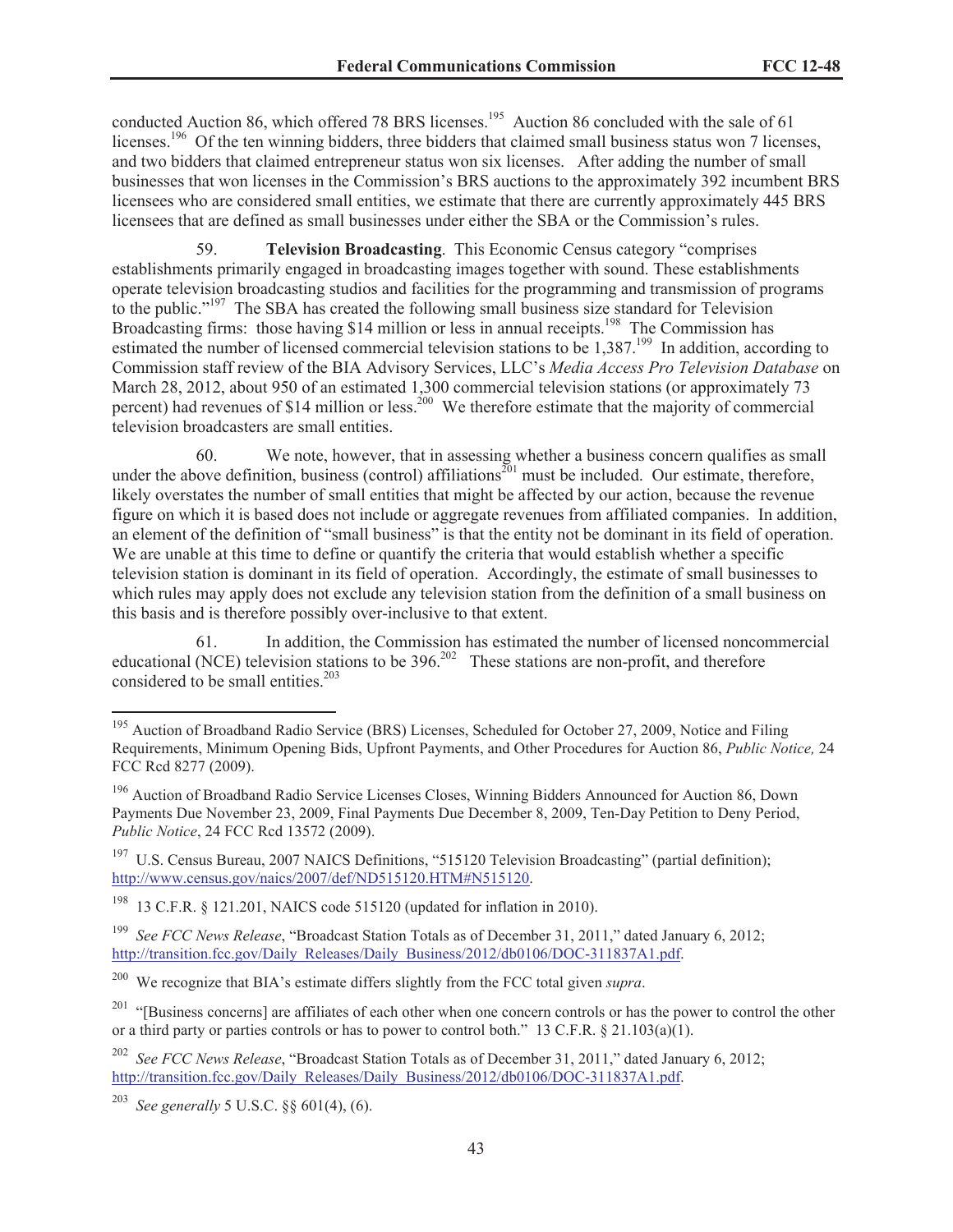62. In addition, there are also 2,528 low power television stations, including Class A stations (LPTV).<sup>204</sup> Given the nature of these services, we will presume that all LPTV licensees qualify as small entities under the above SBA small business size standard.

63. **Radio Broadcasting**. This Economic Census category "comprises establishments primarily engaged in broadcasting aural programs by radio to the public. Programming may originate in their own studio, from an affiliated network, or from external sources."<sup>205</sup> The SBA has established a small business size standard for this category, which is: such firms having \$7 million or less in annual receipts.<sup>206</sup> According to Commission staff review of BIA Advisory Services, LLC's *Media Access Pro Radio Database* on March 28, 2012, about 10,759 (97%) of 11,102 commercial radio stations had revenues of \$7 million or less. Therefore, the majority of such entities are small entities.

64. We note, however, that in assessing whether a business concern qualifies as small under the above size standard, business affiliations must be included.<sup>207</sup> In addition, to be determined to be a "small business," the entity may not be dominant in its field of operation.<sup>208</sup> We note that it is difficult at times to assess these criteria in the context of media entities, and our estimate of small businesses may therefore be over-inclusive.

65. **Auxiliary, Special Broadcast and Other Program Distribution Services.** This service involves a variety of transmitters, generally used to relay broadcast programming to the public (through translator and booster stations) or within the program distribution chain (from a remote news gathering unit back to the station). The Commission has not developed a definition of small entities applicable to broadcast auxiliary licensees. The applicable definitions of small entities are those, noted previously, under the SBA rules applicable to radio broadcasting stations and television broadcasting stations. $209$ 

66. The Commission estimates that there are approximately 6,099 FM translators and boosters.<sup>210</sup> The Commission does not collect financial information on any broadcast facility, and the Department of Commerce does not collect financial information on these auxiliary broadcast facilities. We believe that most, if not all, of these auxiliary facilities could be classified as small businesses by themselves. We also recognize that most commercial translators and boosters are owned by a parent station which, in some cases, would be covered by the revenue definition of small business entity discussed above. These stations would likely have annual revenues that exceed the SBA maximum to be designated as a small business (\$7.0 million for a radio station or \$14.0 million for a TV station). Furthermore, they do not meet the Small Business Act's definition of a "small business concern" because they are not independently owned and operated.  $211$ 

 $208$  13 C.F.R. § 121.102(b) (an SBA regulation).

<sup>204</sup> *See FCC News Release*, "Broadcast Station Totals as of December 31, 2011," dated January 6, 2012; http://transition.fcc.gov/Daily\_Releases/Daily\_Business/2012/db0106/DOC-311837A1.pdf.

<sup>&</sup>lt;sup>205</sup> U.S. Census Bureau, 2007 NAICS Definitions, "515112 Radio Stations"; http://www.census.gov/naics/2007/def/ND515112.HTM#N515112.

<sup>&</sup>lt;sup>206</sup> 13 C.F.R. § 121.201, NAICS code 515112 (updated for inflation in 2010).

 $207$  "Concerns and entities are affiliates of each other when one controls or has the power to control the other, or a third party or parties controls or has the power to control both. It does not matter whether control is exercised, so long as the power to control exists." 13 C.F.R. § 121.103(a)(1) (an SBA regulation).

<sup>&</sup>lt;sup>209</sup> 13 C.F.R. 121.201, NAICS codes 515112 and 515120.

<sup>210</sup> *See supra* note 294.

<sup>211</sup> *See* 15 U.S.C. § 632.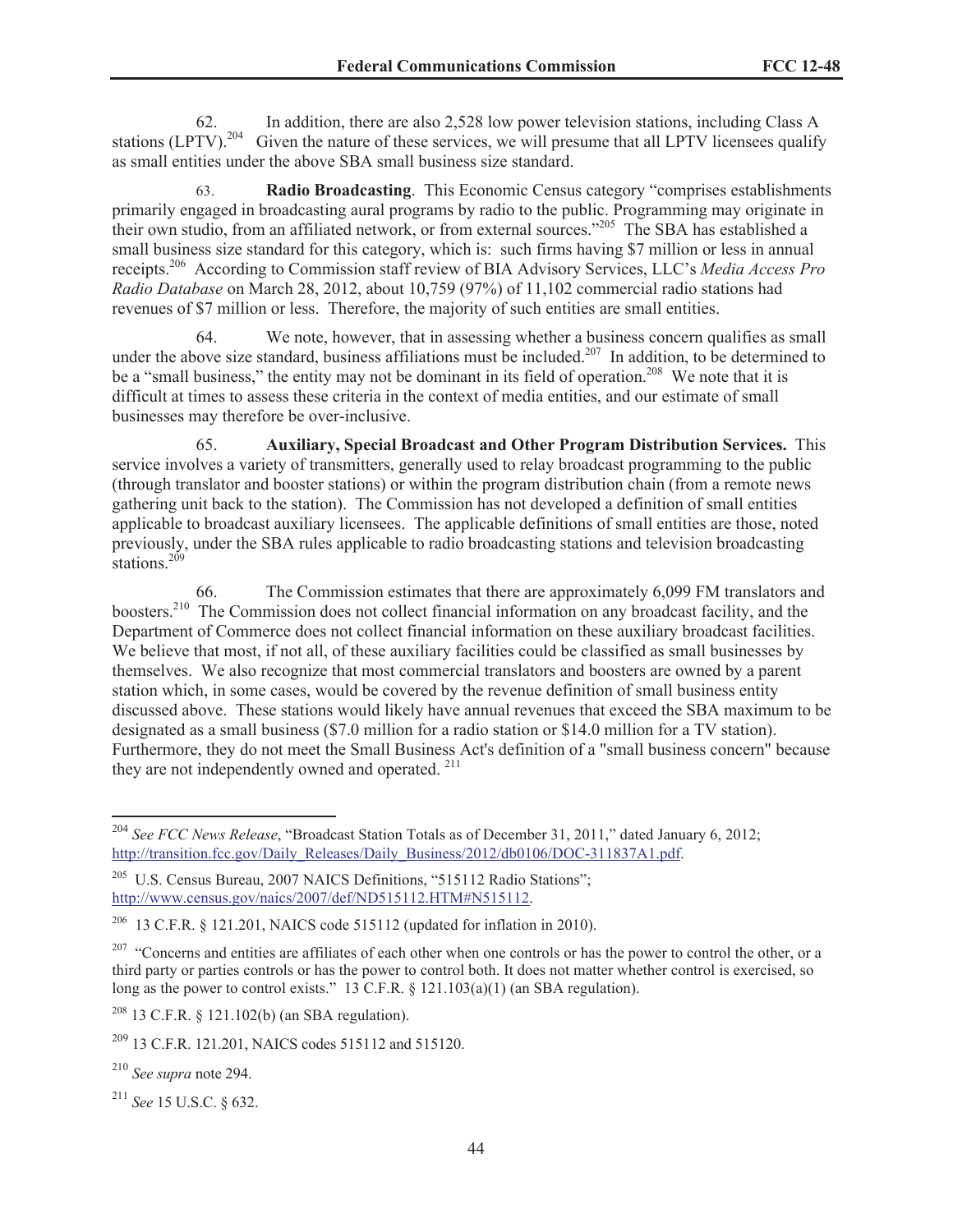67. **Cable Television Distribution Services***.* Since 2007, these services have been defined within the broad economic census category of Wired Telecommunications Carriers; that category is defined as follows: "This industry comprises establishments primarily engaged in operating and/or providing access to transmission facilities and infrastructure that they own and/or lease for the transmission of voice, data, text, sound, and video using wired telecommunications networks. Transmission facilities may be based on a single technology or a combination of technologies."<sup>212</sup> The SBA has developed a small business size standard for this category, which is: all such firms having 1,500 or fewer employees. To gauge small business prevalence for these cable services we must, however, use current census data that are based on the previous category of Cable and Other Program Distribution and its associated size standard; that size standard was: all such firms having \$13.5 million or less in annual receipts.<sup>213</sup> According to Census Bureau data for 2002, there were a total of 1,191 firms in this previous category that operated for the entire year.<sup>214</sup> Of this total, 1,087 firms had annual receipts of under \$10 million, and  $\overline{43}$  firms had receipts of \$10 million or more but less than \$25 million.<sup>215</sup> Thus, the majority of these firms can be considered small.

68. **Cable Companies and Systems***.* The Commission has also developed its own small business size standards, for the purpose of cable rate regulation. Under the Commission's rules, a "small cable company" is one serving  $400,000$  or fewer subscribers, nationwide.<sup>216</sup> Industry data indicate that, of 1,076 cable operators nationwide, all but eleven are small under this size standard.<sup>217</sup> In addition, under the Commission's rules, a "small system" is a cable system serving 15,000 or fewer subscribers.<sup>218</sup> Industry data indicate that, of 6,635 systems nationwide, 5,802 systems have under 10,000 subscribers, and an additional 302 systems have  $10,000-19,999$  subscribers.<sup>219</sup> Thus, under this second size standard, most cable systems are small.

69. **Cable System Operators**. The Communications Act of 1934, as amended, also contains a size standard for small cable system operators, which is "a cable operator that, directly or through an affiliate, serves in the aggregate fewer than 1 percent of all subscribers in the United States and is not affiliated with any entity or entities whose gross annual revenues in the aggregate exceed  $$250,000,000.^{220}$  The Commission has determined that an operator serving fewer than 677,000 subscribers shall be deemed a small operator, if its annual revenues, when combined with the total annual

<sup>215</sup> *Id*. An additional 61 firms had annual receipts of \$25 million or more.

<sup>217</sup> These data are derived from: R.R. Bowker, *Broadcasting & Cable Yearbook 2006*, "Top 25 Cable/Satellite Operators," pages A-8 & C-2 (data current as of June 30, 2005); Warren Communications News, *Television & Cable Factbook 2006*, "Ownership of Cable Systems in the United States," pages D-1805 to D-1857.

<sup>218</sup> 47 C.F.R. § 76.901(c).

<sup>212</sup> U.S. Census Bureau, 2007 NAICS Definitions, "517110 Wired Telecommunications Carriers" (partial definition); http://www.census.gov/naics/2007/def/ND517110.HTM#N517110.

<sup>213</sup> 13 C.F.R. § 121.201, NAICS code 517110.

<sup>214</sup> U.S. Census Bureau, 2002 Economic Census, Subject Series: Information, Table 4, Receipts Size of Firms for the United States: 2002, NAICS code 517510 (issued November 2005).

<sup>&</sup>lt;sup>216</sup> 47 C.F.R. § 76.901(e). The Commission determined that this size standard equates approximately to a size standard of \$100 million or less in annual revenues. *Implementation of Sections of the 1992 Cable Act: Rate Regulation,* Sixth Report and Order and Eleventh Order on Reconsideration, 10 FCC Rcd 7393, 7408 (1995).

<sup>219</sup> Warren Communications News, *Television & Cable Factbook 2008*, "U.S. Cable Systems by Subscriber Size," page F-2 (data current as of Oct. 2007). The data do not include 851 systems for which classifying data were not available.

<sup>220</sup> 47 U.S.C. § 543(m)(2); *see* 47 C.F.R. § 76.901(f) & nn. 1-3.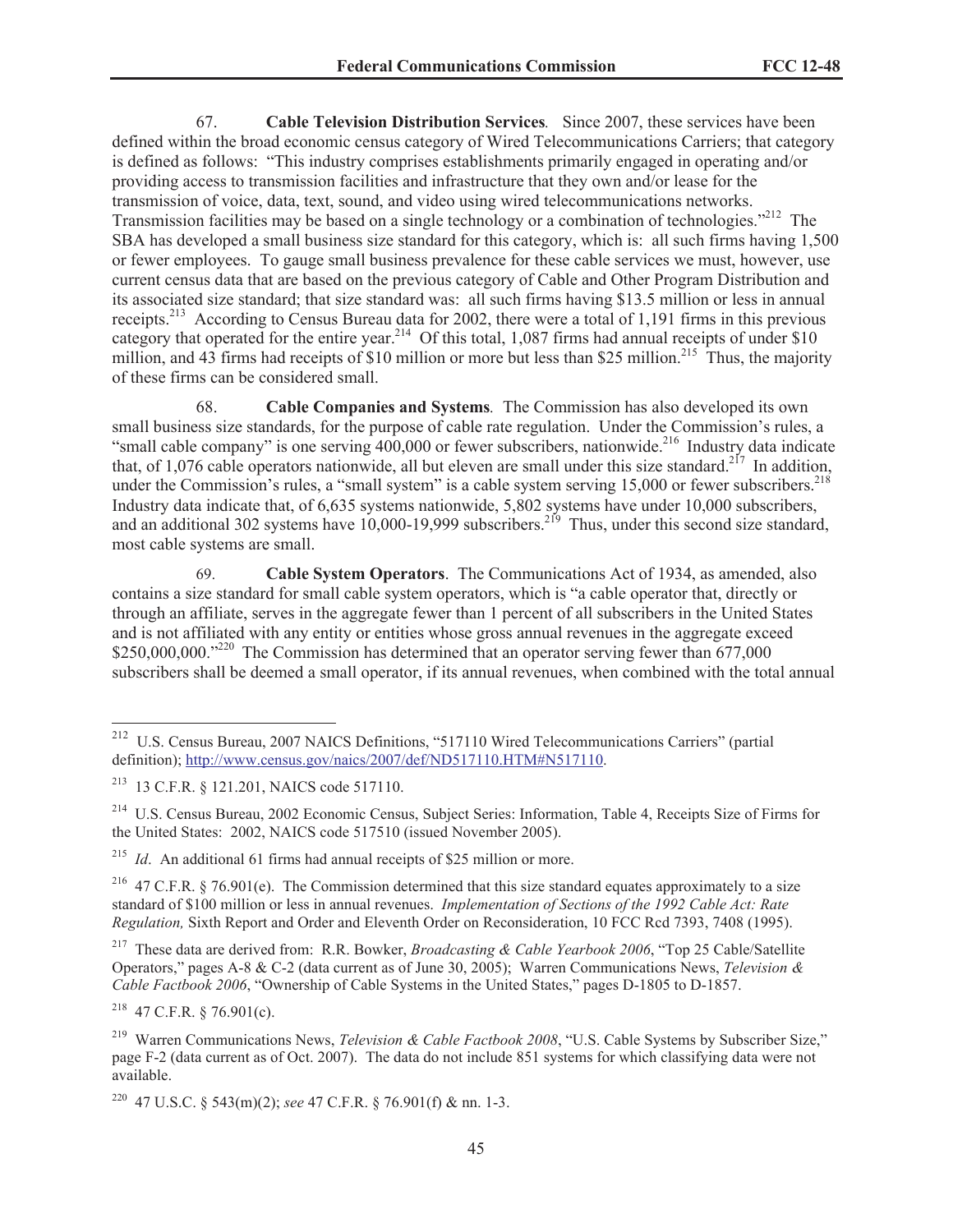revenues of all its affiliates, do not exceed \$250 million in the aggregate.<sup>221</sup> Industry data indicate that, of 1,076 cable operators nationwide, all but ten are small under this size standard.<sup>222</sup> We note that the Commission neither requests nor collects information on whether cable system operators are affiliated with entities whose gross annual revenues exceed \$250 million, $^{223}$  and therefore we are unable to estimate more accurately the number of cable system operators that would qualify as small under this size standard.

70. **Open Video Systems**. The open video system ("OVS") framework was established in 1996, and is one of four statutorily recognized options for the provision of video programming services by local exchange carriers.<sup>224</sup> The OVS framework provides opportunities for the distribution of video programming other than through cable systems. Because OVS operators provide subscription services, $225$  OVS falls within the SBA small business size standard covering cable services, which is "Wired Telecommunications Carriers."<sup>226</sup> The SBA has developed a small business size standard for this category, which is: all such firms having 1,500 or fewer employees. To gauge small business prevalence for such services we must, however, use current census data that are based on the previous category of Cable and Other Program Distribution and its associated size standard; that size standard was: all such firms having \$13.5 million or less in annual receipts.<sup>227</sup> According to Census Bureau data for 2002, there were a total of 1,191 firms in this previous category that operated for the entire year.<sup>228</sup> Of this total, 1,087 firms had annual receipts of under \$10 million, and 43 firms had receipts of \$10 million or more but less than \$25 million.<sup>229</sup> Thus, the majority of cable firms can be considered small. In addition, we note that the Commission has certified some OVS operators, with some now providing service.<sup>230</sup> Broadband service providers ("BSPs") are currently the only significant holders of OVS certifications or local OVS franchises.<sup>231</sup> The Commission does not have financial or employment information regarding the entities authorized to provide OVS, some of which may not yet be operational. Thus, again, at least some of the OVS operators may qualify as small entities.

<sup>225</sup> *See* 47 U.S.C. § 573.

<sup>221</sup> 47 C.F.R. § 76.901(f); *see* Public Notice*, FCC Announces New Subscriber Count for the Definition of Small Cable Operator*, DA 01-158 (Cable Services Bureau, Jan. 24, 2001).

<sup>222</sup> These data are derived from: R.R. Bowker, *Broadcasting & Cable Yearbook 2006*, "Top 25 Cable/Satellite Operators," pages A-8 & C-2 (data current as of June 30, 2005); Warren Communications News, *Television & Cable Factbook 2006*, "Ownership of Cable Systems in the United States," pages D-1805 to D-1857.

<sup>&</sup>lt;sup>223</sup> The Commission does receive such information on a case-by-case basis if a cable operator appeals a local franchise authority's finding that the operator does not qualify as a small cable operator pursuant to  $\S$  76.901(f) of the Commission's rules. *See* 47 C.F.R. § 76.909(b).

<sup>224</sup> 47 U.S.C. § 571(a)(3)-(4). *See Annual Assessment of the Status of Competition in the Market for the Delivery of Video Programming, Thirteenth Annual Report,* 24 FCC Rcd 542, 606 ¶ 135 (2009) ("*Thirteenth Annual Cable Competition Report*").

<sup>&</sup>lt;sup>226</sup> U.S. Census Bureau, 2007 NAICS Definitions, "517110 Wired Telecommunications Carriers"; http://www.census.gov/naics/2007/def/ND517110.HTM#N517110.

<sup>227</sup> 13 C.F.R. § 121.201, NAICS code 517110.

<sup>&</sup>lt;sup>228</sup> U.S. Census Bureau, 2002 Economic Census, Subject Series: Information, Table 4, Receipts Size of Firms for the United States: 2002, NAICS code 517510 (issued November 2005).

<sup>&</sup>lt;sup>229</sup> *Id*. An additional 61 firms had annual receipts of \$25 million or more.

<sup>&</sup>lt;sup>230</sup> A list of OVS certifications may be found at http://www.fcc.gov/mb/ovs/csovscer.html.

<sup>231</sup> *See Thirteenth Annual Cable Competition Report*, 24 FCC Rcd at 606-07 ¶ 135. BSPs are newer firms that are building state-of-the-art, facilities-based networks to provide video, voice, and data services over a single network.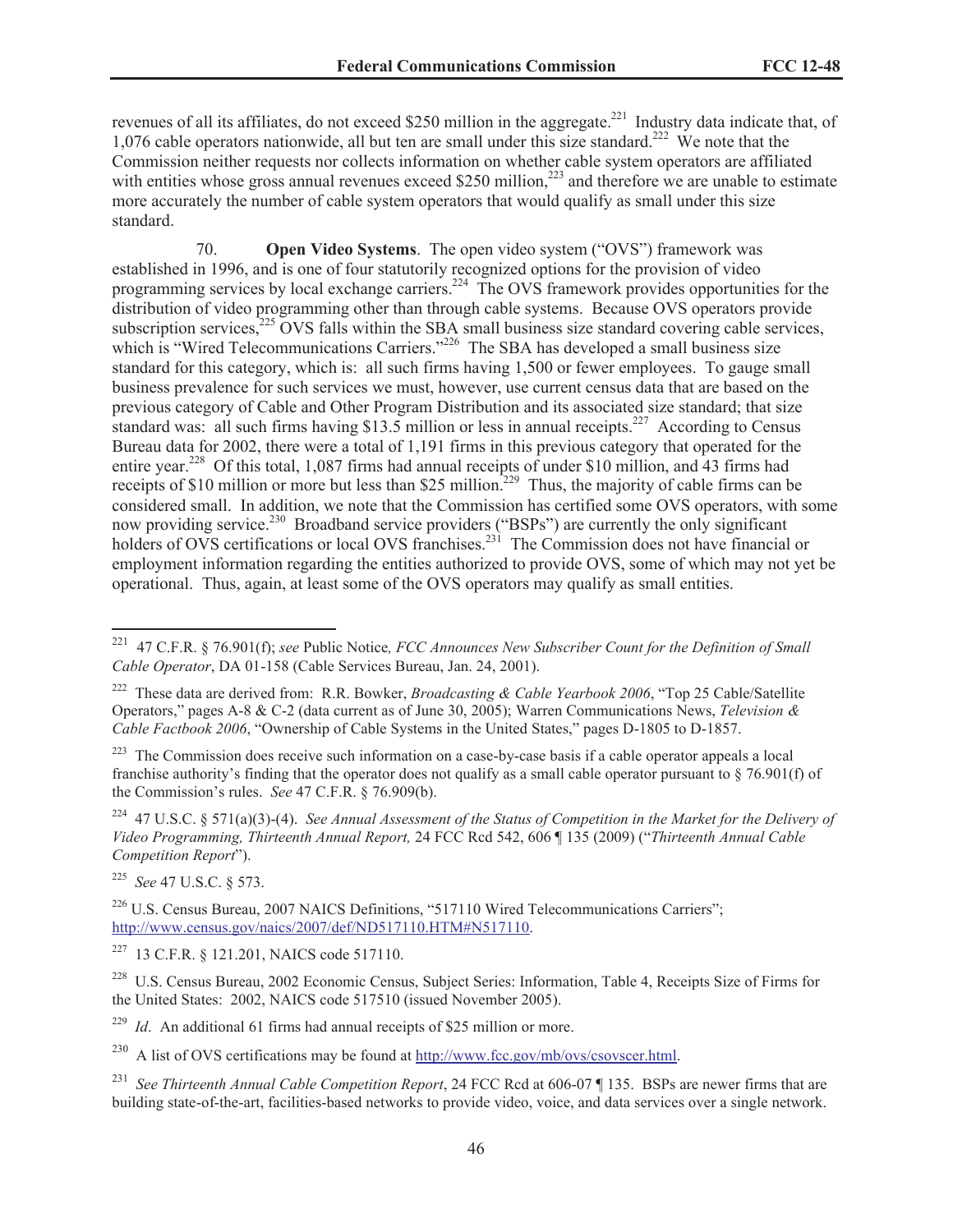71. **Cable Television Relay Service**. This service includes transmitters generally used to relay cable programming within cable television system distribution systems. This cable service is defined within the broad economic census category of Wired Telecommunications Carriers; that category is defined as follows: "This industry comprises establishments primarily engaged in operating and/or providing access to transmission facilities and infrastructure that they own and/or lease for the transmission of voice, data, text, sound, and video using wired telecommunications networks. Transmission facilities may be based on a single technology or a combination of technologies."<sup>232</sup> The SBA has developed a small business size standard for this category, which is: all such firms having 1,500 or fewer employees. To gauge small business prevalence for cable services we must, however, use current census data that are based on the previous category of Cable and Other Program Distribution and its associated size standard; that size standard was: all such firms having \$13.5 million or less in annual receipts.<sup>233</sup> According to Census Bureau data for 2002, there were a total of 1,191 firms in this previous category that operated for the entire year.<sup>234</sup> Of this total, 1,087 firms had annual receipts of under \$10 million, and  $\overline{43}$  firms had receipts of \$10 million or more but less than \$25 million.<sup>235</sup> Thus, the majority of these firms can be considered small.

72. **Multichannel Video Distribution and Data Service**. MVDDS is a terrestrial fixed microwave service operating in the 12.2-12.7 GHz band. The Commission adopted criteria for defining three groups of small businesses for purposes of determining their eligibility for special provisions such as bidding credits. It defines a very small business as an entity with average annual gross revenues not exceeding \$3 million for the preceding three years; a small business as an entity with average annual gross revenues not exceeding \$15 million for the preceding three years; and an entrepreneur as an entity with average annual gross revenues not exceeding \$40 million for the preceding three years.<sup>236</sup> These definitions were approved by the SBA.<sup>237</sup> On January 27, 2004, the Commission completed an auction of 214 MVDDS licenses (Auction No. 53). In this auction, ten winning bidders won a total of 192 MVDDS licenses.<sup>238</sup> Eight of the ten winning bidders claimed small business status and won 144 of the licenses. The Commission also held an auction of MVDDS licenses on December 7, 2005 (Auction 63). Of the three winning bidders who won 22 licenses, two winning bidders, winning 21 of the licenses, claimed small business status.<sup>239</sup>

<sup>&</sup>lt;sup>232</sup> U.S. Census Bureau, 2007 NAICS Definitions, "517110 Wired Telecommunications Carriers" (partial definition); http://www.census.gov/naics/2007/def/ND517110.HTM#N517110.

<sup>233</sup> 13 C.F.R. § 121.201, NAICS code 517110.

<sup>&</sup>lt;sup>234</sup> U.S. Census Bureau, 2002 Economic Census, Subject Series: Information, Table 4, Receipts Size of Firms for the United States: 2002, NAICS code 517510 (issued November 2005).

<sup>&</sup>lt;sup>235</sup> *Id.* An additional 61 firms had annual receipts of \$25 million or more.

<sup>236</sup> *Amendment of Parts 2 and 25 of the Commission's Rules to Permit Operation of NGSO FSS Systems Co-Frequency with GSO and Terrestrial Systems in the Ku-Band Frequency Range; Amendment of the Commission's Rules to Authorize Subsidiary Terrestrial Use of the 12.2-12.7 GHz Band by Direct Broadcast Satellite Licenses and their Affiliates; and Applications of Broadwave USA, PDC Broadband Corporation, and Satellite Receivers, Ltd. to provide A Fixed Service in the 12.2-12.7 GHz Band*, ET Docket No. 98-206, Memorandum Opinion and Order and Second Report and Order, 17 FCC Rcd 9614, 9711, ¶ 252 (2002).

<sup>237</sup> *See* Letter from Hector V. Barreto, Administrator, U.S. Small Business Administration, to Margaret W. Wiener, Chief, Auctions and Industry Analysis Division, WTB, FCC (Feb.13, 2002).

<sup>238</sup> *See* "*Multichannel Video Distribution and Data Service Auction Closes*," Public Notice, 19 FCC Rcd 1834 (2004).

<sup>239</sup> *See* "*Auction of Multichannel Video Distribution and Data Service Licenses Closes; Winning Bidders Announced for Auction No. 63*," Public Notice, 20 FCC Rcd 19807 (2005).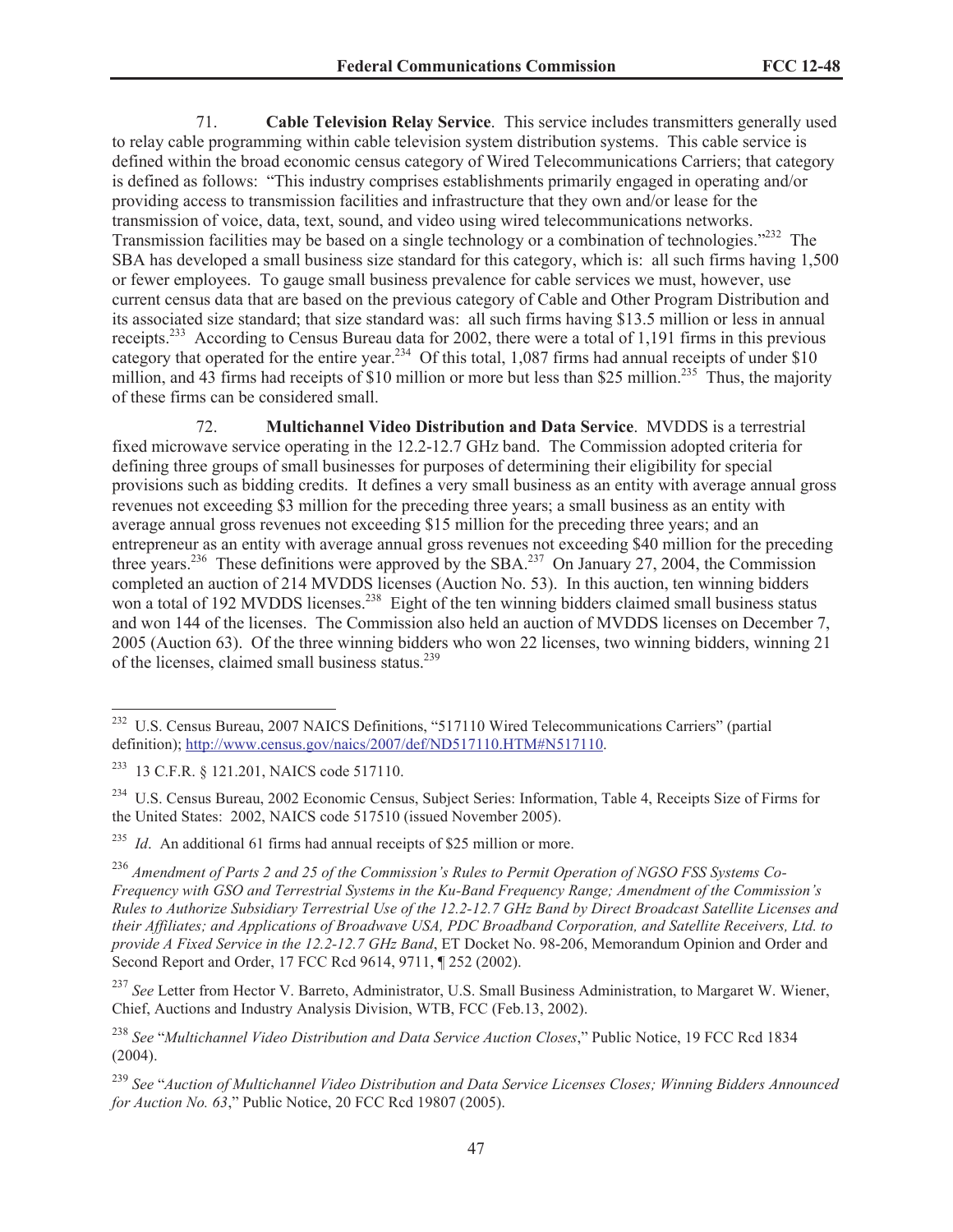73. **Amateur Radio Service**. These licensees are held by individuals in a noncommercial capacity; these licensees are not small entities.

74. **Aviation and Marine Services**. Small businesses in the aviation and marine radio services use a very high frequency ("VHF") marine or aircraft radio and, as appropriate, an emergency position-indicating radio beacon (and/or radar) or an emergency locator transmitter. The Commission has not developed a small business size standard specifically applicable to these small businesses. For purposes of this analysis, the Commission uses the SBA small business size standard for the category Wireless Telecommunications Carriers (except Satellite), which is 1,500 or fewer employees.<sup>240</sup> Most applicants for recreational licenses are individuals. Approximately 581,000 ship station licensees and 131,000 aircraft station licensees operate domestically and are not subject to the radio carriage requirements of any statute or treaty. For purposes of our evaluations in this analysis, we estimate that there are up to approximately 712,000 licensees that are small businesses (or individuals) under the SBA standard. In addition, between December 3, 1998 and December 14, 1998, the Commission held an auction of 42 VHF Public Coast licenses in the 157.1875-157.4500 MHz (ship transmit) and 161.775- 162.0125 MHz (coast transmit) bands. For VHF Public Coast licenses, the Commission defines a "small" business as an entity that, together with controlling interests and affiliates, has average gross revenues for the preceding three years not to exceed \$15 million dollars. In addition, a "very small" business is defined as an entity that, together with controlling interests and affiliates, has average gross revenues for the preceding three years not to exceed \$3 million dollars.<sup>241</sup> There are approximately 10,672 licensees in the Marine Coast Service, and the Commission estimates that almost all of them qualify as "small" businesses under the above special small business size standards.

75. **Personal Radio Services**. Personal radio services provide short-range, low power radio for personal communications, radio signaling, and business communications not provided for in other services. The Personal Radio Services include spectrum licensed under Part 95 of our rules. $^{242}$ These services include Citizen Band Radio Service ("CB"), General Mobile Radio Service ("GMRS"), Radio Control Radio Service ("R/C"), Family Radio Service ("FRS"), Wireless Medical Telemetry Service ("WMTS"), Medical Implant Communications Service ("MICS"), Low Power Radio Service ("LPRS"), and Multi-Use Radio Service ("MURS").<sup>243</sup> There are a variety of methods used to license the spectrum in these rule parts, from licensing by rule, to conditioning operation on successful completion of a required test, to site-based licensing, to geographic area licensing. Under the RFA, the Commission is required to make a determination of which small entities are directly affected by the rules being proposed. Since all such entities are wireless, we apply the definition of Wireless Telecommunications Carriers (except Satellite), pursuant to which a small entity is defined as employing 1,500 or fewer persons.<sup>244</sup> Many of the licensees in these services are individuals, and thus are not small entities. In addition, due to the mostly unlicensed and shared nature of the spectrum utilized in many of these services, the Commission lacks direct information upon which to base an estimation of the number of small entities under an SBA definition that might be directly affected by our action.

<sup>240</sup> 13 C.F.R. § 121.201, NAICS code 517210.

<sup>241</sup> *Amendment of the Commission's Rules Concerning Maritime Communications*, Third Report and Order and Memorandum Opinion and Order, 13 FCC Rcd 19853 (1998).

<sup>242</sup> 47 C.F.R. Part 90.

<sup>&</sup>lt;sup>243</sup> The Citizens Band Radio Service, General Mobile Radio Service, Radio Control Radio Service, Family Radio Service, Wireless Medical Telemetry Service, Medical Implant Communications Service, Low Power Radio Service, and Multi-Use Radio Service are governed by Subpart D, Subpart A, Subpart C, Subpart B, Subpart H, Subpart I, Subpart G, and Subpart J, respectively, of Part 95 of the Commission's rules. *See generally* 47 C.F.R. Part 95.

<sup>244</sup> 13 C.F.R. § 121.201, NAICS Code 517210.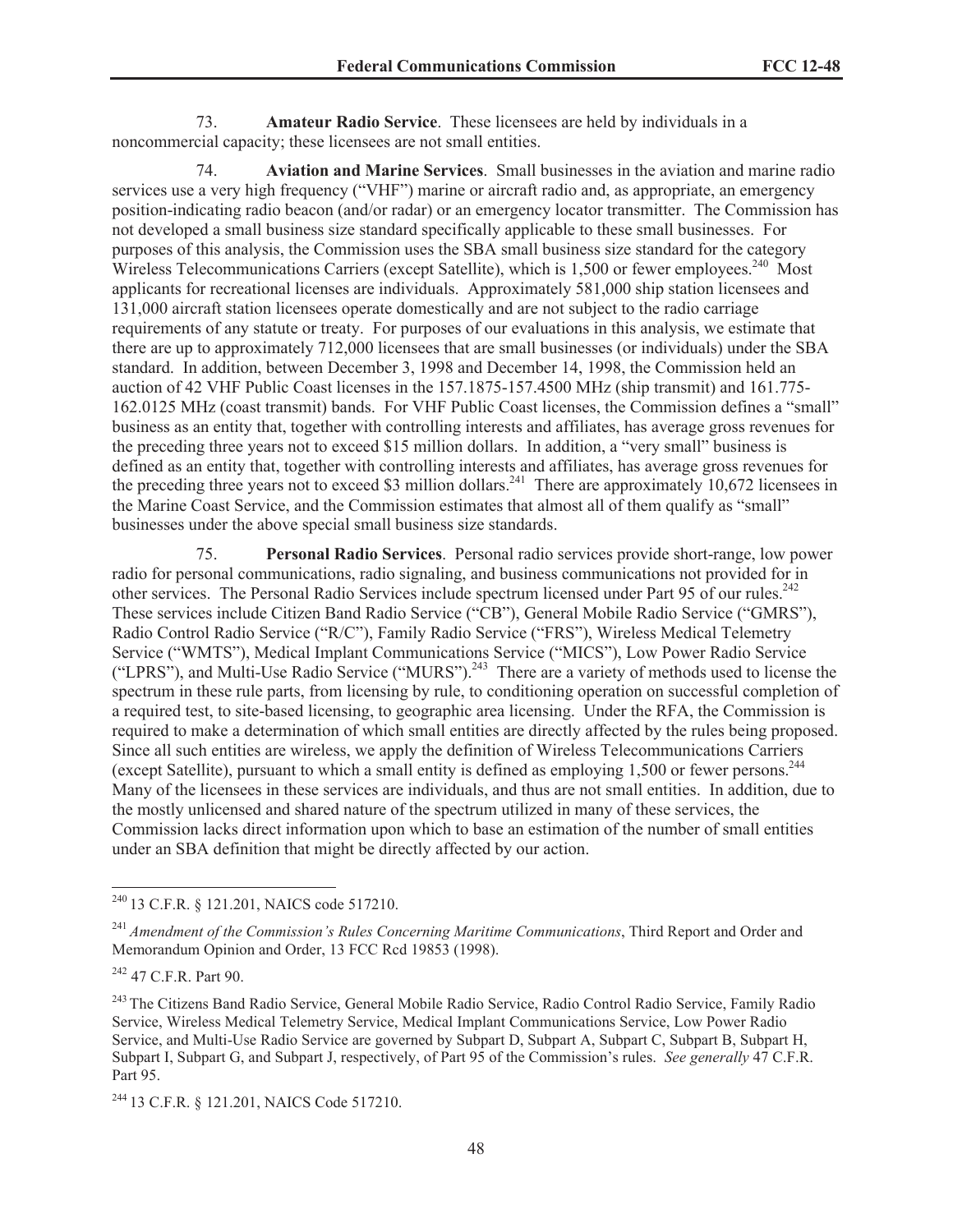76. **Public Safety Radio Services**. Public Safety radio services include police, fire, local government, forestry conservation, highway maintenance, and emergency medical services.<sup>245</sup> There are a total of approximately  $127,540$  licensees in these services. Governmental entities<sup>246</sup> as well as private businesses comprise the licensees for these services. All governmental entities with populations of less than 50,000 fall within the definition of a small entity.<sup>247</sup>

77. **Internet Service Providers**. The 2007 Economic Census places these firms, whose services might include voice over Internet protocol (VoIP), in either of two categories, depending on whether the service is provided over the provider's own telecommunications connections (*e.g.* cable and DSL, ISPs), or over client-supplied telecommunications connections (*e.g.* dial-up ISPs). The former are within the category of Wired Telecommunications Carriers,<sup>248</sup> which has an SBA small business size standard of 1,500 or fewer employees.<sup>249</sup> The latter are within the category of All Other Telecommunications,<sup>250</sup> which has a size standard of annual receipts of \$25 million or less.<sup>251</sup> The most current Census Bureau data for all such firms, however, are the 2002 data for the previous census category called Internet Service Providers.<sup>252</sup> That category had a small business size standard of \$21 million or less in annual receipts, which was revised in late 2005 to \$23 million. The 2002 data show that there were 2,529 such firms that operated for the entire year.<sup>253</sup> Of those, 2,437 firms had annual receipts of under \$10 million, and an additional 47 firms had receipts of between \$10 million and \$24,999,999.<sup>254</sup>

 $^{246}$  47 C.F.R. § 1.1162.

 $247$  5 U.S.C. § 601(5).

<sup>248</sup> U.S. Census Bureau, 2007 NAICS Definitions, "517110 Wired Telecommunications Carriers", http://www.census.gov/naics/2007/def/ND517110.HTM#N517110.

<sup>249</sup> 13 C.F.R. § 121.201, NAICS code 517110 (updated for inflation in 2008).

<sup>250</sup> U.S. Census Bureau, 2007 NAICS Definitions, "517919 All Other Telecommunications"; http://www.census.gov/naics/2007/def/ND517919.HTM#N517919.

<sup>251</sup> 13 C.F.R. § 121.201, NAICS code 517919 (updated for inflation in 2008).

<sup>252</sup> U.S. Census Bureau, "2002 NAICS Definitions, "518111 Internet Service Providers"; http://www.census.gov/eped/naics02/def/NDEF518.HTM.

<sup>253</sup> U.S. Census Bureau, 2002 Economic Census, Subject Series: Information, "Establishment and Firm Size (Including Legal Form of Organization)," Table 4, NAICS code 518111 (issued Nov. 2005).

 $254$  An additional 45 firms had receipts of \$25 million or more.

<sup>&</sup>lt;sup>245</sup> With the exception of the special emergency service, these services are governed by Subpart B of part 90 of the Commission's Rules, 47 C.F.R. §§ 90.15-90.27. The police service includes approximately 27,000 licensees that serve state, county, and municipal enforcement through telephony (voice), telegraphy (code) and teletype and facsimile (printed material). The fire radio service includes approximately 23,000 licensees comprised of private volunteer or professional fire companies as well as units under governmental control. The local government service that is presently comprised of approximately 41,000 licensees that are state, county, or municipal entities that use the radio for official purposes not covered by other public safety services. There are approximately 7,000 licensees within the forestry service which is comprised of licensees from state departments of conservation and private forest organizations who set up communications networks among fire lookout towers and ground crews. The approximately 9,000 state and local governments are licensed to highway maintenance service provide emergency and routine communications to aid other public safety services to keep main roads safe for vehicular traffic. The approximately 1,000 licensees in the Emergency Medical Radio Service ("EMRS") use the 39 channels allocated to this service for emergency medical service communications related to the delivery of emergency medical treatment. 47 C.F.R. §§ 90.15-90.27. The approximately 20,000 licensees in the special emergency service include medical services, rescue organizations, veterinarians, handicapped persons, disaster relief organizations, school buses, beach patrols, establishments in isolated areas, communications standby facilities, and emergency repair of public communications facilities. 47 C.F.R. §§ 90.33-90.55.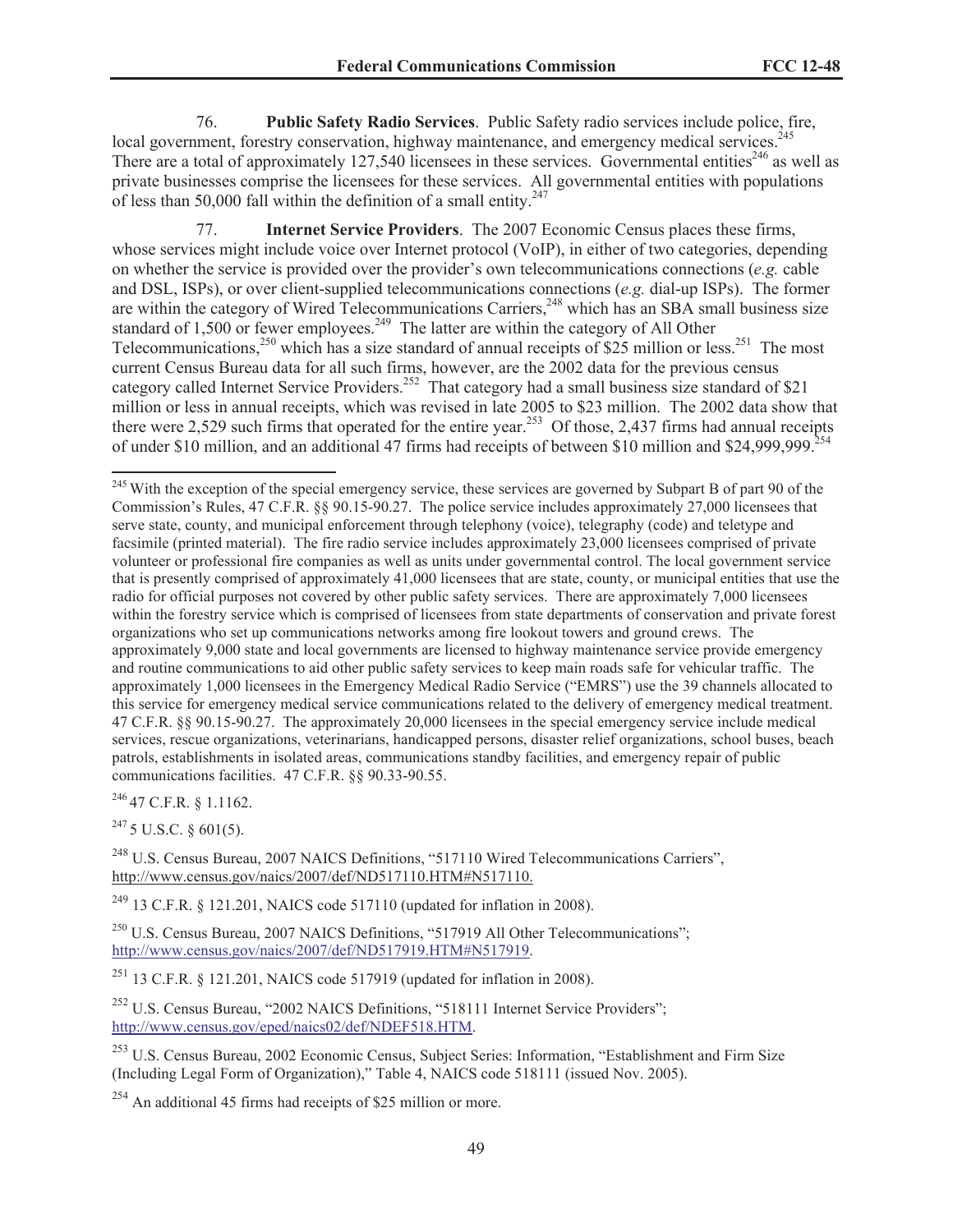Consequently, we estimate that the majority of ISP firms are small entities.

78. The ISP industry has changed dramatically since 2002. The 2002 data cited above may therefore include entities that no longer provide Internet access service and may exclude entities that now provide such service. To ensure that this (IRFA/FRFA) describes the universe of small entities that our action might affect, we discuss in turn several different types of entities that might be providing Internet access service.

79. We note that, although we have no specific information on the number of small entities that provide Internet access service over unlicensed spectrum, we include these entities in our IRFA/FRFA.

#### **IV**. **Description of Projected Reporting, Recordkeeping and Other Compliance Requirements:**

80. With certain exceptions, the Commission's Schedule of Regulatory Fees applies to all Commission licensees and regulatees. Most licensees will be required to count the number of licenses or call signs authorized, and pay a regulatory fee based on the number of licenses or call signs.<sup>255</sup> In some instances, licensees may decide to submit an FCC Form 159 Remittance Advice. Interstate telephone service providers must compute their annual regulatory fee based on their interstate and international enduser revenue using information they already supply to the Commission in compliance with the Form 499- A, Telecommunications Reporting Worksheet. Compliance with the fee schedule will require some licensees to tabulate the number of units (*e.g.*, cellular telephones, pagers, cable TV subscribers) they have in service. Licensees ordinarily will keep a list of the number of units they have in service as part of their normal business practices. No additional outside professional skills are required to submit a regulatory fee payment, and it can be completed by the employees responsible for an entity's business records.

81. As discussed previously in this *Notice of Proposed Rulemaking,* the Commission concluded in its FY 2009 regulatory fee cycle that licensees filing their annual regulatory fee payments must begin the process by entering the Commission's Fee Filer system with a valid FRN and password. In some instances, it will be necessary to use a specific FRN and password that is linked to a particular regulatory fee bill. Going forward, the submission of hardcopy Form 159 documents will not be permitted for making a regulatory fee payment during the regulatory fee cycle. By requiring licensees to use Fee Filer to begin the regulatory fee payment process, errors resulting from illegible handwriting on hardcopy Form 159's will be reduced, and the Commission will be able to create an electronic record of licensee payment attributes that are more easily traceable than payments that were previously mailed in with a hardcopy Form 159.

82. Licensees and regulatees are advised that failure to submit the required regulatory

<sup>255</sup> See 47 C.F.R. § 1.1162 for the general exemptions from regulatory fees. *E.g.*, Amateur radio licensees (except applicants for vanity call signs) and operators in other non-licensed services (*e.g*., Personal Radio, part 15, ship and aircraft). Governments and non-profit (exempt under section 501(c) of the Internal Revenue Code) entities are exempt from payment of regulatory fees and need not submit payment. Non-commercial educational broadcast licensees are exempt from regulatory fees as are licensees of auxiliary broadcast services such as low power auxiliary stations, television auxiliary service stations, remote pickup stations and aural broadcast auxiliary stations where such licenses are used in conjunction with commonly owned non-commercial educational stations. Emergency Alert System licenses for auxiliary service facilities are also exempt as are instructional television fixed service licensees. Regulatory fees are automatically waived for the licensee of any translator station that: (1) is not licensed to, in whole or in part, and does not have common ownership with, the licensee of a commercial broadcast station; (2) does not derive income from advertising; and (3) is dependent on subscriptions or contributions from members of the community served for support. Receive only earth station permittees are exempt from payment of regulatory fees. A regulatee will be relieved of its fee payment requirement if its total fee due, including all categories of fees for which payment is due by the entity, amounts to less than \$10.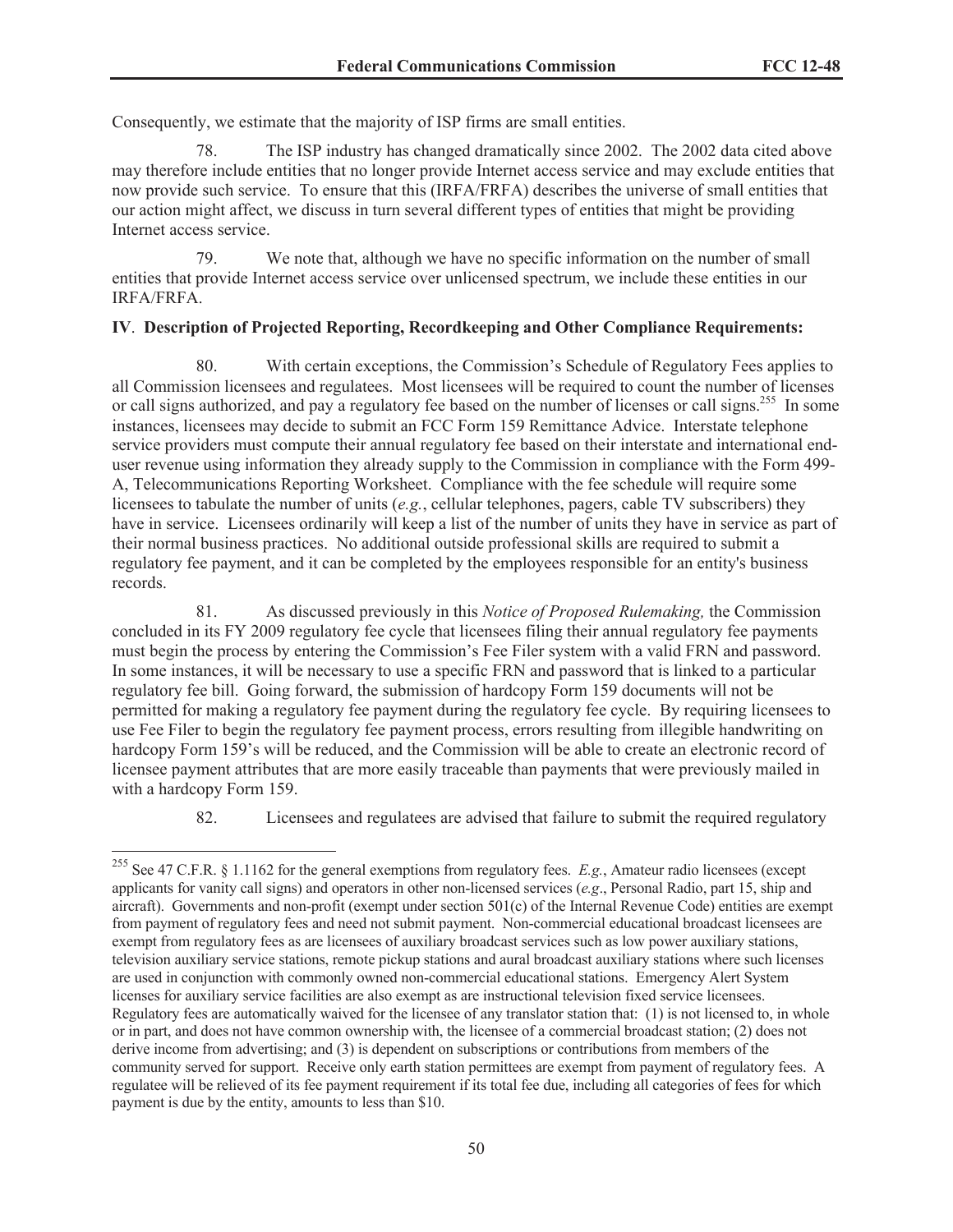fee in a timely manner will subject the licensee or regulatee to a late payment penalty of 25 percent in addition to the required fee.<sup>256</sup> If payment is not received, new or pending applications may be dismissed, and existing authorizations may be subject to rescission.<sup>257</sup> Further, in accordance with the DCIA, federal agencies may bar a person or entity from obtaining a federal loan or loan insurance guarantee if that person or entity fails to pay a delinquent debt owed to any federal agency.<sup>258</sup> Nonpayment of regulatory fees is a debt owed to the United States pursuant to 31 U.S.C. 3711 *et seq*., and the DCIA. Appropriate enforcement measures, as well as administrative and judicial remedies, may be exercised by the Commission. Debts owed to the Commission may result in a person or entity being denied a federal loan or loan guarantee pending before another federal agency until such obligations are paid.<sup>259</sup>

83. The Commission's rules currently provide for relief in exceptional circumstances. Persons or entities may request a waiver, reduction or deferment of payment of the regulatory fee.<sup>260</sup> However, timely submission of the required regulatory fee must accompany requests for waivers or reductions. This will avoid any late payment penalty if the request is denied. The fee will be refunded if the request is granted. In exceptional and compelling instances (*e.g.* where payment of the regulatory fee along with the waiver or reduction request could result in reduction of service to a community or other financial hardship to the licensee), the Commission will defer payment in response to a request filed with the appropriate supporting documentation.

#### **V. Steps Taken to Minimize Significant Economic Impact on Small Entities, and Significant Alternatives Considered:**

84. The RFA requires an agency to describe any significant alternatives that it has considered in reaching its approach, which may include the following four alternatives, among others: (1) the establishment of differing compliance or reporting requirements or timetables that take into account the resources available to small entities; (2) the clarification, consolidation, or simplification of compliance or reporting requirements under the rule for small entities; (3) the use of performance, rather than design, standards; and (4) an exemption from coverage of the rule, or any part thereof, for small entities.<sup>261</sup> In this *NPRM*, we seek comment on alternatives that might simplify our fee procedures or otherwise benefit filers, including small entities, while remaining consistent with our statutory responsibilities in this proceeding.

85. Several categories of licensees and regulatees are exempt from payment of regulatory fees. Also, waiver procedures provide regulatees, including small entity regulatees, relief in exceptional circumstances. We note that small entities should be assisted by our implementation of the Fee Filer program, and that we have continued our practice of exempting fees whose total sum owed is less than \$10.00.

#### **VI**. **Federal Rules that May Duplicate, Overlap, or Conflict with the Proposed Rules:**

86. None.

<sup>256</sup> 47 C.F.R. § 1.1164.

 $^{257}$  47 C.F.R. § 1.1164(c).

<sup>258</sup> Public Law 104-134, 110 Stat. 1321 (1996).

 $^{259}$  31 U.S.C. § 7701(c)(2)(B).

 $^{260}$  47 C.F.R. § 1.1166.

 $^{261}$  5 U.S.C. § 603.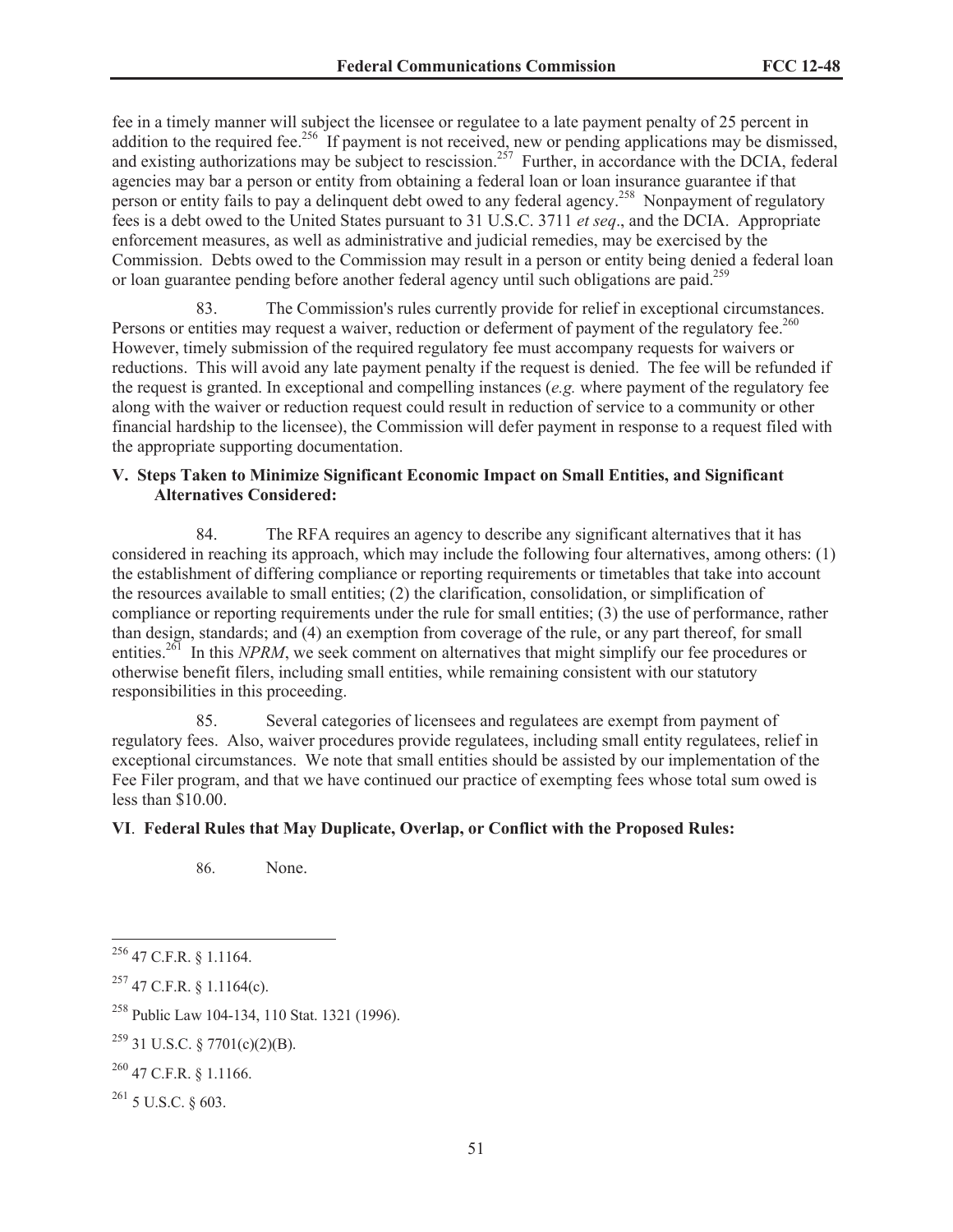### **ATTACHMENT F**

### **FY 2011 Schedule of Regulatory Fees**

Regulatory fees for the categories shaded in gray are collected by the Commission in advance to cover the term of the license and are submitted along with the application at the time the application is filed.

| <b>Fee Category</b>                                                                     | Annual<br><b>Regulatory Fee</b><br>(U.S. S's) |
|-----------------------------------------------------------------------------------------|-----------------------------------------------|
| PLMRS (per license) (Exclusive Use) (47 CFR part 90)                                    | 40                                            |
| Microwave (per license) (47 CFR part 101)                                               | 25                                            |
| 218-219 MHz (Formerly Interactive Video Data Service) (per license) (47 CFR<br>part 95) | 65                                            |
| Marine (Ship) (per station) (47 CFR part 80)                                            | 10                                            |
| Marine (Coast) (per license) (47 CFR part 80)                                           | 50                                            |
| General Mobile Radio Service (per license) (47 CFR part 95)                             | 5                                             |
| Rural Radio (47 CFR part 22) (previously listed under the Land Mobile category)         | 20                                            |
| PLMRS (Shared Use) (per license) (47 CFR part 90)                                       | 20                                            |
| Aviation (Aircraft) (per station) (47 CFR part 87)                                      | 10                                            |
| Aviation (Ground) (per license) (47 CFR part 87)                                        | 15                                            |
| Amateur Vanity Call Signs (per call sign) (47 CFR part 97)                              | 1.42                                          |
| CMRS Mobile/Cellular Services (per unit) (47 CFR parts 20, 22, 24, 27, 80 and<br>90)    | .17                                           |
| CMRS Messaging Services (per unit) (47 CFR parts 20, 22, 24 and 90)                     | .08                                           |
| Broadband Radio Service (formerly MMDS/MDS) (per license) (47 CFR part<br>21)           | 310                                           |
| Local Multipoint Distribution Service (per call sign) (47 CFR, part 101)                | 310                                           |
| AM Radio Construction Permits                                                           | 490                                           |
| FM Radio Construction Permits                                                           | 675                                           |
| TV (47 CFR part 73) VHF Commercial                                                      |                                               |
| Markets 1-10                                                                            | 84,625                                        |
| Markets 11-25                                                                           | 68,175                                        |
| Markets 26-50                                                                           | 40,475                                        |
| Markets 51-100                                                                          | 22,750                                        |
| <b>Remaining Markets</b>                                                                | 6,100                                         |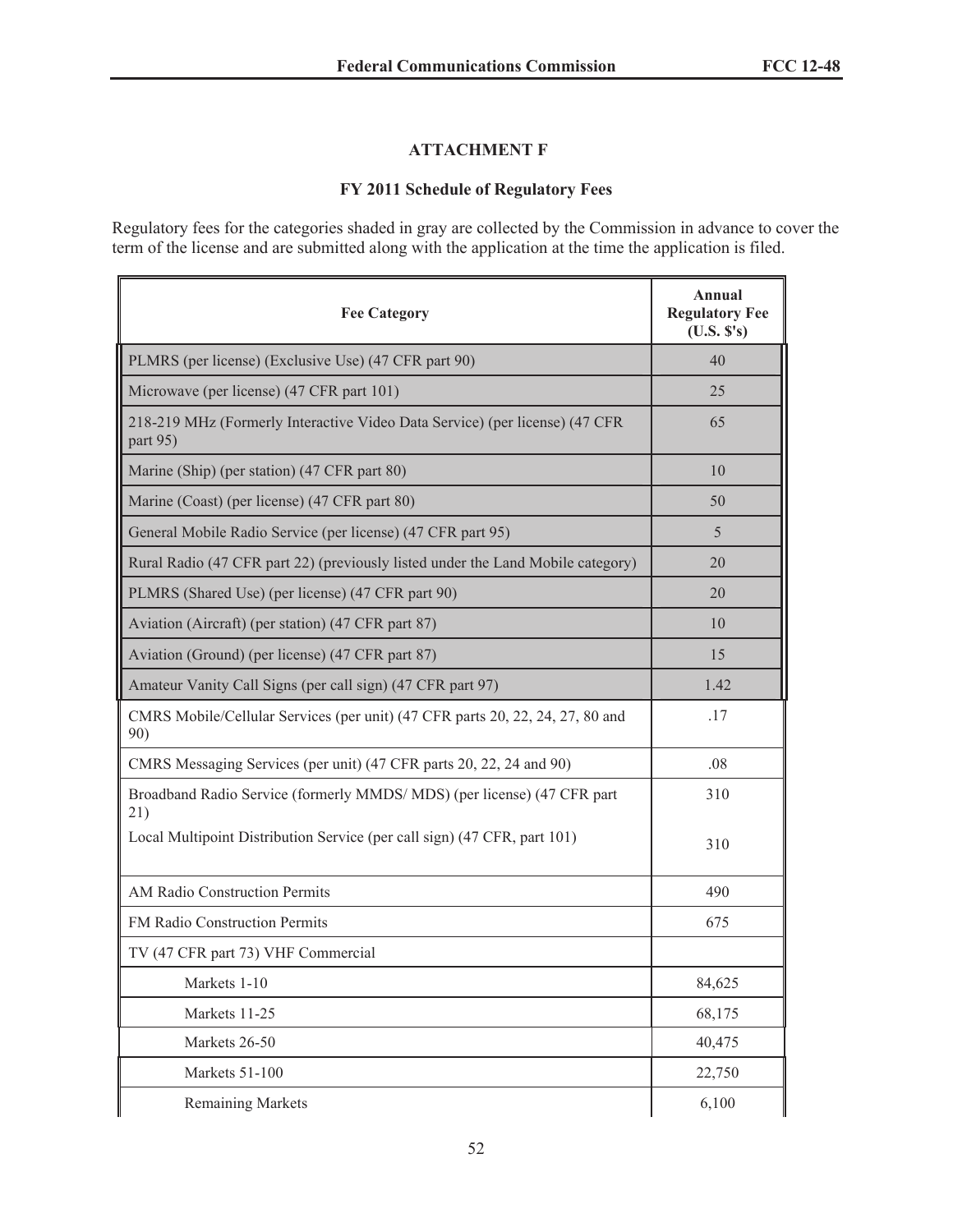| <b>Fee Category</b>                                                                                                                                       | Annual<br><b>Regulatory Fee</b><br>(U.S. S's) |
|-----------------------------------------------------------------------------------------------------------------------------------------------------------|-----------------------------------------------|
| <b>Construction Permits</b>                                                                                                                               | 6,100                                         |
| TV (47 CFR part 73) UHF Commercial                                                                                                                        |                                               |
| Markets 1-10                                                                                                                                              | 34,650                                        |
| Markets 11-25                                                                                                                                             | 32,950                                        |
| Markets 26-50                                                                                                                                             | 20,950                                        |
| Markets 51-100                                                                                                                                            | 12,325                                        |
| <b>Remaining Markets</b>                                                                                                                                  | 3,275                                         |
| <b>Construction Permits</b>                                                                                                                               | 3,275                                         |
| Satellite Television Stations (All Markets)                                                                                                               | 1,250                                         |
| Construction Permits - Satellite Television Stations                                                                                                      | 670                                           |
| Low Power TV, Class A TV, TV/FM Translators & Boosters (47 CFR part 74)                                                                                   | 395                                           |
| Broadcast Auxiliaries (47 CFR part 74)                                                                                                                    | 10                                            |
| CARS (47 CFR part 78)                                                                                                                                     | 370                                           |
| Cable Television Systems (per subscriber) (47 CFR part 76)                                                                                                | .93                                           |
| Interstate Telecommunication Service Providers (per revenue dollar)                                                                                       | .00375                                        |
| Earth Stations (47 CFR part 25)                                                                                                                           | 245                                           |
| Space Stations (per operational station in geostationary orbit) (47 CFR part 25)<br>also includes DBS Service (per operational station) (47 CFR part 100) | 131,375                                       |
| Space Stations (per operational system in non-geostationary orbit) (47 CFR part<br>25)                                                                    | 141,750                                       |
| International Bearer Circuits - Terrestrial/Satellites (per 64KB circuit)                                                                                 | .35                                           |
| International Bearer Circuits - Submarine Cable                                                                                                           | See Table Below                               |